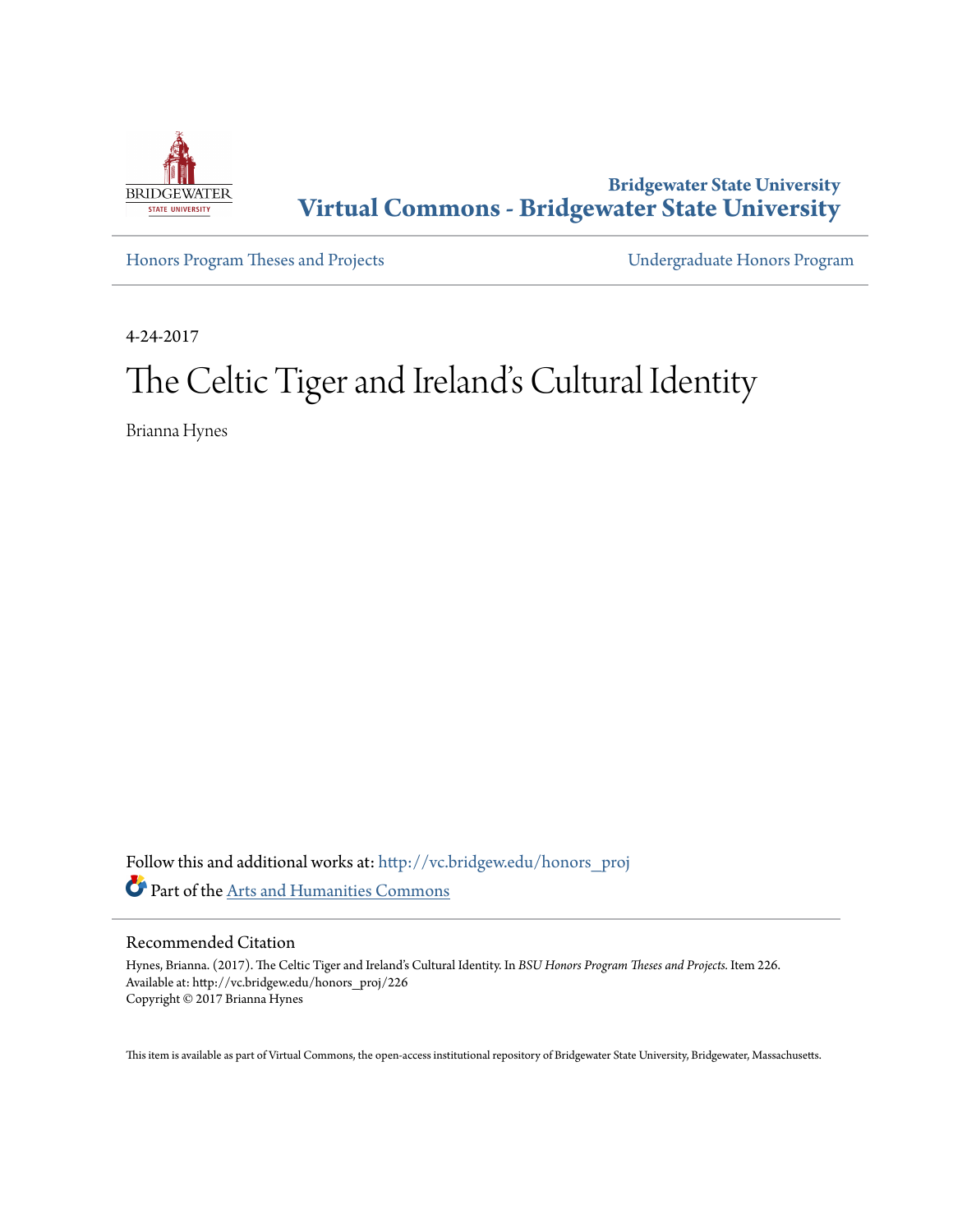The Celtic Tiger and Ireland's Cultural Identity

Brianna Hynes

Submitted in Partial Completion of the Requirements for Commonwealth Honors in English

Bridgewater State University

April 24, 2017

Dr. Ellen Scheible, Thesis Director Dr. Benjamin Carson, Committee Member Dr. Elizabeth Veisz, Committee Member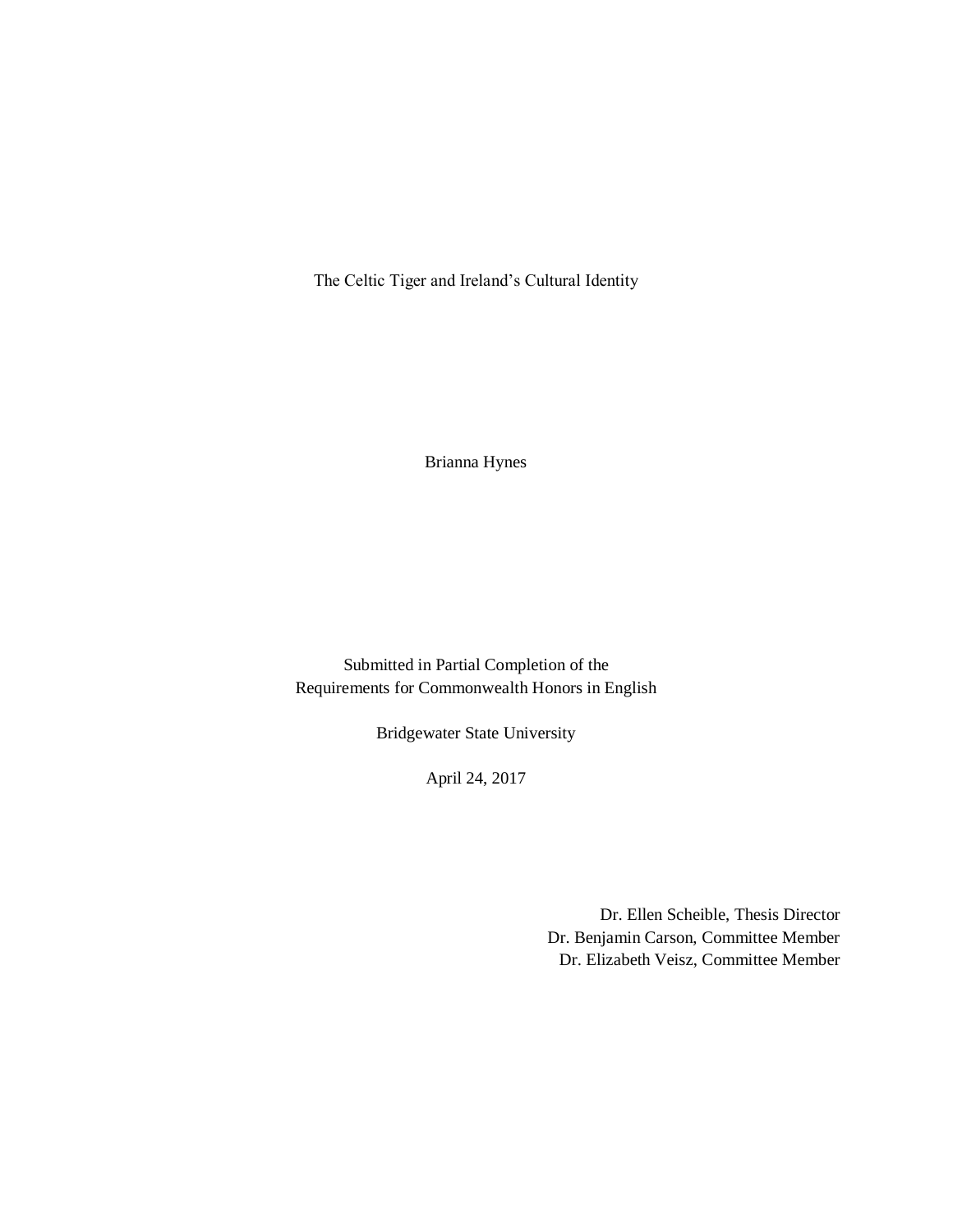## The Celtic Tiger and Ireland's Cultural Identity

Ireland's Celtic Tiger has had a series of complicated effects on Irish culture and society. The Celtic Tiger made Ireland one of the top global economies, a large shift from Ireland's not so distant past that included events like the Famine and the Troubles. Although much of the population seemingly welcomed this rise in the economy and quickly bought into the false promises of the Celtic Tiger, the economy crashed and Ireland still faces an economic recession today. The Celtic Tiger appeared to be a much-welcomed change for Ireland for a number of reasons. Ireland has a history of suffering both under British colonial rule, but also as an independent nation. The Celtic Tiger and the growth in the economy seemed to offer a new path and future for Ireland that could be a distinct break from the past. Although a great amount of literature now exists on the Celtic Tiger before and after the fall, there are still a lot of unanswered questions and issues. In *Reinventing Ireland,* Peadar Kirby, Luke Gibbons, and Michael Cronin explain that the dominant literature surrounding the Celtic Tiger describes economic success but "neglects the social impact of economic growth" and that such approaches "assume that economic growth results in positive social outcomes" (4). However, it has become clearer that the Celtic Tiger brought with it many negative consequences that have affected large populations of Irish people as well as the authenticity of Irish culture.

During the 1990s, the focus on nurturing the economy took precedence over nurturing a culture and identity that could both claim and understand its own history, and embrace new aspects of a modern culture. Irish culture instead became a commodity that simply served the economy. Michael Peillon states, "Not only was culture lagging behind socio-economic development; culture came to be seen as an obstacle to economic development" (40). Peillon discusses the term "neo-corporatism" stating that, "This refers to a kind of partnership in which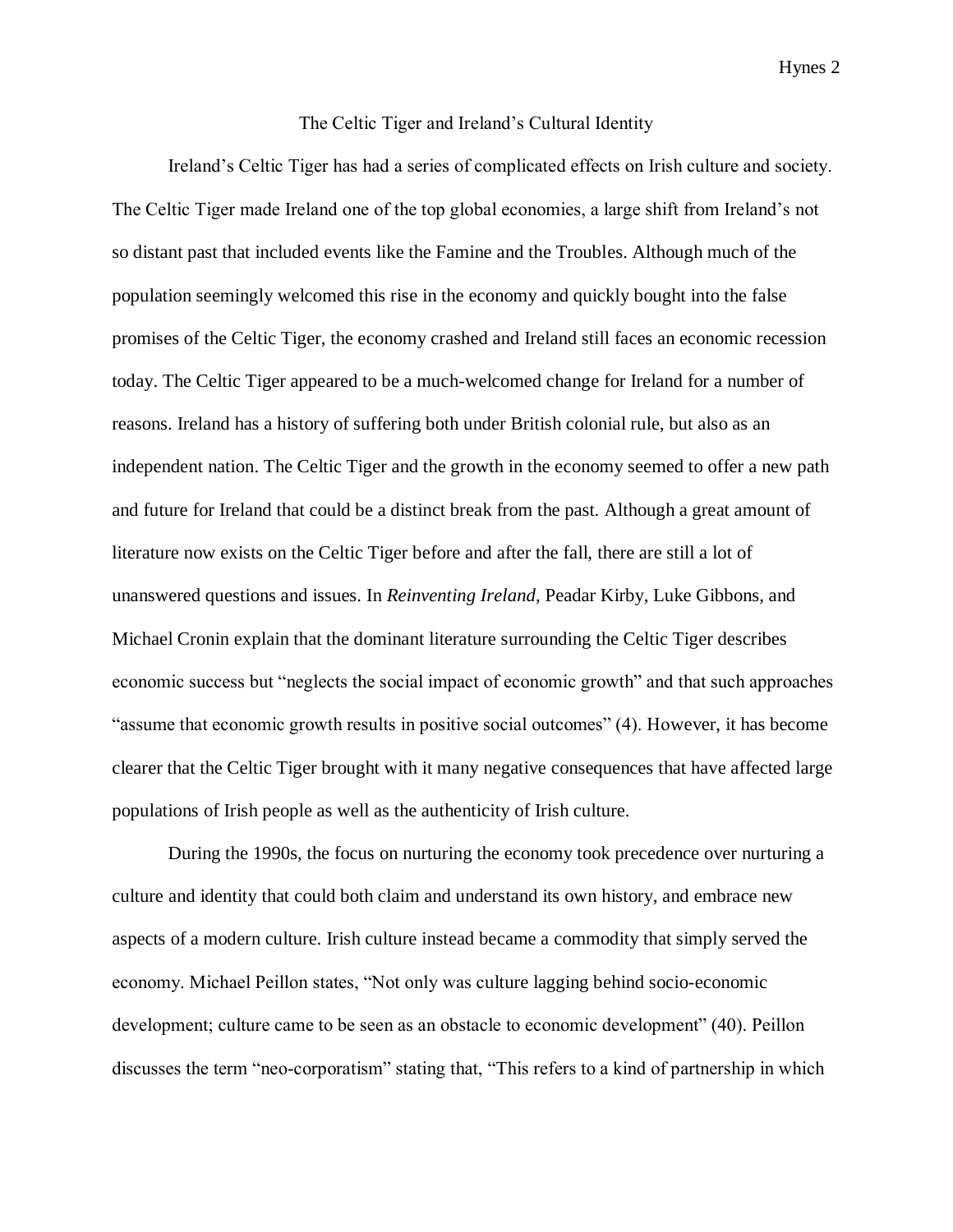private groups participate in a direct way in public decision-making…This cooperation turns into collusion when the national interest is defined practically exclusively in terms of promoting Irish firms on world markets" (52). It is dangerous for culture to become a commodity because it essentially loses its function and meaning. Instead of the economy integrating around the values of the culture, culture merely conforms to fit the goals of the economy, and when culture is lost the ability to critique aspects of society are lost. Peillon affirms that, "Most aspects of cultural activity and production are now so integrated into the post-industrial economy, either as a means of production or as a means of consumption, that the very possibility of a critical stance is suppressed or, more simply, not entertained or even imagined" (52). The attempts to continue economic growth sacrifices tenets of culture and history, and previous ideas of culture and identity that are founded on history up to this point are deliberately distanced, and there are efforts to essentially erase or try to forget history before this episode of economic success.

Attempts to forge a new identity starting from the present with the Celtic Tiger resulted in revisionist narratives of Ireland's history. Fintan O'Toole states, "The combined effect of the economic, historical and aesthetic readings of the Irish past has been to construct a narrative of contemporary Irish society in which the country is presented as a modern, vibrant economy and society which has successfully abandoned its reactionary, nationalist Catholic past" (Qtd. Kirby et al. 7). Ireland cannot abandon their past by revising historical narratives, and economic success does not provide a definitive separation from history and the present. Kirby, Gibbons, and Cronin state that, "history is used as a bogeyman in a kind of rhetoric of binary terror. Either you accept the deregulated ruthlessness of the market or you will be cast back into the eternal night of emigration and high unemployment," and further, "oppositional forces who contest this equation are variously presented as naïve, retrograde, irresponsible or ungrateful" (Kirby et al.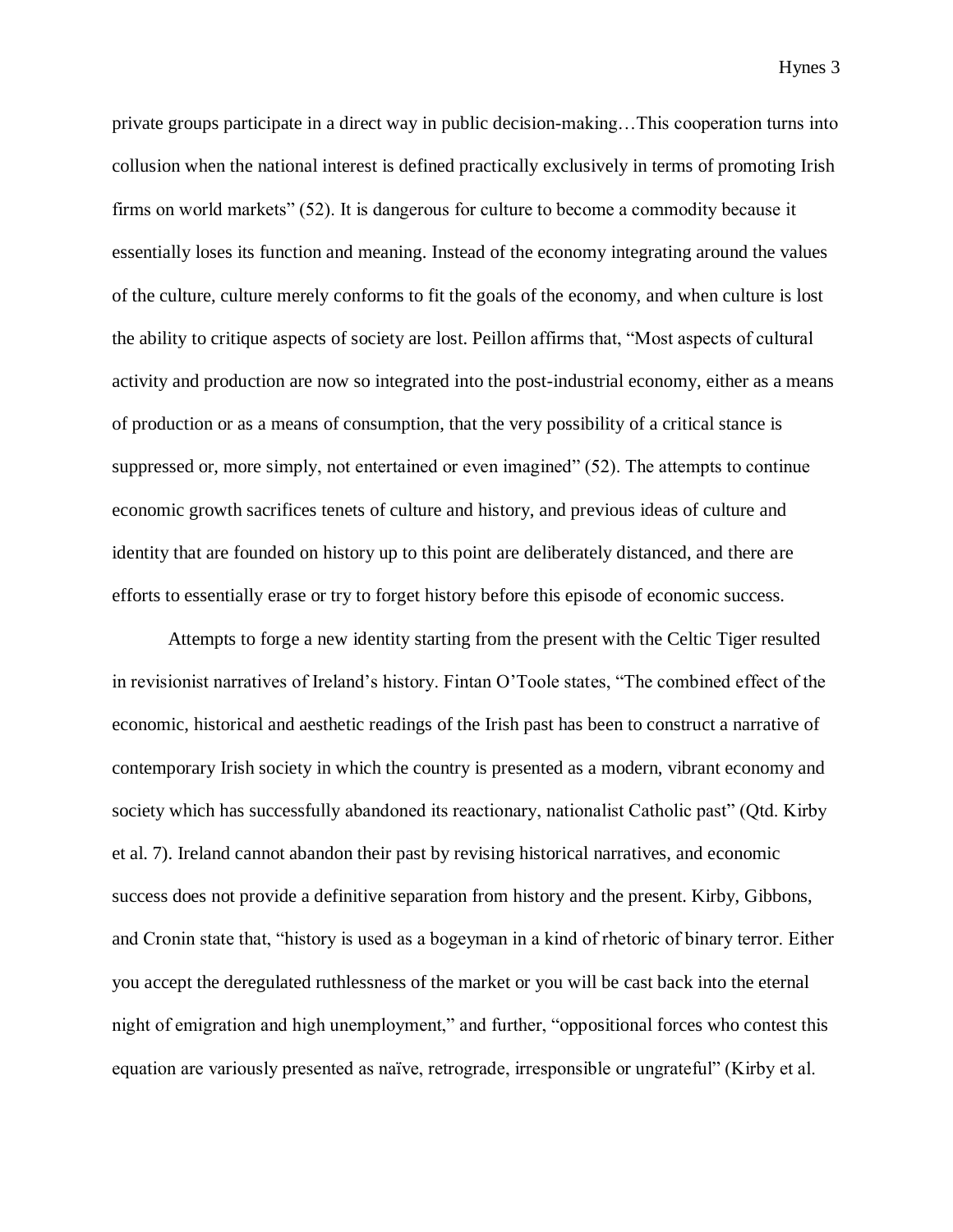7). Those who are skeptical of the excessive success of the Celtic Tiger are accused of ungratefulness and wanting to return to a past that does not include economic success. Since the Celtic Tiger is seen as a distinct break from the past, reminders of the past are seen as a threat to the current economy. Barbara Misztal explains that the relationship between memory and history changes as the economy in Ireland changes. Misztal states, "The relationship between history and memory in preindustrial society was an intimate one, their interdependence underpinned by the preponderance of an oral culture and the sense that the past was bound to the present for its survival" (10). However when the Celtic Tiger peaks in Ireland, revised historical narratives are promulgated throughout the culture, if not intentionally erased from consciousness. Misztal states that nationalist politics "found its way into society through their textbooks, speeches, and lectures, and thus facilitated the construction of national memory" (11). Historians played a role in dispersing this information by focusing on selective aspects of history, demonstrating the deliberate efforts to revise narratives.

Although historical narratives seek to forget traumatic episodes of the past, that does not change history in any way, and the traumas are simply buried in history. Ryan Lorraine describes the narrative of Ireland during the Celtic Tiger as one that, "elides the painful and humiliating episodes of the national history that could potentially curb the joie de vivre that has prevailed until the recent economic downturn" (212). Although the narratives are constructed and promoted by elite groups that benefit from the economic surge, they are also consumed by much of the culture. Lorraine explains that, "it is the prosperity of modern-day Ireland that makes such memories so discomfiting, as they evoke 'our own Third World memory' of a country that 'as late as the 1970s was underdeveloped' (2007)" (Gibbons/Lorraine 215). Ireland as a top global economy is uncomfortable admitting and confronting how underdeveloped the nation was right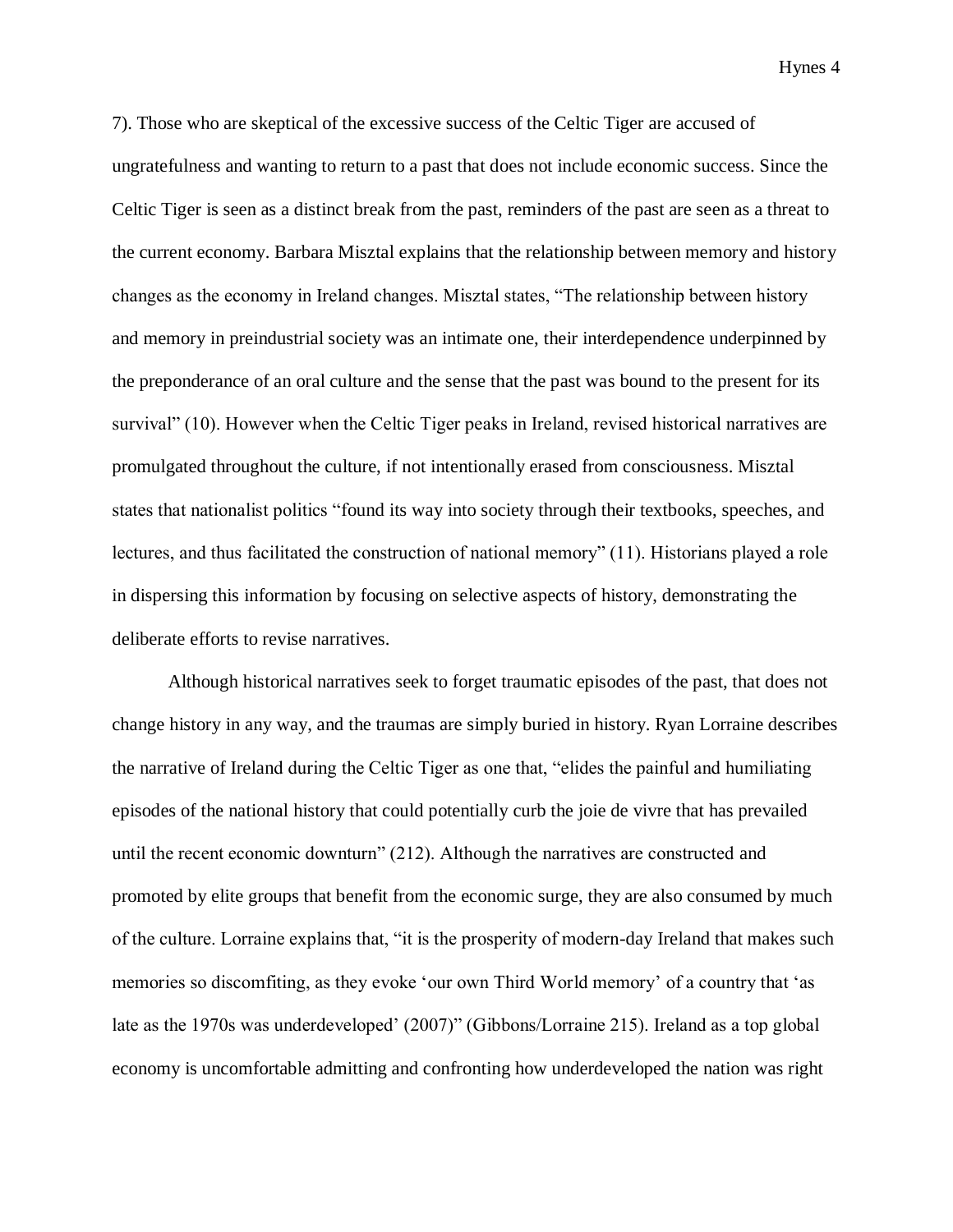before the Celtic Tiger. Although Ireland is in a state of great economic prosperity, their recent history does not support a gradual rise to success, but rather an abrupt entrance into wealth. The abruptness with which Ireland attained wealth affects how they handle this wealth. Prosperity was not integrated into the values and traditions of culture, but culture was sacrificed for wealth. The rapid appearance of success was seen as a distinctive break from the past and a reason not to confront the recent traumatic history. Memories of these histories still exist within Irish peoples, so memory becomes a threat to the new focus on the economy. Memory is a threat, because attention is taken away from trying to achieve economic success and focuses on a history and traditions that seems to conflict with economic success.

The negative products of the Celtic Tiger have in reality often hindered the ability to create a stable economy that will last into the future, and the issues that were neglected during the Celtic Tiger are now pushing to the forefront to again be confronted. Malcolm Sen states that, "the lack of proper historical closure of the past has meant that previous histories are constantly mediating in a Viconian fashion, in present-day national and political discourse: 'the troubles of the past are relived as contemporary events'(Mcbride 2001)" (112). It is important to focus on the issue of a sustainable economy that complements Irish culture, because it is precisely the extreme rapid nature of the rise and fall of the Celtic Tiger that has wreaked havoc on other areas of life. Kirby, Gibbons, and Cronin state that, "Social decay, crime, alcoholism, domestic violence, homophobia, racism and alienation are not conveniently backdated to the sins of the fathers but are portrayed as endemic to modernity itself, part of the price of catching up with advanced Anglo-American or European culture" (11). Ideally, this is not the entryway into a sustainable modernity that, intentionally or not, attempts to mirror or replicate those of other countries that have completely different circumstances, histories, social ramifications, and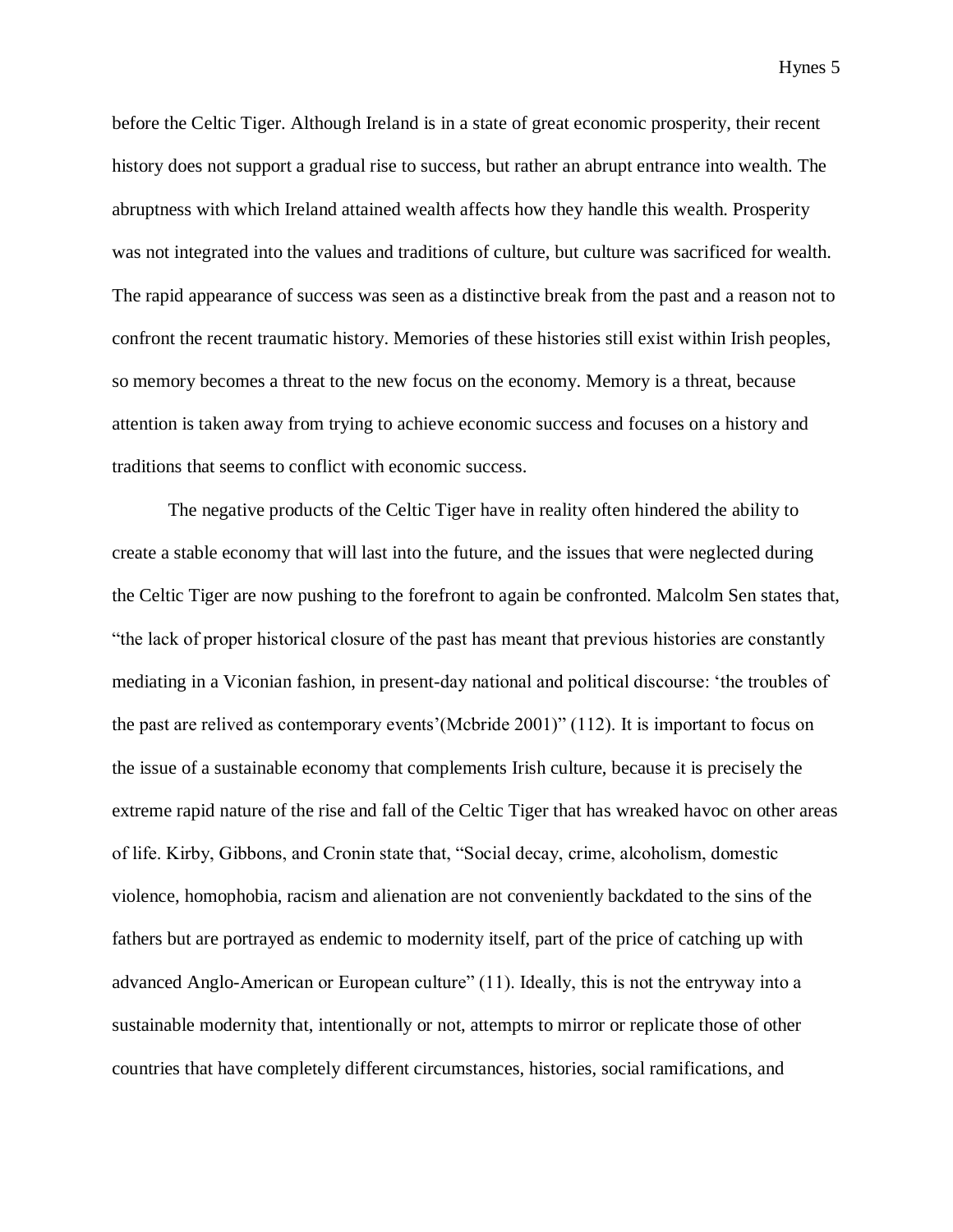traumas to deal with at the same time. The idea that "global integration is a cure" for problems that delve much deeper than the economy is a false way of thinking (Gibbons 97). The term "uneven modernity" describes the climate in Ireland, because the economy temporarily achieved a state of modernity, but no other areas of life followed or achieved modernity as a result of economic success. There has been a disproportionate development of the economy, not only in favor of "social, political, or cultural modernisation," but often directly at the cost of development in these areas (Peillon 40). Ireland's economy may have attained a state of modernity during the Celtic Tiger, but the modernity of culture, politics, and social development were sacrificed in order to achieve brief economic modernity. Ultimately, sacrificing development in social, political, and cultural spheres limited the life span of economic success, because uneven modernity could not sustain such a high level of economic prosperity that relies on social, politics, and culture to fall behind.

It is a fallacy to think that the Celtic Tiger defines Ireland, because in many representations it actually erases ideas of place and culture. Kirby, Gibbons, and Cronin explain that, "Not least of the ironies of the new global Irishness is that what could be construed as the erosion of a sense of place, or the most distinctive aspects of a culture, is taken as an assertion of confidence and independence" (12). Creating an identity that is centered only on recent years of economic success cannot define Irishness more than all of the years and experiences prior to the Celtic Tiger. Starting history from the Celtic Tiger ignores the experience of many Irish peoples and the history of Ireland towards attaining independence. Cultural memory is important, especially during and following the time of the Celtic Tiger, because it offers the ability to reclaim aspects of identity and cultural experiences. Misztal states that, "Collective memory, then, 'is part of culture's meaning-making apparatus'; our need for meaning or for incorporation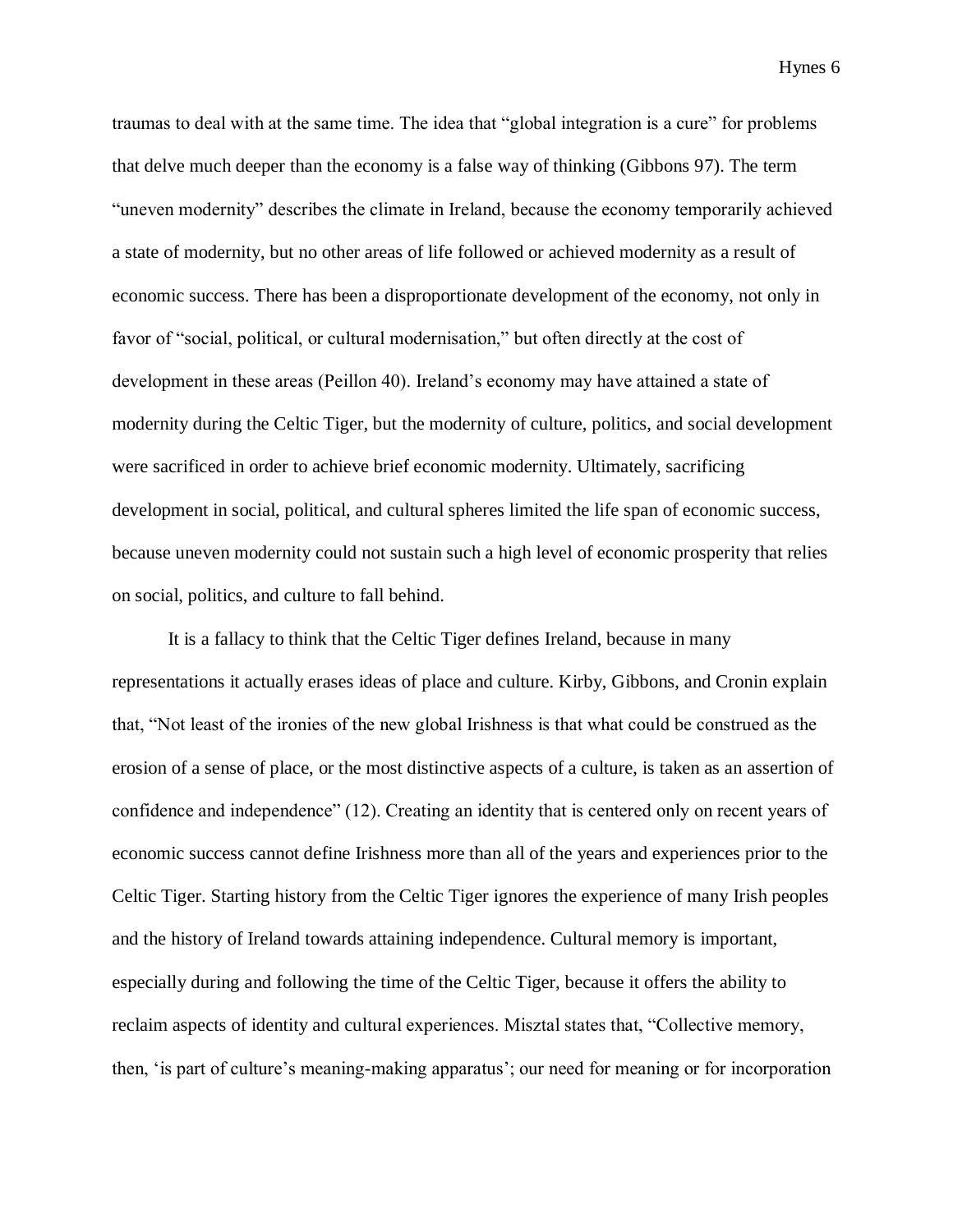into something that transfigures individual existence grants enormous importance to collective memory" (6). Misztal says that we rely on memory to "above all, make sense of our lives" (6). Malcom Sen discusses the role of sacred memory in both Irish and global cultures, and discusses the various ways that it appears integrated into society. He describes "an ideology that is motivated by modern discourses but also seeks to establish modernity's compatibility with premodern modes of identification" as a successful use of sacred memory. Sen's language demonstrates an important aspect about the relationship between both memory and the present, and history and modernity. Irish culture cannot remain consumed by memories of the past in order to try and use it to create identity, but they also must not lose the sacred memories in an attempt to achieve or maintain a sense of modernity that briefly came with the Celtic Tiger.

The literature here does not suggest a romantic regression into the past to counter the repression during the Celtic Tiger. However, there are meaningful ways of engaging with the past. Memory is not used just to explain the past, but it is a source for identity in the present, for both individuals and groups. Misztal describes the nature of memory as "dilemmatic," which means that memory is necessary to make sense of our experiences over time and to create continuity with the present. Memories are a valuable source for individual and cultural identity and experience, but memories do not have to, and should not have to, dominate the present. J. Habermas states, "'a historical consciousness ideally performs critical work on memory in order to undo repression, counter ideological lures, and determine what aspects of the past justifiable merit being passed on as living heritage'" (qtd. Misztal 16). Ireland can engage with the past without feeling paralyzed or re-traumatized, and they can work to create a cohesive identity that includes a continuity of experience with history and the present, rather than trying to arbitrarily separate them. Kirby, Gibbons, and Cronin state that, "culture could inspire political resistance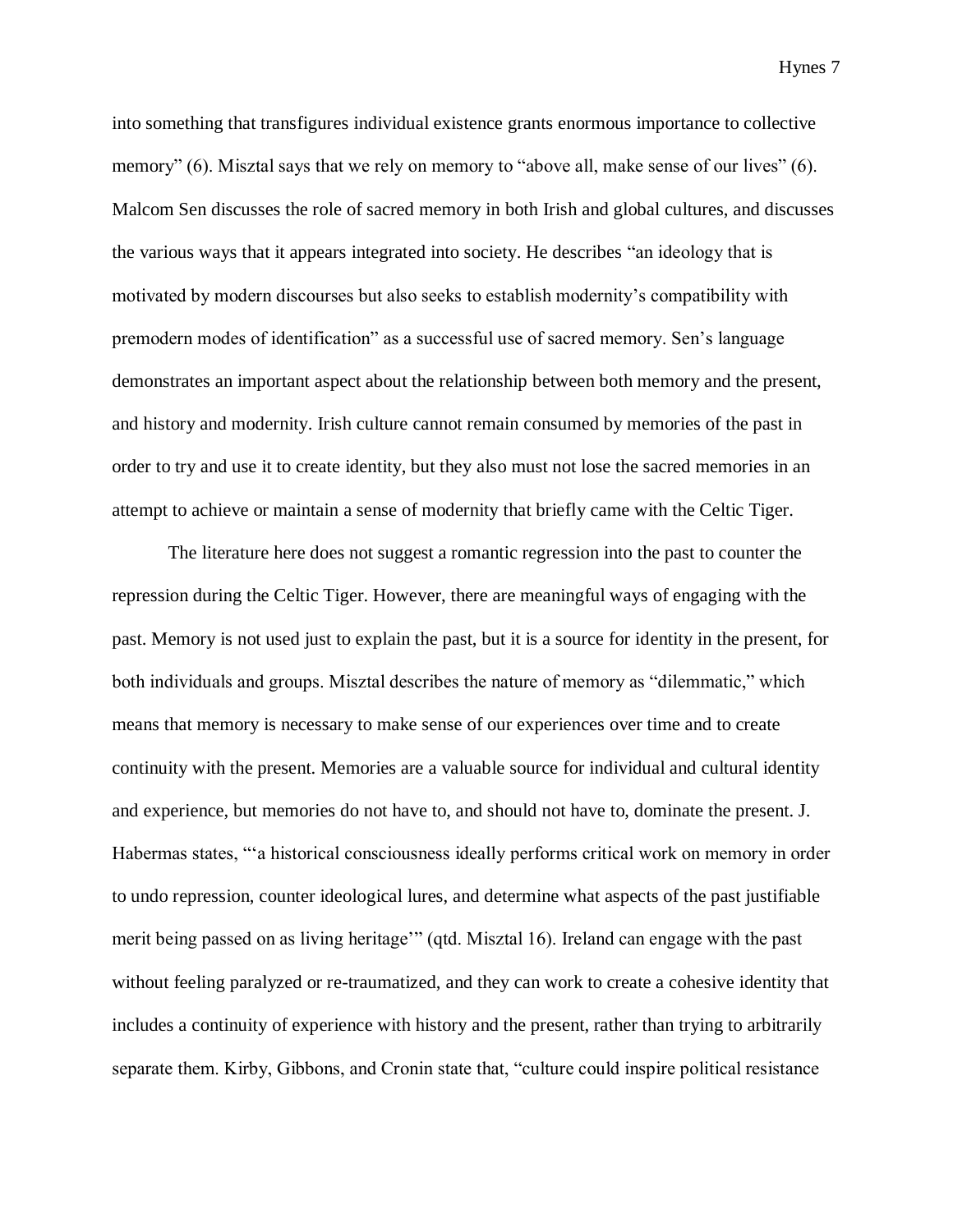and alternatives, using an engagement with Ireland's past to identify resources for reimagining and reinventing a different Ireland of the future" (2). If Ireland engages with their past, they can further use the past as a resource that will help rather than repress history, and can actually help create a sustainable future by combining the knowledge and experience of the past with the modern changes in Ireland and drive them towards modernity. Misztal claims that, "memory can make truth claims and can play an important role as a source of truth when, for example, political power heavily censors national history" (7). Censorship and control over the dissemination of history is a known practice during the Celtic Tiger, so memory is one way to combat and protect identity and experience from revised historical narratives that are constructed with only the economy in mind. Lorraine states that, "the Celtic Tiger narrative is deceptively utopian, as it distracts from the injustice of past and present power processes" (212). Distraction from past injustice is a critical concept, because the revised historical narratives erase experiences with oppression and injustice, and this makes people more susceptible to newer forms of oppression. The disconnect with past social injustices blinds groups of Irish people to injustice and oppression that manifests from the Celtic Tiger. Erasing the past cannot sustain Ireland's future. The creation of a healthy relationship with a traumatic past, and now present, is necessary to create a sustainable identity that is not based on economic success that is already disappearing or disappeared.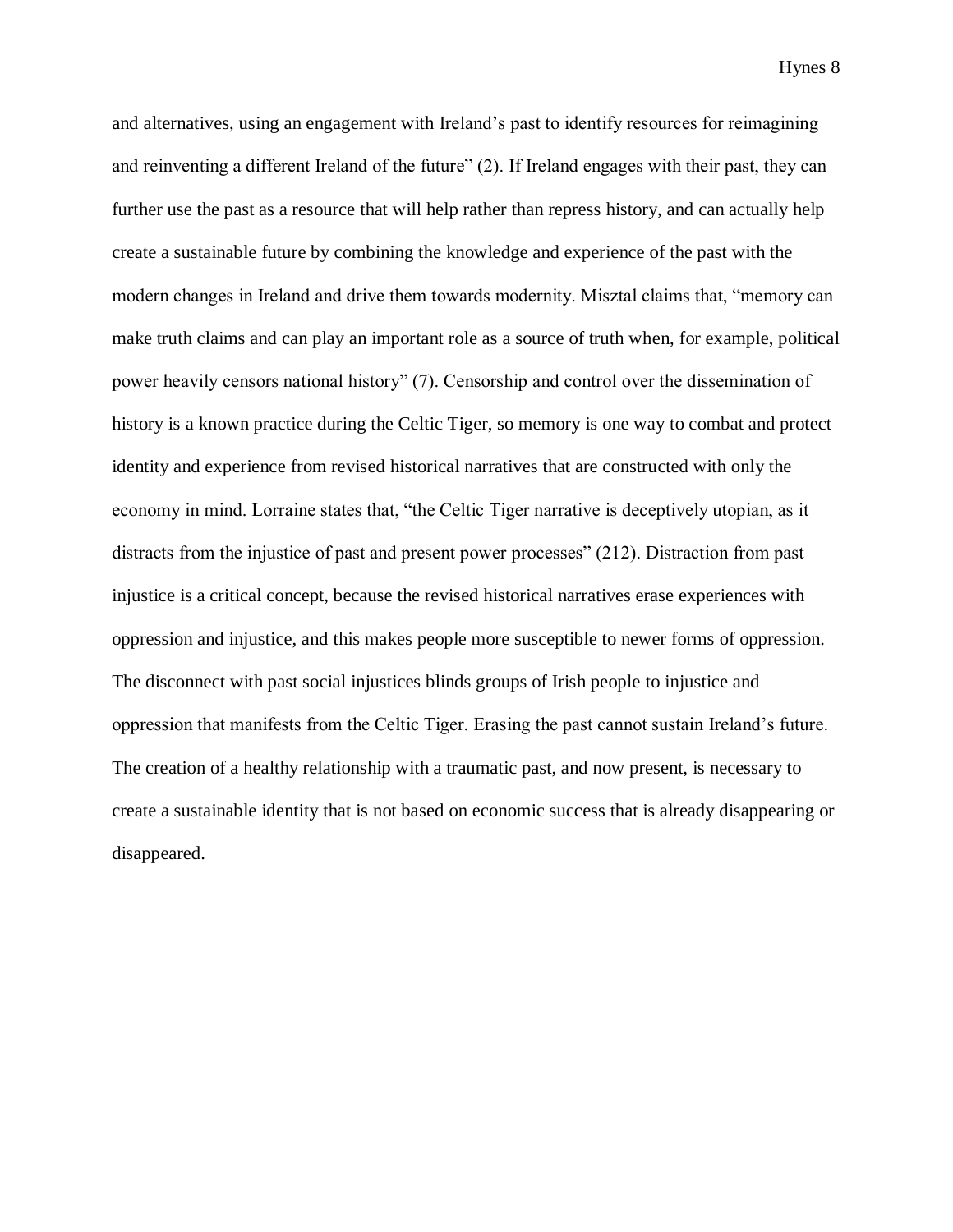## Crime and the Erasure of Identity

Tana French's 2007 novel *In the Woods* uses the crime genre to explore many social issues and cultural tensions that stem from the Celtic Tiger leading up to the recession. Andrew Kincaid states that the Celtic noir genre reexamines tensions of modernity such as "wealth and exclusion, development and nostalgia, pace and custom, rage and justice" (40). Kincaid continues to explain of the Celtic noir genre that, "it is no coincidence that it came to fruition at a time when so much in Ireland was insecure, and that beneath the apparent glamor of a postmodern society lay nostalgia, fear, and violence" (44). French is able to use the events and characters surrounding multiple crimes to critique areas of life that needed to develop proportionally with economic success, but were instead neglected during the Celtic Tiger. She also uses the investigative processes to critique cultural amnesia during the Celtic Tiger by depicting an identity that does not effectively incorporate events of the past with the present, and how this negatively affects the characters and sequence of investigation. French argues that a balance between the past and present is necessary for both cultural history and individuals. Although French does not provide definitive parameters as to what constitutes a sufficient balance, she critiques practices that are undoubtedly harmful to creating an identity that recognizes the past, but does not allow the past to negatively interfere with life in the present.

In *In the Woods,* two murder cases center on an archaeological site that is ultimately destroyed to make a motorway. The first case takes place in 1984, when three children, Jamie Rowan, Adam Robert Ryan, and Peter Savage are reported missing in the woods of Knocknaree. Only Adam Ryan is found, but he is in a catatonic state upon discovery, and has no memory of what took place. The second case takes place twenty years later when the body of Katy Devlin, a twelve-year-old girl, is found in the same woods. Adam Ryan, who now goes by the name Rob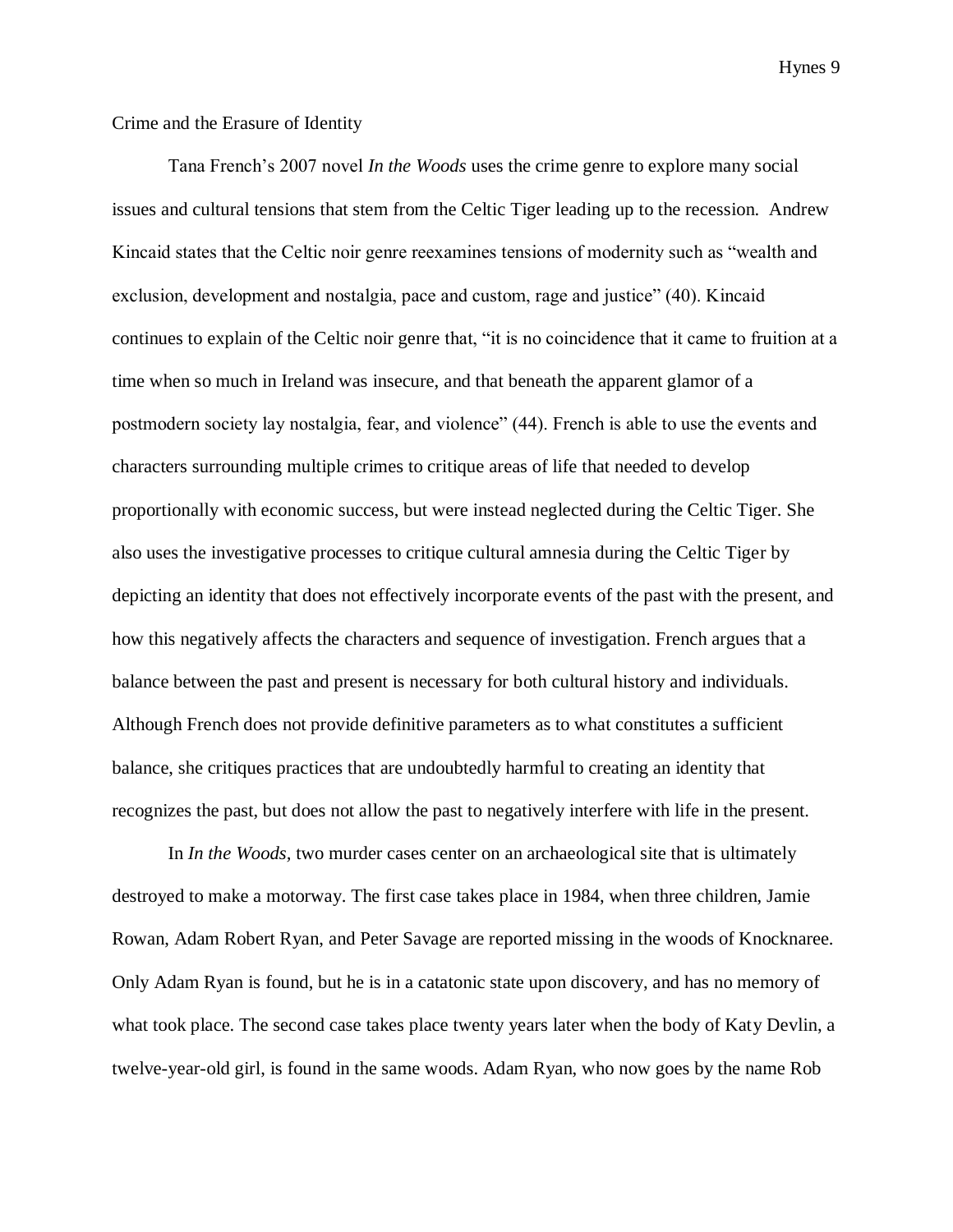Ryan, is one of the lead detectives on the new investigation. Rob keeps his real identity and connection to the original crime a secret from everyone except his investigative partner, Cassie. The woods have both a cultural and personal historical significance since the site contains cultural artifacts, and this is where Rob's two childhood friends disappeared. The two cases appear to be linked at times, and the murder squad tries to make connections in hopes of solving both cases. Rosemary Erickson Johnsen states that both the investigators in the novel and the readers have to share the "experience of not knowing" (Johnsen 133). Johnsen explains that French subverts the expectations of closure within the crime genre in order to "lay claim to some of the dark uncertainties concomitant with life in post-Tiger Dublin (137). Many questions and issues are unanswered and still not dealt with, which demonstrates "through the figure of the noir detective, a certain existential resignation toward moral chaos and cultural uncertainty" (Kincaid 52). Ireland faces an uncertain future, and has to again confront a history that was repressed during the Tiger, as well as the social problems that directly stem from the Tiger economy. French's novel ends in a deliberately unsatisfactory manner—Rob's childhood case is never solved, and the motorway is built over the demolished archaeological site, despite the fact that there was a satisfying solution that could preserve the site and the motorway. Through the investigative process and the conflict over the archaeological site, French stresses that it will be hard for Ireland to move forward in a way that both preserves history and sacrifices the past for future progress. History and progress need to successfully pair together, though, in order to recover from repression during the Celtic Tiger and sustain economic progress in the future.

The process of the investigation in *In the Woods* parallels Ireland's process of creating a balanced relationship between the past, which includes a history before the Celtic Tiger, and the future in order to construct an identity. Rob's difficulty in separating his personal involvement in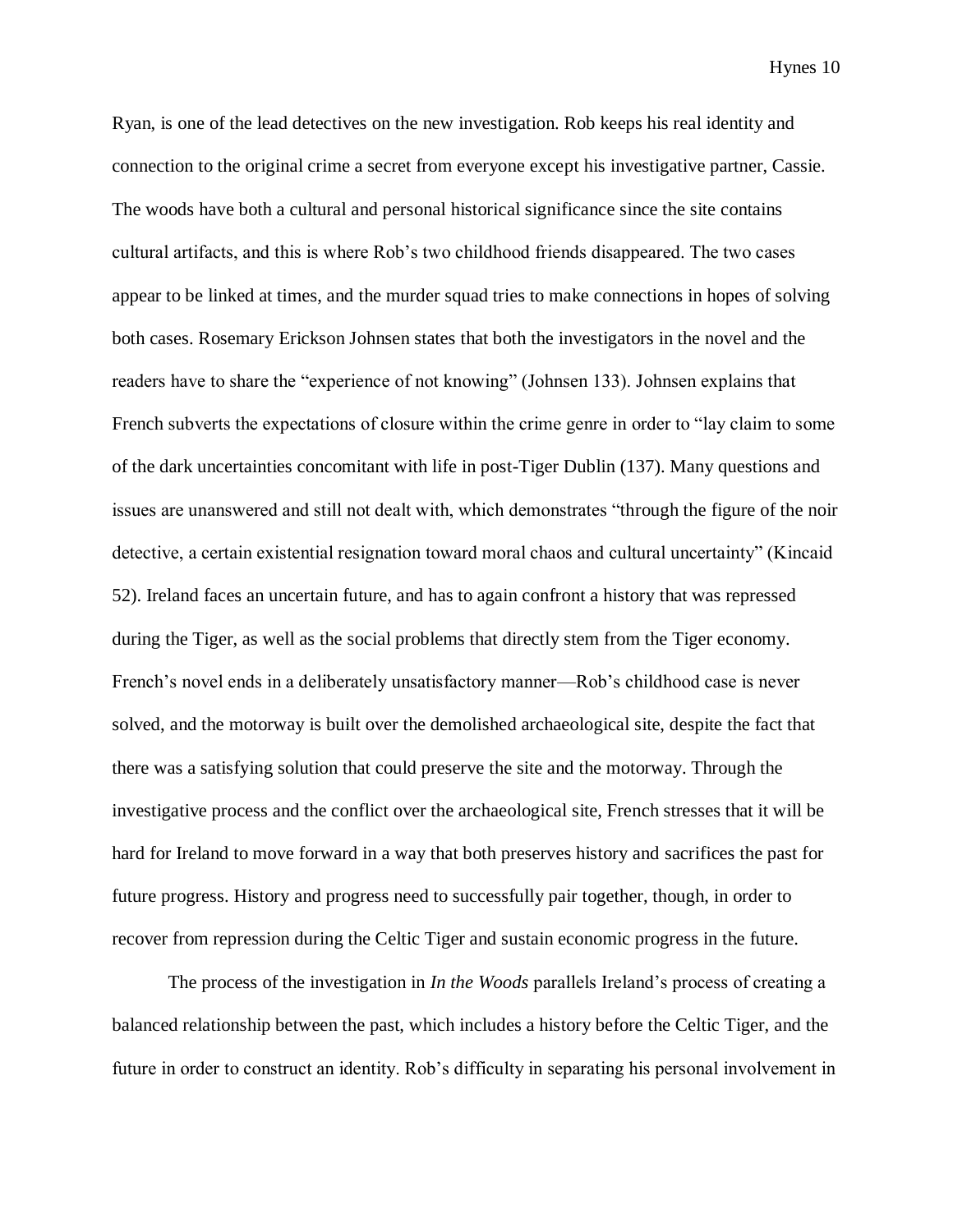the first case from the current murder investigation demonstrates the difficulty in confronting a traumatic past. Rob considered the events from his childhood to be behind him, but instead he has to work very closely with the first case. Although Rob initially thinks that he can perform his duties on the current case, the new case intertwines with the old one and the two appear to be connected. Rob tries too hard to forge a connection between the past and the present cases, which disrupts both the investigation of the murder and his life in the present. Rob is traumatized through the absence of memory rather than the memory of what happened in his childhood, but this is no less dangerous or traumatizing for him. His amnesia compromises his work ethic and "thwarts his investigation of Katy Devlin's murder" (Peterson 99). Rob's amnesia is not selfinflicted or intentionally maintained, and this is important because it is his amnesia that preoccupies him with attempting to solve the mystery from his childhood rather than solving the Devlin murder. French uses Rob's amnesia as a metaphor for cultural memory to demonstrate that cultural amnesia is not sustainable, and it is foolish to think that historical or past events are finite, and do not need to be dealt with afterwards. Rob initially accepts that he will never remember what happened in his childhood, and he thinks he can simply create a new identity that does not include a past. However, French makes the distinction between Rob's amnesia and Ireland's self-inflicted amnesia to emphasize that Ireland does not have to go through amnesia, but historical memory can still be accessed. French uses Rob to serve as a warning for the destructive effects that amnesia and unrecovered memories can have. She argues that Ireland could suffer a similar identity crisis and future trauma if memories are sacrificed for economic success rather than making efforts to preserve history and process historical traumas.

Rob's amnesia is dangerous because it prevents him from functioning in the present. Rob's obsession with trying to remember what happened in his childhood prevents him from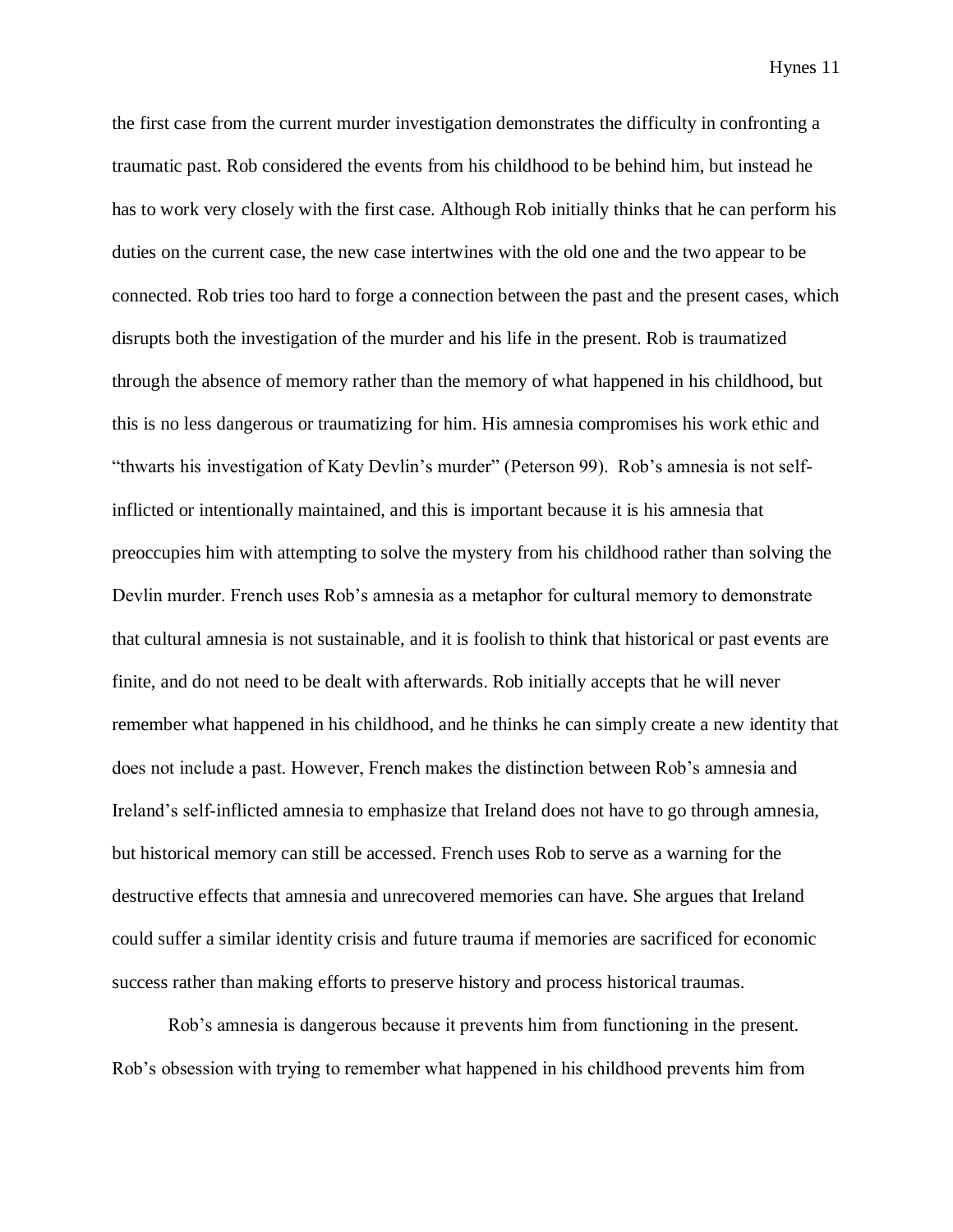conducting and investigating the Devlin case properly, and his attempts to regain these lost/never-formed memories destroy his current relationships and put his career in jeopardy. Cassie tells Rob that she thinks he cannot handle the case anymore, but Rob insists that he is learning how to deal with it. Rob's ability to handle the case comes directly into question when he revisits the woods to spend the night in hopes of triggering more memories. While in the woods he shifts between present and past consciousness and ultimately in both he believes he is running from something. The reader, like Rob, is unclear of what is actually happening, but the whole ordeal has upset him so much that he ends up kissing Cassie that night, and their relationship is ruined for the duration of the novel. Rob is so focused on finding the suspect to link the two cases that he does not spend the proper energy and time trying to solve the current case. The inciter behind the murder turns out to be Katy's sister, Rosalind, but Rob is blind to this possibility throughout the investigation. Not only is he blind to the fact that she is really a psychopath, but he does not truly consider her a suspect because she is too young to be involved in the case from his childhood. Rob is focused on solving his childhood case to reconcile the loss of identity that he feels that he forgets what he is supposed to be investigating, which is Katy's murder, not a connection to his childhood case. His focus on solving his personal trauma interferes with the present investigation and almost derails the entire case. Rob never considered Rosalind a possible suspect, because he was looking for someone to connect the two cases, so he was more susceptible to her psychopathic manipulations, and jeopardized the case by not properly evaluating her. Rob even nearly becomes romantically involved with her. Later on Rob states, "I think it's important to reiterate that, no matter what I may have claimed at the time, for most of Operation Vestal I was not in anything resembling a normal frame of mind" (298). Since Rob does not know what happened to him and his friends in the woods in 1984, he thinks that he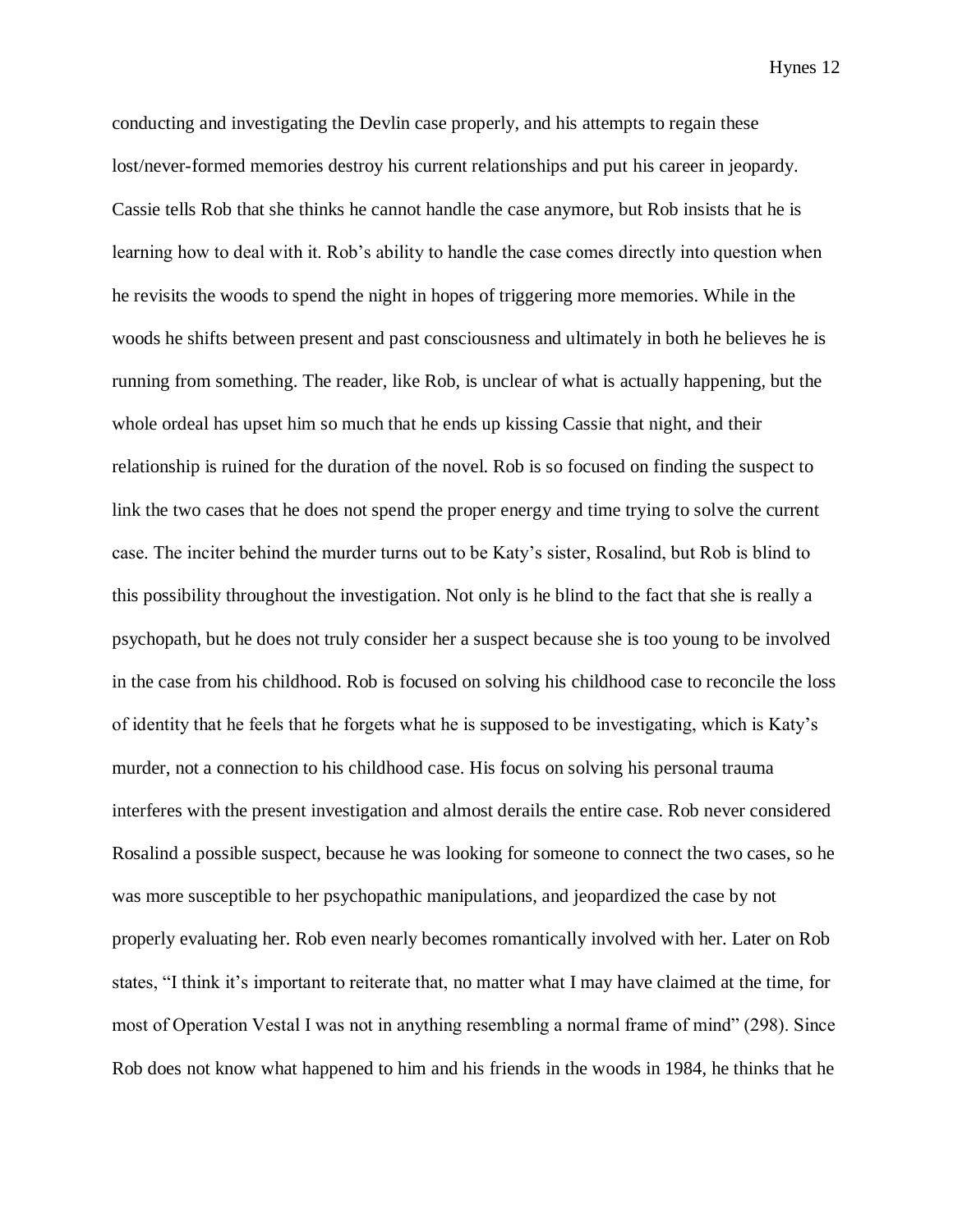has moved past that and has created a new identity for himself, but he quickly becomes obsessed with trying to uncover his past. This missing area of his understanding of his life has disastrous consequences in his personal and professional life. French uses Rob's downfall to demonstrate that Rob's trauma, similar to Ireland's past traumas cannot be replaced with a new identity.

Rob's inability to remember mirrors cultural amnesia in Ireland, but the two diverge in terms of the source and cause of amnesia. Shirley Peterson explains that, "his psychological state mirrors a cultural amnesia obtained during the booming Celtic Tiger that represses the truth about past social injustices in the pursuit of prosperity" (100). Unlike with Rob, the danger of cultural amnesia is that it is controllable and largely self-inflicted. The cultural amnesia that is fostered by those economically invested in the Celtic Tiger ignores the experience of many Irish people and personal and cultural traumas that cannot be solved or worked through with money or economy. According to French, a functioning and flourishing economy is certainly important to the success of a nation, but, critically, it cannot heal traumas that go much deeper than the economic sphere and have psychological and social ramifications that at the very least need to be addressed both on a personal and national level. Economic success will never be sustained if traumas and social issues are not dealt and improved as well. In the earlier stages of the case when Rob begins to remember certain aspects of his childhood he states, "Nothing special, I know, nothing that helped with the case; barely worth mentioning. But remember, I was used to taking for granted that the first twelve years of my life were more or less gone for good. To me every salvaged scrap seemed tremendously potent and magical" (174). Although Rob initially thinks that remembering the events of his childhood will help lead him to the solution to the current investigation, he begins to become attached to and concerned with these memories for much more personal reasons. Initially, Rob valued his memories based on their usefulness to the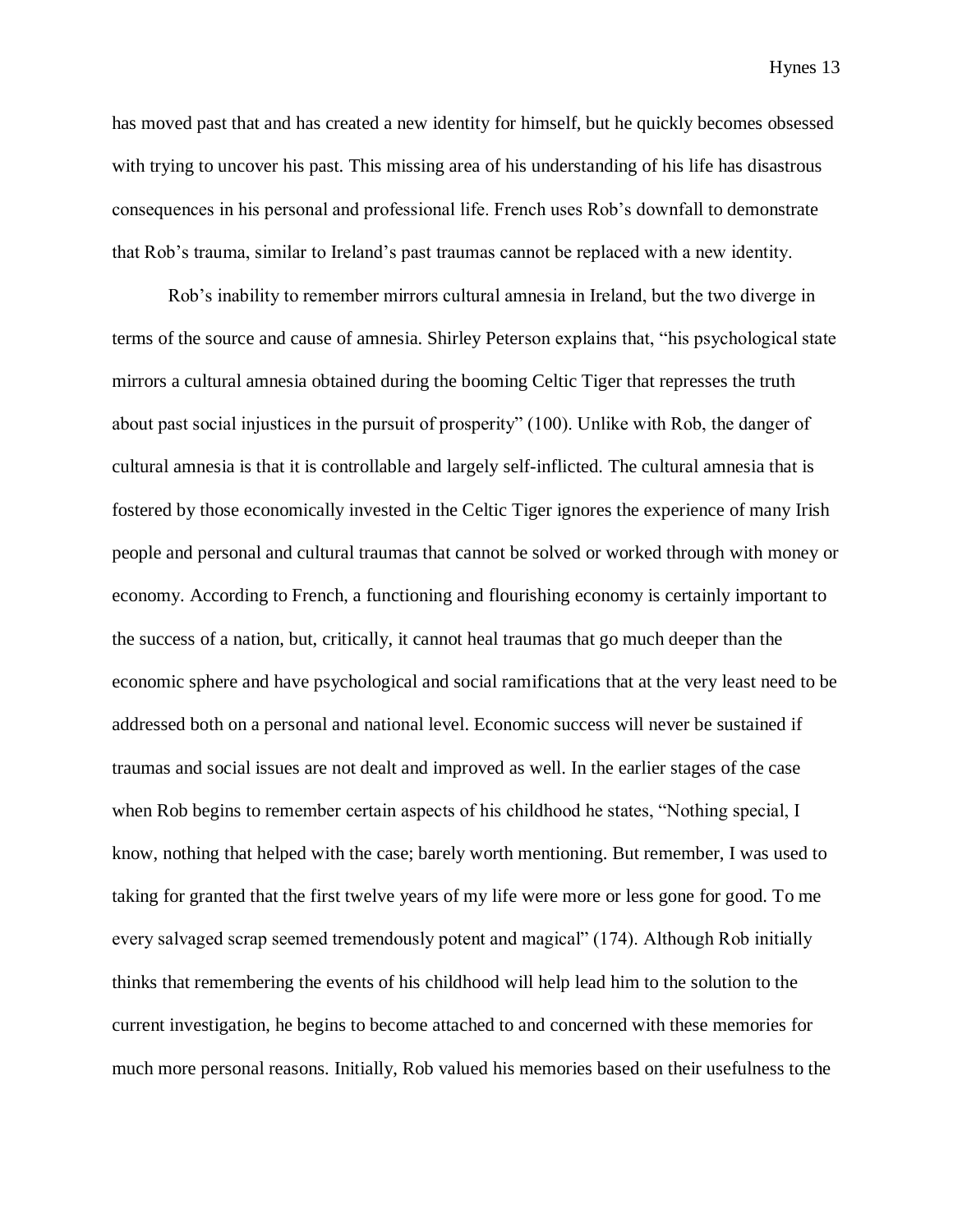case, but in the end he realized his memories have much more significance to his identity, which is an important metaphor for cultural memory. Even if memories cannot heal or solve a problem of the present, they have bearing on identity and an understanding of oneself. Rob's memories inform who he is as a person, and without them he is missing part of his identity. Ireland needs a stable identity to complement the economy regardless of whether it is in a state of expansion or decline, rather than an identity that relies on the economy and actively disregards history, which, for French, needs to be included in Irish identity.

Despite the fact that Rob has been unable to remember anything from his childhood for twenty years now, his resurfaced memories are often accurate, and he seems as if he is on the verge of solving the past case by remembering, which might solve the current case, too. His memories do not, however, solve either case, but for a moment in time Rob is left with pleasant memories. There is no evidence to suggest that Rob consciously repressed the memories of the crime. This is an important distinction because Rob is not trying to erase his past, but he is deprived of his personal history, which is what French suggests is happening to the general population of Ireland. Ireland is deprived of certain aspects of history, which denies Irish people components of identity. French suggests that moving forward an unwillingness to accept history will create even greater confusion surrounding Irish identity. He even states, "Obviously, I have always wished I could remember what happened in that wood" (21). Rob has a sense of guilt, because he is the only one who could know what happened to his friends, but he cannot remember. Even though the memories are painful at times, they are valuable to him. At the end of the case he loses all of the memories before the crime, even the ones he had before the investigation. He states: "It was only much later, when the case was over and the dust settled on the debris, when I prodded cautiously at the edges of my memory and came up empty; it was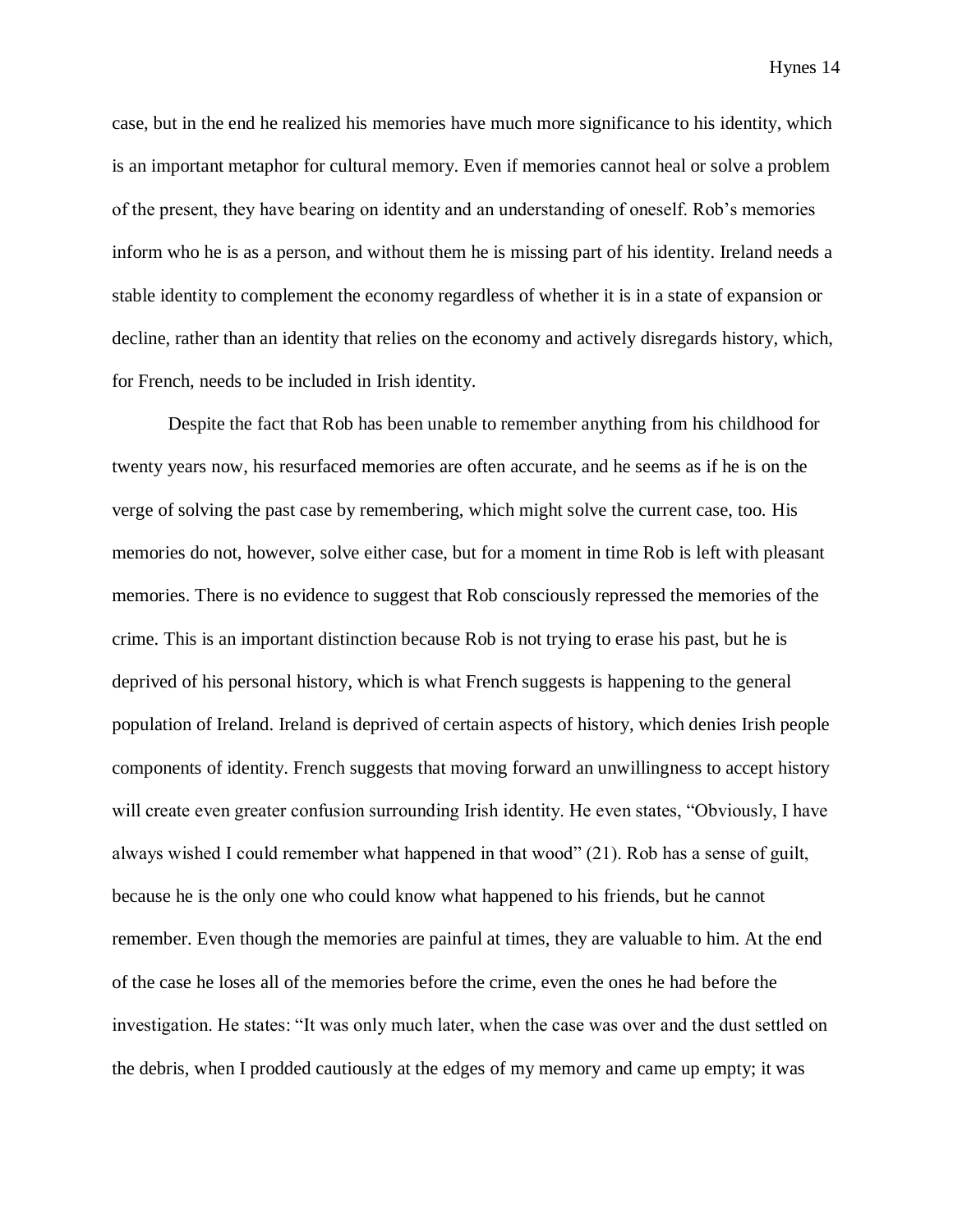only then that I began to think this might be not a deliverance but a vast missed chance, an irrevocable and devastating loss" (299). Even if his memory could not solve either case, the loss of his memories are devastating to him. French indicates that the cultural memory loss in Celtic Tiger Ireland has the same devastating effect on Irish identity. Although a new identity surrounding economic success is created, this identity is unstable, and history that needs to provide a foundation for Irish identity is erased and removed from consciousness. The real harm is not in incorporating economic success to Irish identity, but in trying to make economic success the sole marker of Irish identity and erasing history. Unlike Rob, though, Ireland can still access the history that has been repressed during the economic boom. Rob realizes that the loss of his memories is much greater than any discomfort of remembering. French uses Rob's experience with memory to illustrate that even if Ireland's history is traumatic, it is a crucial phase in Ireland's history as a whole and will continue to be even in the future. It is not economy that defines Irish experience, but a history that includes struggles and perseverance. Ignoring the past ignores the struggles and hardships that it took for Ireland to arrive at the Celtic Tiger, and ignores the experience of many Irish people, which is not conducive to creating an inclusive identity that French advises.

Rob lived almost all of his adult life functioning without the memories from his childhood, but he eventually realized he was missing a significant part of his life, since he could not remember anything before the age of twelve. French's novel was published in 2007, right before the recession in 2008, but the cracks in this illusion were already starting to form. French points out that Ireland cannot afford to sacrifice the past to invest in the future or modernity, because if the investment in the economy crashes or fails, as the Celtic Tiger will, then Ireland would suffer another devastating loss to their identity. It is dangerous to construct an identity on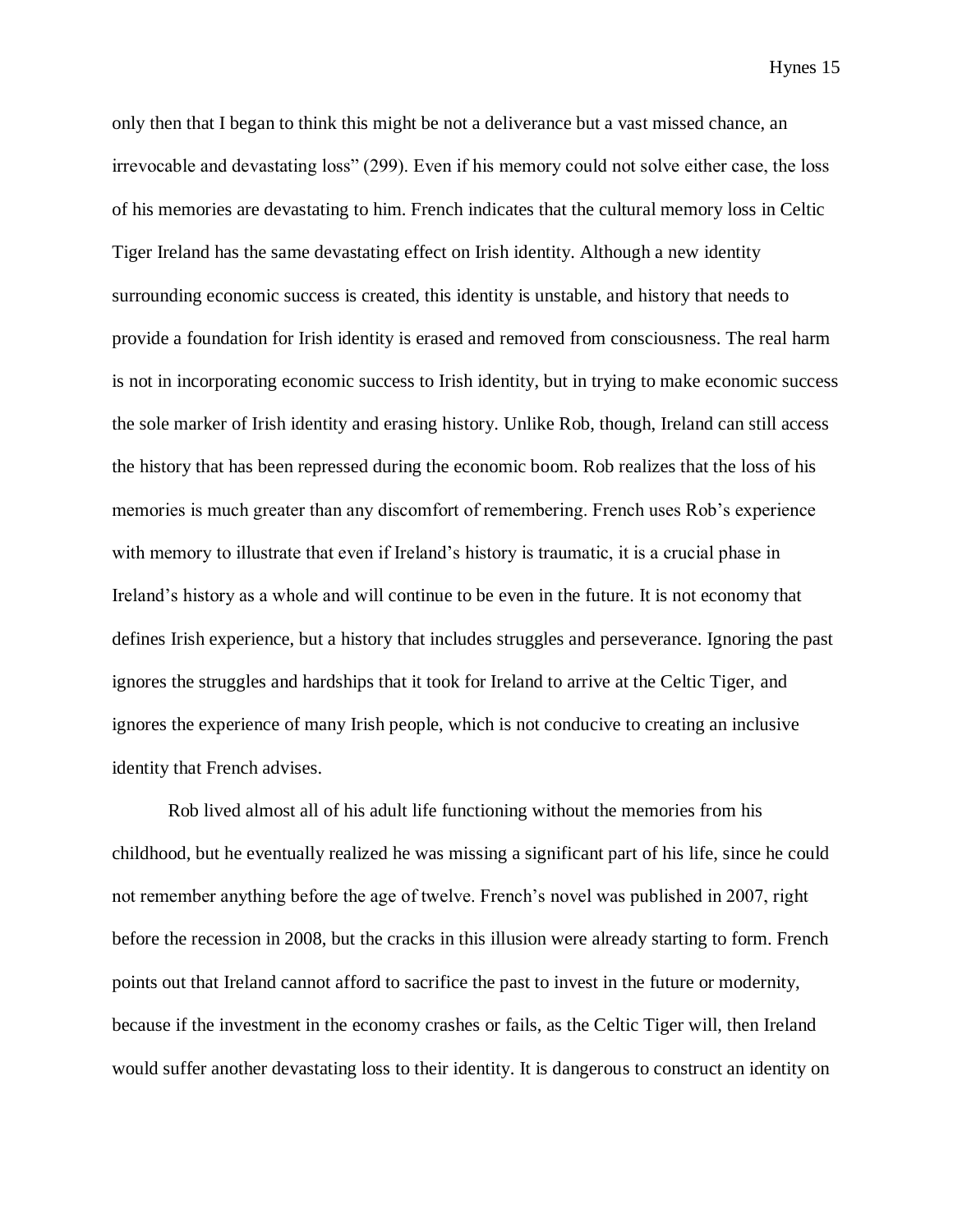something as unstable and unpredictable as the economy. The economy is bound to change in any nation over periods of time, but history is a more stable force. Through Rob's attempt to uncover more memories, French advocates that memory is a necessary component to identity. Even if the remembering is a difficult act that does not always heal, it is an important act that creates a shared understanding of Irishness. Rob's experience with memory serves almost as a warning. Through no fault of his own, he is unable to remember the events of his childhood, and when memories resurfaced it negatively affected areas of his life because he became consumed with trying to uncover his past. Rob's absence of memory is what creates his skewed relationship with his past and present life. Rob's experience with memory is a metaphor for the repression of Irish history during the Celtic Tiger. Although the Celtic Tiger seems to rely on cultural amnesia, the past needs to be remembered in order to sustain any endeavors to advance the economy. Understanding hardships of the past specifically would place more emphasis on building culture and social aspects rather than economy alone. French does not want Ireland to allow the Celtic Tiger period to deny a national history. French emphasizes that if history is removed from consciousness, the memories and facts of history will only come back with a stronger need to be confronted, and likely in a way that would be re-traumatizing. Ireland has the ability to harness memories of the past to create an identity and culture that is not reliant on economic success but could sustain the economy, because the memories are not completely lost/are still accessible, but this does not happen in the novel.

The conflict between the politicians and archaeologists in the novel embody the question of how to continue modernizing Ireland and how to preserve history, and to what extent. The politicians represent the effort to continue expanding the economy, and the archaeologists work to preserve and uncover more history. The politicians responsible for the motorway have no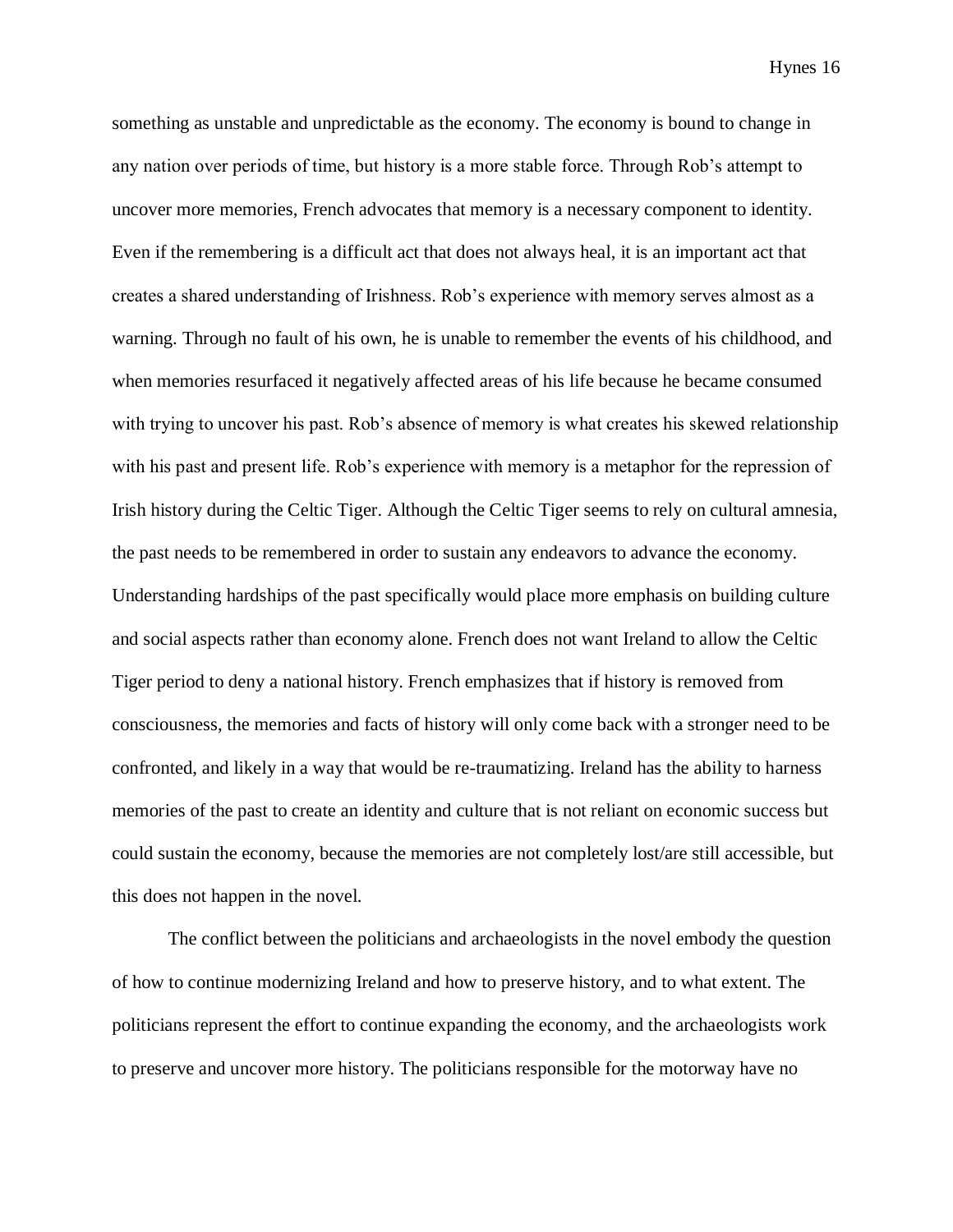genuine interest in preserving Irish heritage or history, and they are an unsympathetic and corrupt group of people. One archaeologist claims, "They graciously agreed to keep a traffic island, so they can wank off about how much they've done to preserve our heritage" (26). French argues that history and modernity have an important place in the present and future of Ireland both in the novel and in Ireland, but attaining the balance is difficult and unclear. The history of Ireland is central to an understanding of what it means to be Irish, but it would not help Ireland to stop all efforts of modernization to essentially live in the past. It is just as counterproductive to sacrifice sacred history to continue an economic rise that has an uncertain future. Due to the rapid nature of the Celtic Tiger, it is difficult to find this balance. French suggests that Ireland first needs to achieve a more proportional development in other areas of life with the economic success rather than trying to jumpstart the economy again.

However, in this case a balance could quite easily be struck and Ireland's cultural past could be preserved while also progressing the economy and infrastructure in modern terms. The land developers could move the motorway over, which would keep it in the same vicinity, but would allow the site to be preserved. This is not done because the politicians and businessmen have too much money tied up in the property where the motorway was originally planned. The politicians are the extreme example of moving forward at any cost—they make threatening phone calls to the leader of Move the Motorway, and systematically rip off the previous landowners. Corruption and injustice occurs in the novel, imitating the real-life inequality of justice administered during the time of the Celtic Tiger. Kirby, Gibbons, and Cronin state that, "While prisons expand to incarcerate and immobilise further the most economically disadvantaged in the society, dominant economic interests are given a clear message that crime pays" in the form of tax amnesties that "rewarded wrongdoers not with one of the new prison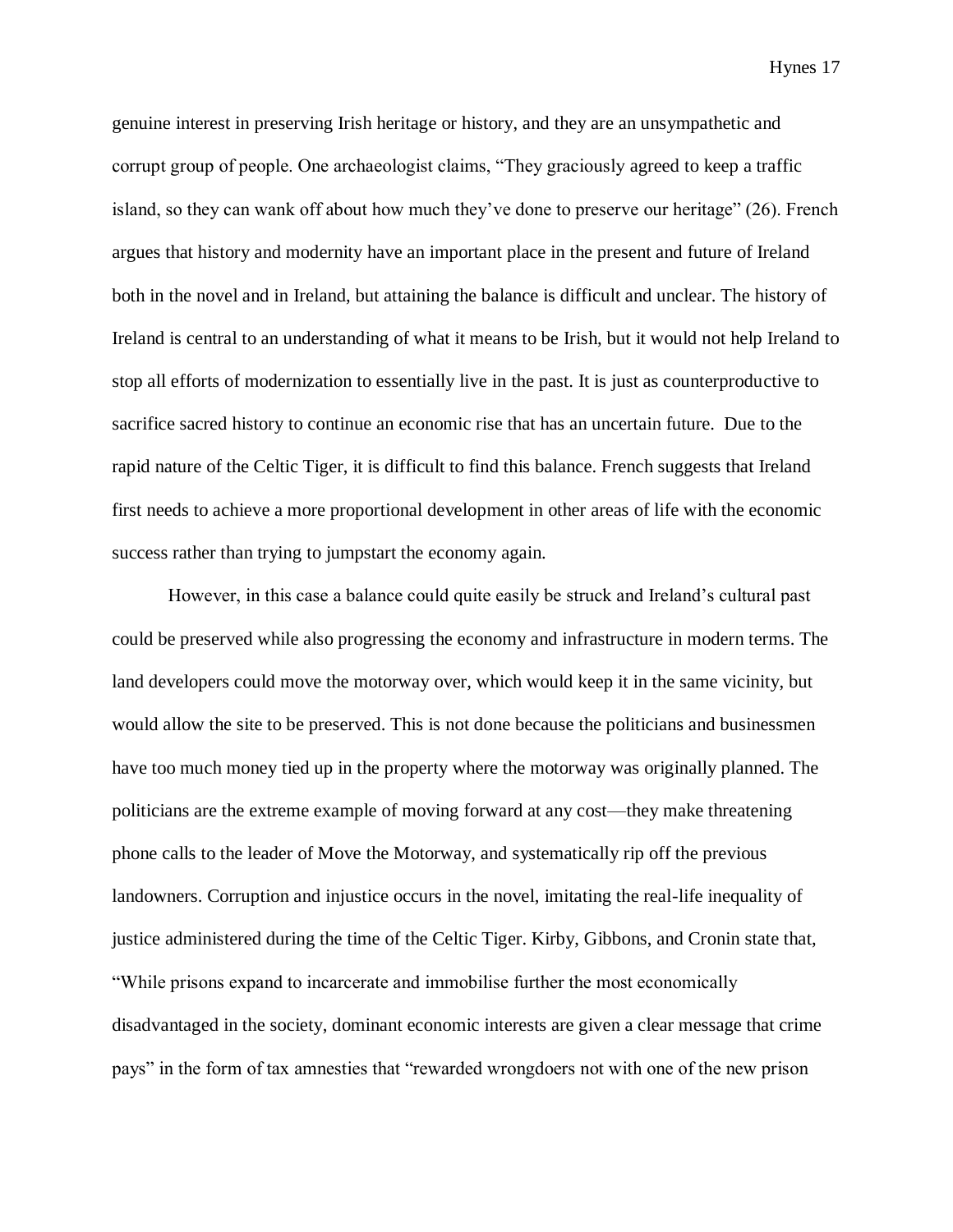places but with amiable discretion and a blanket pardon" (9). In addition, "the Irish state's fiscal policies favour the rich" (Kirby et al. 5). Similar to what is happening with politicians in the novel, the "dominant economic interests" are favored and essentially exempt from reprimand. This demonstrates that Ireland is not distinctly broken away from an oppressive past, but oppression has taken other forms within the Celtic Tiger, and certain realities in Ireland mirror the oppression towards certain classes in favor of economic interests that French critiques. Ireland has clearly broken away from an oppressive past that includes British colonialism and the strictness of the Catholic Church, but oppression has taken on other forms during the Celtic Tiger from internal institutions within Ireland such as politicians, land developers, and corporate companies. It is not the process of modernizing that is portrayed negatively in the novel, it is the way that the politicians and land developers approach and execute the process. French does not provide an answer to this debate, but she undoubtedly criticizes these methods of modernization. She is critical of the corruption involved in the efforts to further industrialize Ireland, and how the interests of politicians has become much more powerful over the interests of the community.

French confronts negative aspects of the Celtic Tiger that deal with social injustice, which is exactly what Ireland claims to separate itself from by affirming a break from the past. Ireland desires a definitive break from their historical past of suffering that includes a lot of strife for the Irish people, but in some ways the Celtic Tiger is an extension of this. Not everyone is included in the economic (re)surgence, and many people that try to participate and invest themselves in the economic bubble end up suffering even more from the crash. Kirby, Gibbons, and Cronin discuss another area of literature on the Celtic Tiger which emphasizes, "how the Celtic Tiger economy has enriched a small elite while leaving the majority, the growth in whose wages has been held in check by national social partnership agreements, relatively worse off"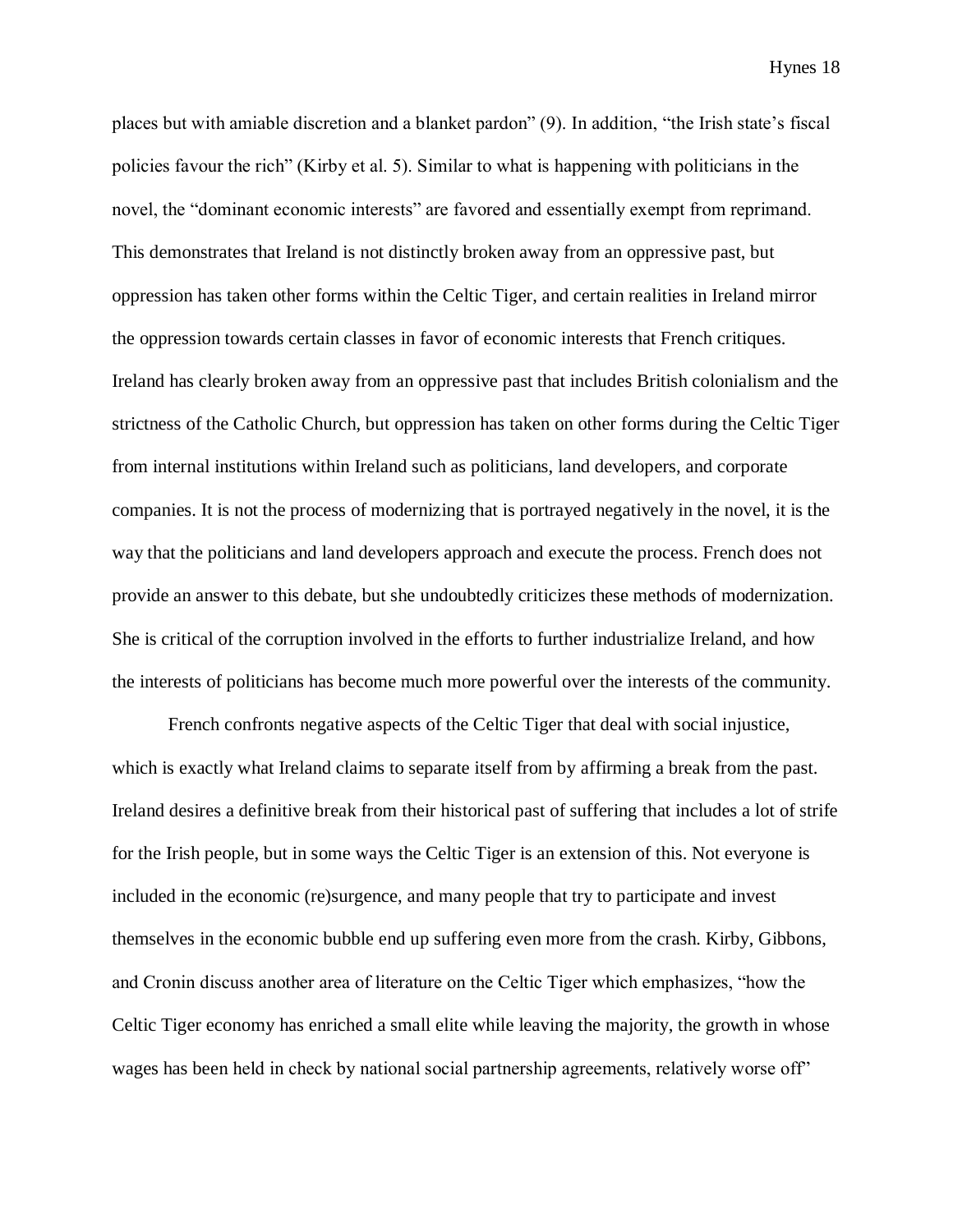(5). The very nature of the Celtic Tiger demonstrates the inequality in the treatment of the general population from a select elite. The elite minority are given more opportunities in an attempt to continue economic growth, but this comes at the cost of excluding most people from this success. Although economic prosperity is welcome and necessary, in some ways the Celtic Tiger can be viewed as another almost oppressive event, where an elite minority, such as corporations and real estate developers, benefit from both the economic activity and the attempts to rebuild the economy after the crash. In the novel, four farmers held out from selling their agricultural land when companies began buying out the surrounding land from the neighbors. One detective explains: "So these lads figured they'd get the land rezoned themselves, double or triple its value overnight. They applied to the county council for rezoning—one of them applied *four times—*and got refused, every time" (French 171). However, "As soon as the Big Three bought the land—under various other names, but it all traces back to them—they applied for rezoning, and got it" (171). It is dangerous to pretend that the past has not happened or is distinctly over, because it ignores forms of oppression that still happen in some manner. Repressing and attempting to forget social injustices of the past creates a blindness to current social injustice. The rebuilding of the economy cannot erase any wrong done in the past, but in this case it directly contributes. The Celtic Tiger does not mean economic equality and there are blatant aspects of inequality, in the novel and in Ireland, demonstrating that certain groups of people benefit while others either cannot capitalize in the same way or suffer. An economy that is already susceptible to an inevitable recession due to the rapid nature and excessive margins of profit becomes even more unsustainable when it disenfranchises those not part of the elite minority. Further, identity should not be built on the economy because the economy is unstable, and not everyone experiences economic success.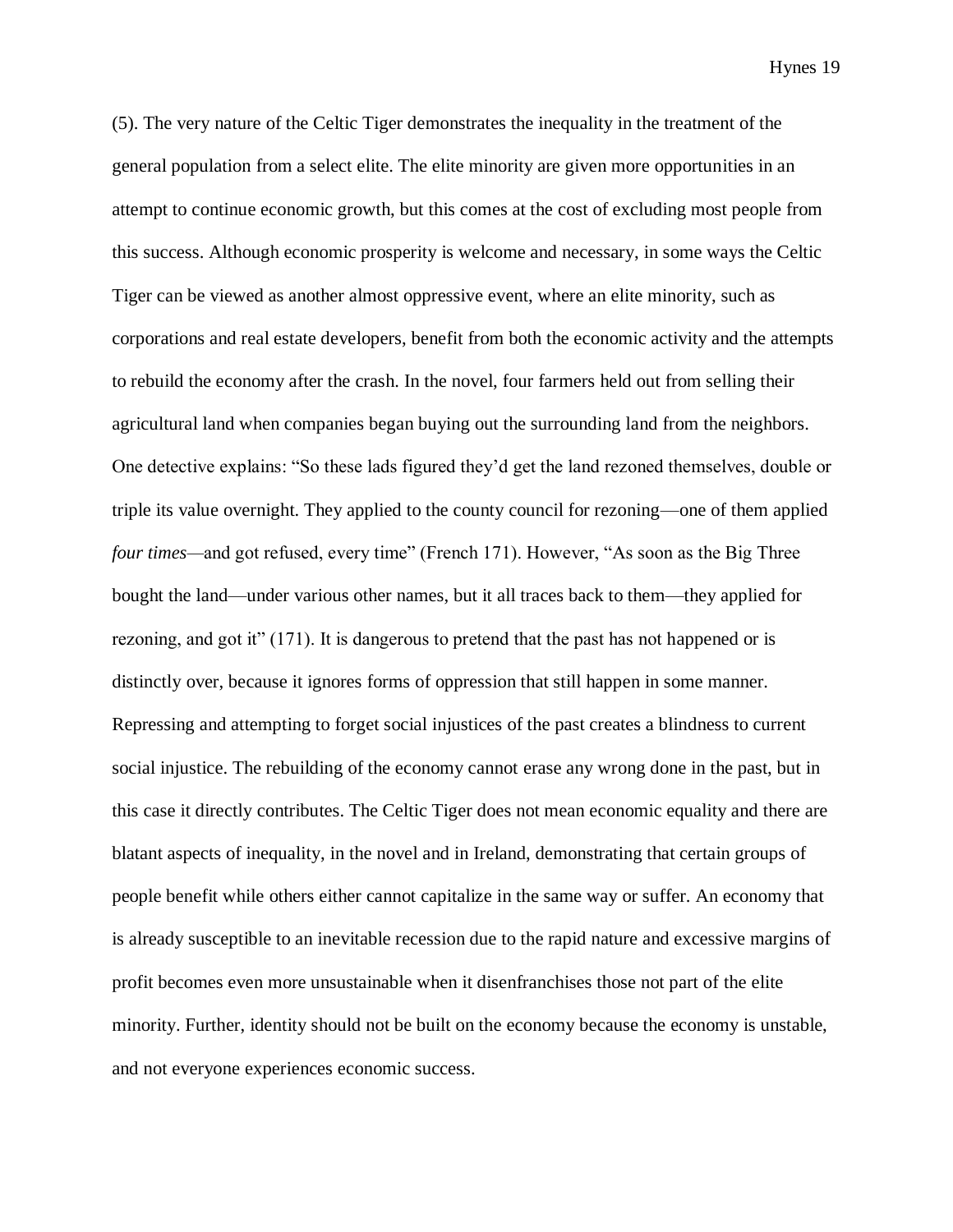One of the archaeologists, Mark, represents the other extreme of refusing to modernize, and he prizes the preservation of history. He tells the detectives: "And I don't believe in any government. They're the same as the Church, every one of them. Different words, same goal: keep the poor under your thumb and supporting the rich. The only things I believe in are out on that there dig" (97). However, unlike the politicians, Mark is not involved in corruption and has no ulterior motives. Mark has a genuine interest in preserving Ireland's history. For French, Mark is a model for how Ireland should interact with history. History should not be exploited for the economy nor sacrificed in such a permanent manner for a temporary rise in economy. He has no financial interest in the site, but the historical artifacts have a personal worth to him. Cassie defends him stating: "Mark believes in archaeology— in his heritage. That's his faith. It's not some abstract set of principles…it's a concrete part of his whole life, every day, whether it pays off or not" (130). History for Mark is a constant in his life, something that does not necessarily change, regardless of the current state of Ireland. French emphasizes the stability that history offers during the Celtic Tiger, because it is a time when the past is sacrificed for the promise of economic success. She brings attention to the fact that economic success is not an infinite guarantee, whereas history is much more constant. She uses this premise to further stress the danger of constructing an identity on a variable force, and intentionally disregarding a past that has formed a much greater understanding of Irishness.

The physical destruction of the archaeological site is a representation of continued efforts to erase aspects of cultural memory and historical experience, which French sees as a hindrance to acknowledging Ireland's history in order to find the balance necessary to create a stable national identity. Misztal describes an important aspect of cultural memory: "While it is the individual who remembers, remembering is more than a personal act; memory exists through its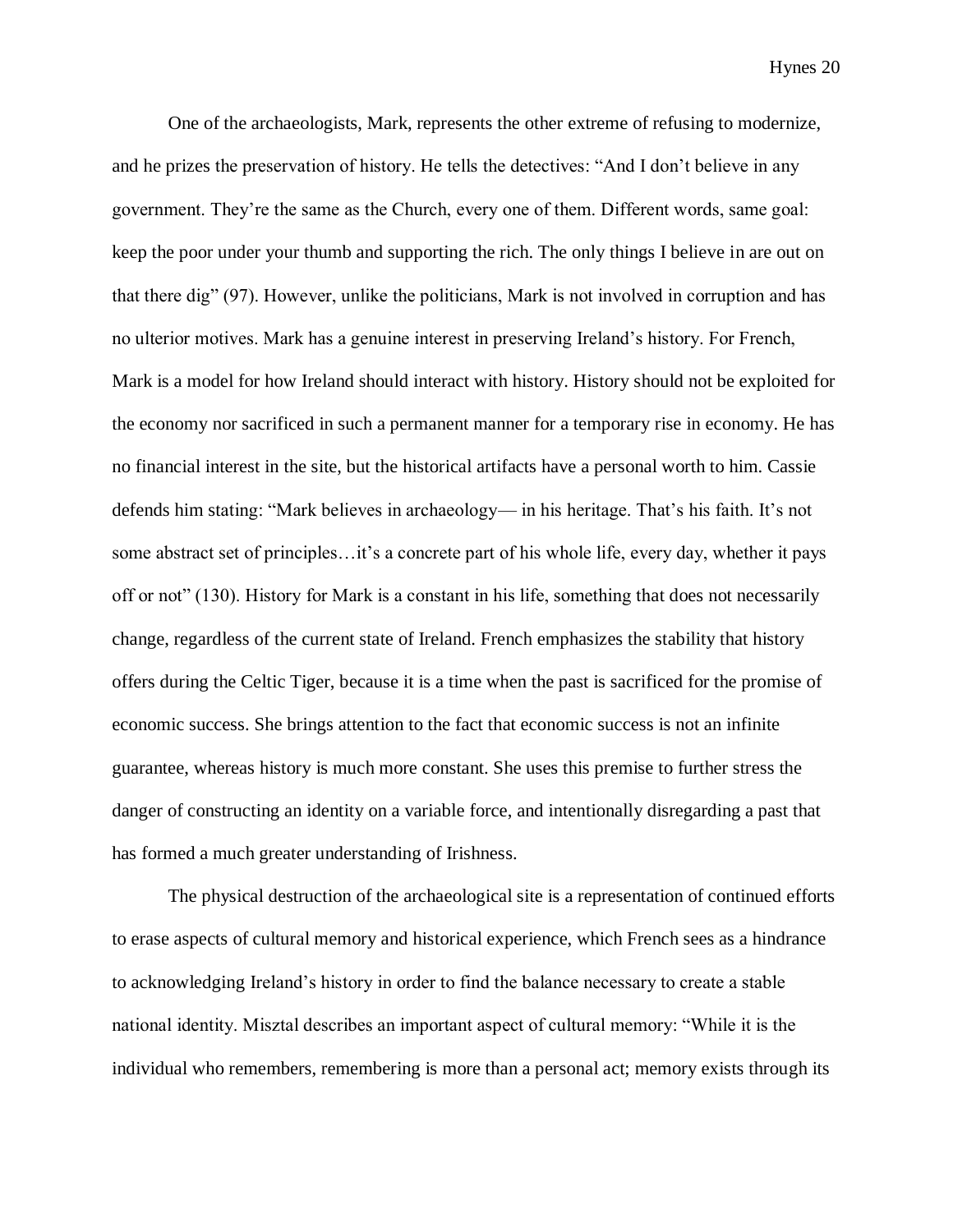relation with what has been shared with others—through language, symbols, events, and social and cultural contexts" (5). Since memory is a communal act that is represented through shared experiences or symbols, the archaeological site is a physical manifestation of this type of remembering. The archaeological site serves as a source of memory for later generations of Irish culture in order to learn more about their own history. The site is representative of the experience of sharing memories and heritage, and sharing aspects of identity. The work that the archaeologists do in physically excavating the artifacts and trying to preserve the objects is a preservation of both history and identity, and the experience of memory. Oona Frawley further explains, "Thus when we speak of a recovery of cultural memory, we are speaking of the ways in which the past is accessed when the usual continuum that is cultural memory for a particular culture has been broken: such access can come through the physical recovery of objects in archaeological work" (31). It is ironic that recovering archaeological work is one way to reclaim identity, especially after colonization, but this type of work and cultural effort is directly suppressed in *In the Woods* when the archaeological site is destroyed. French is concerned with the creation of a stable identity as well as a moral one. French critiques and warns against the combination of unquestioningly sacrificing the past while at the same time favoring an elite minority that is corrupt and immoral. There is really nothing in place to keep either force in check, which is dangerous.

Again, French does not provide the reader with a solution to the argument over whether to preserve the site or let the motorway take its place. However, the morality of the characters that represent the two sides of the debate reveal that intention is important in the way that Ireland proceeds. Despite the fact that Mark's desires are much more honorable and sincere, the motorway is ultimately built over the site, and nothing happens to the land deals or the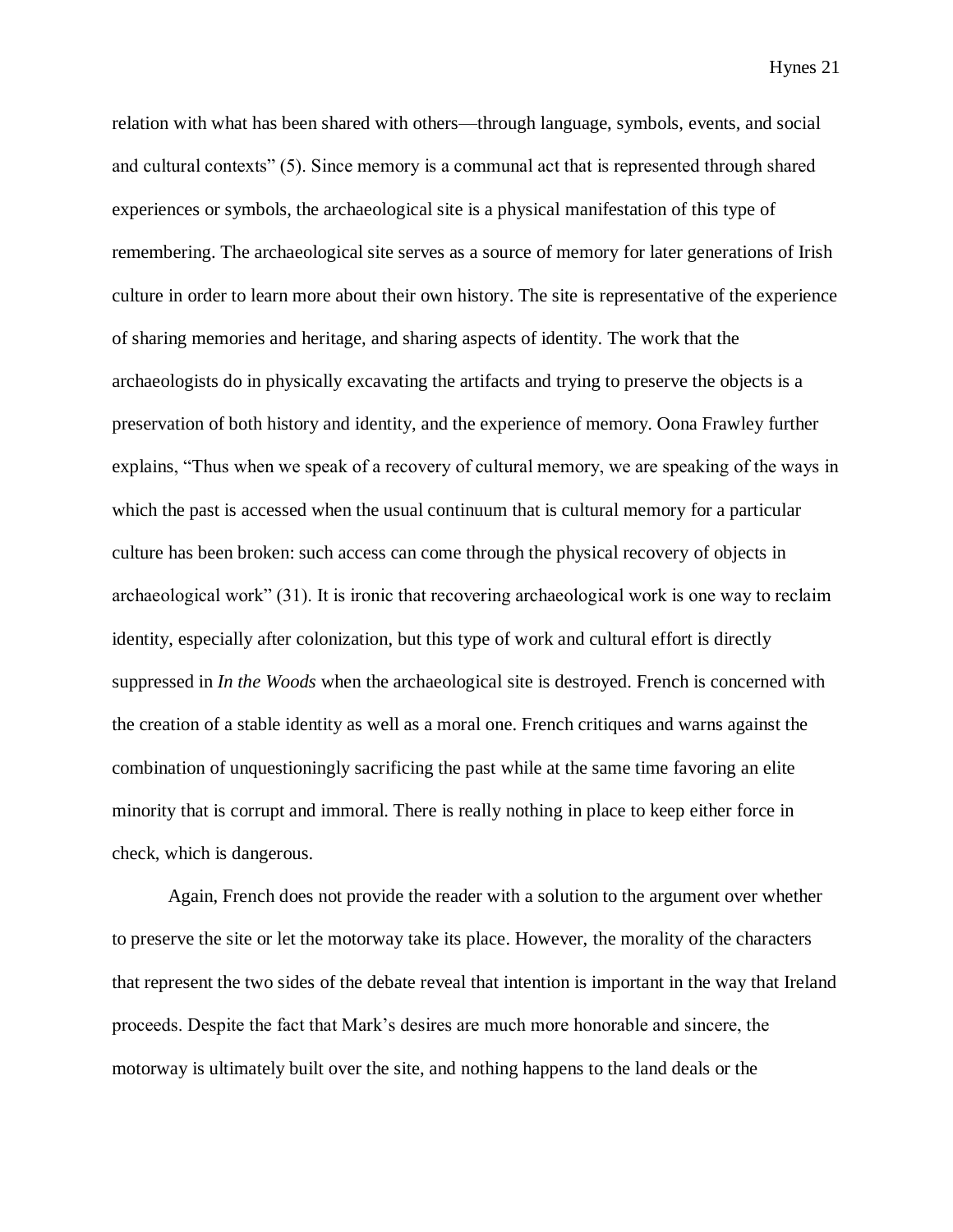politicians. The police captain even orders a member of the murder squad to erase the tape that reveals political corruption. French not only critiques the corruption that is ever present during the Celtic Tiger, but she demonstrates that the memory of Irish experience and cultural history are at stake during the Celtic Tiger. Central parts of Irish heritage and history are sacrificed without thinking of future consequences. French considers this a dangerous practice, because the focus is still too centered on the economy, and there is a blind aggression from groups like the politicians and land developers to push Ireland forward into an economy that it is not ready to sustain. The rapidness of the economic growth cannot continue and is counterproductive if efforts are not made to preserve history and cultural development at the same time.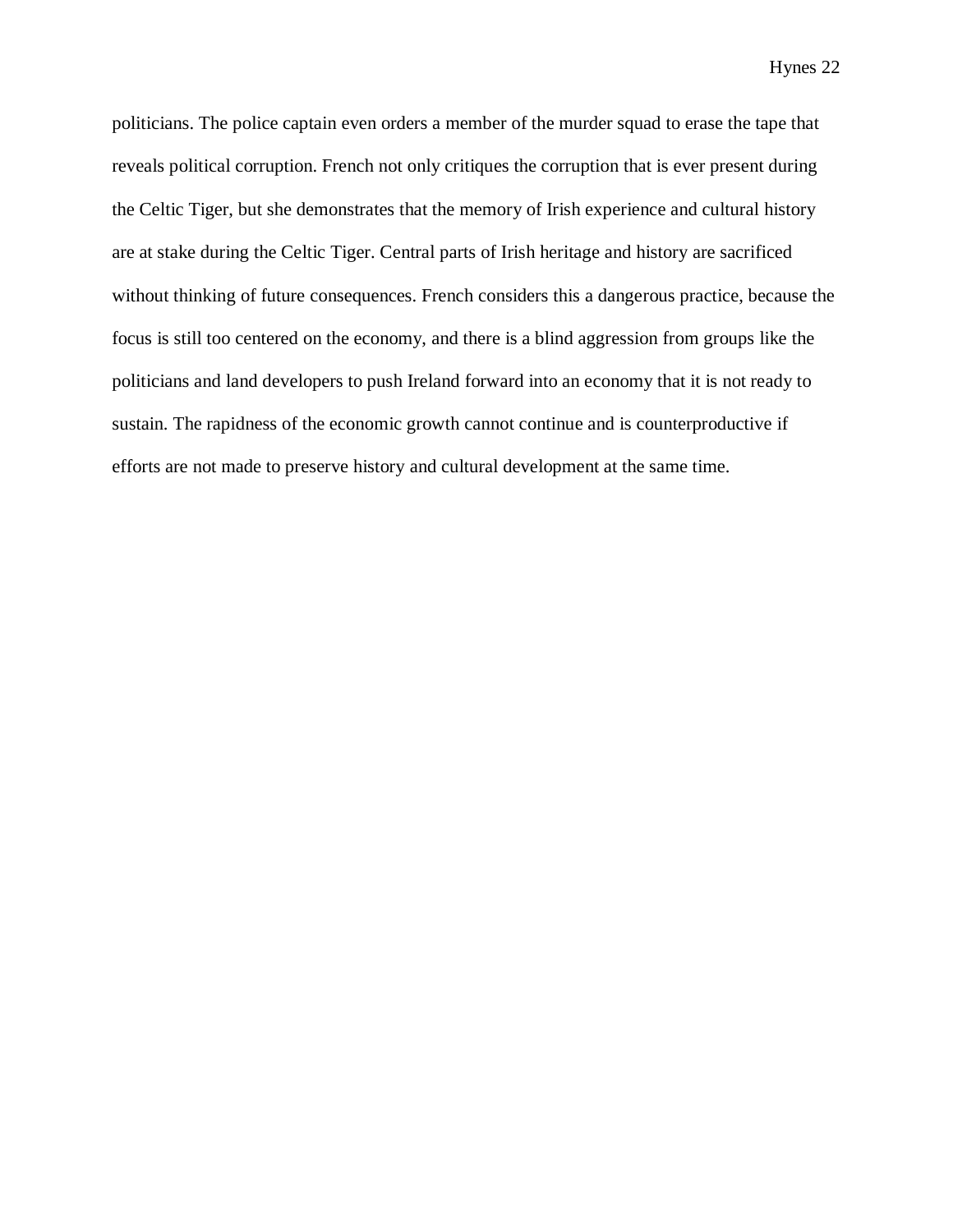# Invasive Economy and Historical Memory

In Paul Murray's novel, *Skippy Dies,* the problems that manifested in the height of the Celtic Tiger leading to its downfall, continue into the recession. French warned against sacrificing history in favor of economic success, but, now that economic success has left Ireland, history becomes even more taboo. In *Skippy Dies,* history is repressed and carefully curated to fit a nationalist narrative. History becomes a commodity and merely another avenue to achieve profit. Commodification is "a process by which things (and activities) come to be valued primarily in terms of their exchange value, in context of trade, thereby becoming goods (and services)" (Kaul 706). There is still an unsuccessful pairing between preserving history and attaining economic success, but in *Skippy Dies* the two forces begin to merge mainly through the history teacher, Howard, and the influence he has on his students. Memory is also suppressed in *Skippy Dies*. Unlike in *In the Woods* where Rob was desperately unable to remember, the students in *Skippy Dies* are deprived of a history that they would never learn if it were not for Howard, but they only learn a more comprehensive history at the end of the novel. Greg, the Automator, pretends to be interested in the history and tradition that is rooted in Seabrook College, but his real interest is to capitalize on the college's image in an economic manner. Throughout the novel, the students are ignored and seen as a hindrance to the Automator's attempts to use the school as a commodity by marketing its tradition. He ignores the internal problems at the school, as he is only concerned with the school's image and reputation.

In *Skippy Dies*, Ireland's focus on attaining economic success causes blindness and repression of the past. Attempts to recover from the economic recession following the Celtic Tiger result in an obsession with economics, and the commodification of areas of life that should remain separate from the economic sphere. Murray suggests that Post-Celtic Tiger Ireland is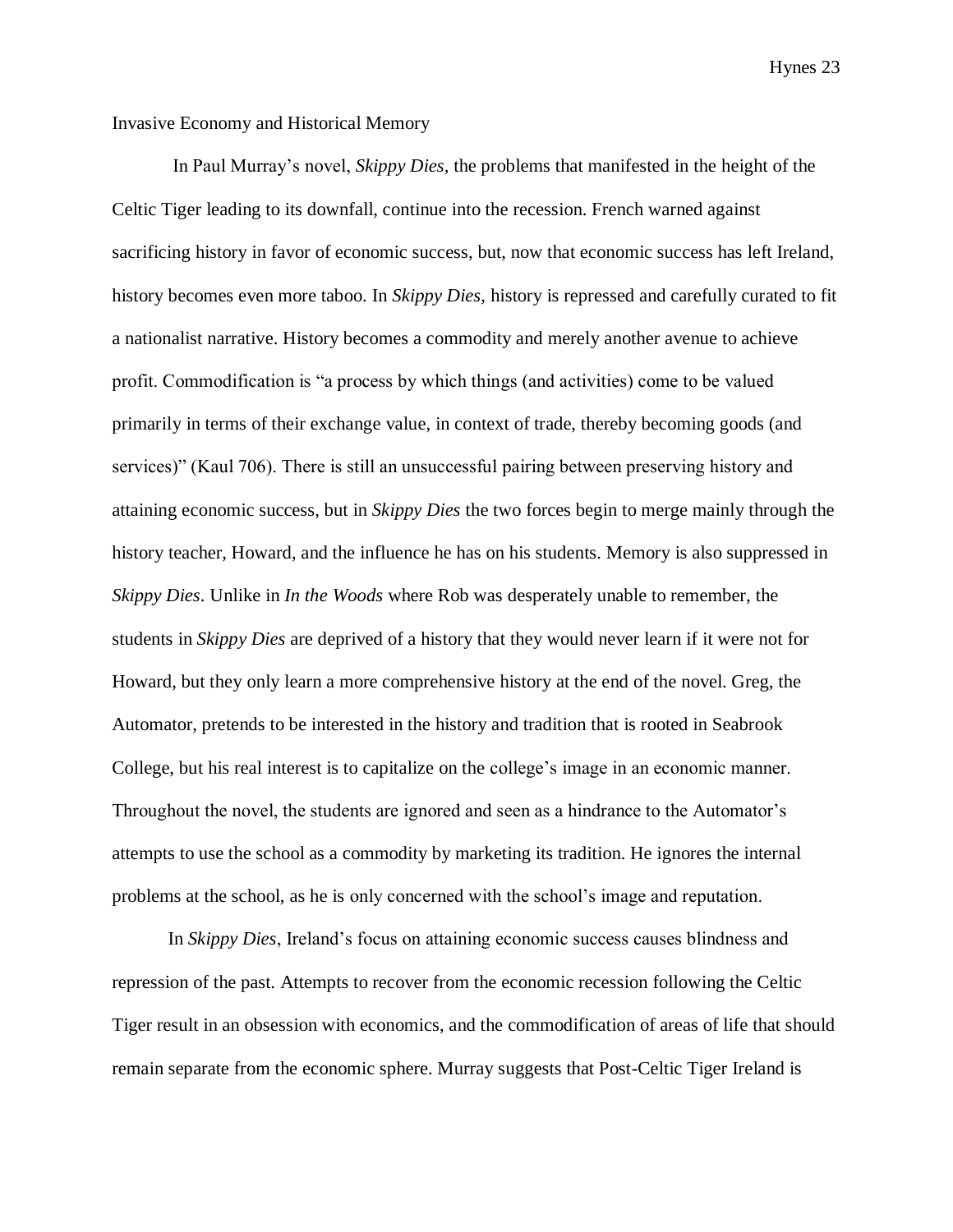facing an internal problem that is halting their progression towards modernity. The Irish have constructed a large part of their identity as an independent nation around the success of the economy during the Celtic Tiger. Ireland's economic success during the Celtic Tiger masked the recent period of The Troubles, and even historical events as far back as the Famine. However, now that the Celtic Tiger has fallen, Ireland is again faced with the question of what it means to be Irish. Nicholas Miller in his critical text, *Modernism, Ireland, and the Erotics of Memory,*  states that "optimism about Ireland's financial independence affirms disconnection from the past as both an instrument and, indeed, a desired outcome of Ireland's contemporary autonomy" (qtd. Downum 76). The Celtic Tiger was exactly the success that the Irish needed to assert themselves as a self-reliant nation, but in the face of the recession, they have to reconstruct an identity as a nation.

In *Skippy Dies,* the failure of technology is one of the main symbols illustrating the damaging effects the Celtic Tiger has left in Ireland. In the novel, technology does not work well, and there is a crude expression and criticism of technology. The increase and availability of technology in Ireland is not representative of Irish culture or the Irish peoples' relationship to technology. The booming economy ignored the struggles in the personal lives of the population. Technology is typically associated with modernity, but for Murray, technology does not always function this way in Ireland. Technology is a modern concept, but for the characters it is a regressive tool. Two students, Ruprecht and Carl, especially embody this issue. Ruprecht attempts to use scientific inventions to both escape his real life and solve emotional problems that he is unable to cope with, and Carl is constantly consumed by his computer and his text messages in a way that fuels his violent behavior. In *Skippy Dies,* the characters do not know how to properly function with technology or use it to help them, but they use it in ways to try and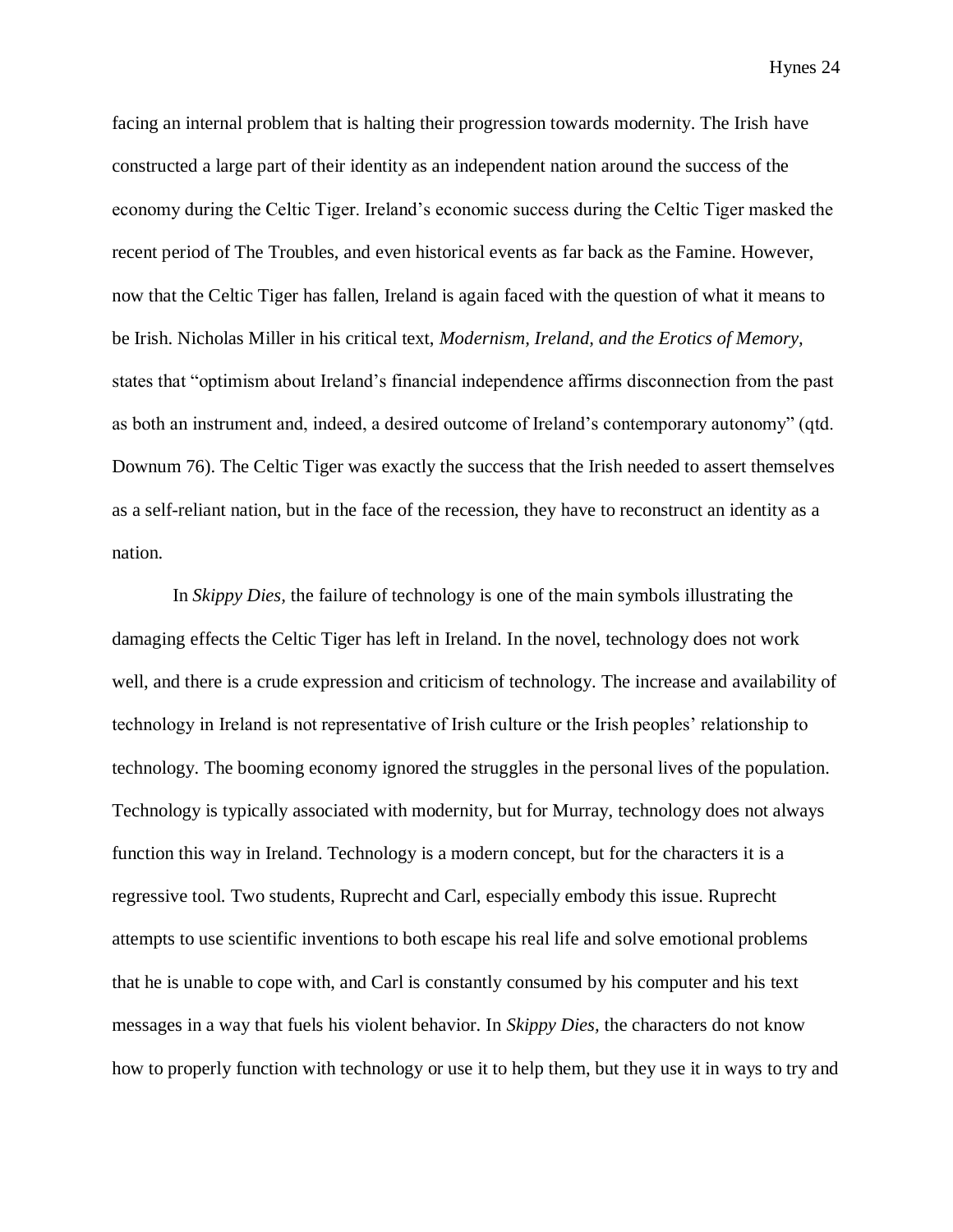connect them to their past. Technology haunts Ireland and represents something that they have not fully attained, even after the Celtic Tiger. Instead of trying to rebuild the economy with the rapidness of the Celtic Tiger, a new identity should be created that is not dominated by, or dependent on, economics, but can incorporate economic success with other aspects of identity such as history. The Celtic Tiger was solidifying Ireland as a modernized nation, but the economic boom was too rapid for other areas of life to complete the transition, so Ireland is left on the brink of modernity.

In *Skippy Dies*, the recession following the Celtic Tiger causes a paralysis in the Seabrook community, which is a microcosm for Ireland's struggle to, again, confront traumatic history and form an identity in order to move forward as a nation. In the past, Ireland's paralysis has stemmed from external forces and a lack of progress. Now, however, the paralysis stems from too much economic activity that rose and fell too rapidly for any proper adjustment. In Seabrook College, the Automator represents the efforts to regain economic prosperity, and to center identity on this economic success, even at the cost of the wellbeing of the inhabitants and attendees. Money replaces meaningful instruction and moral guidance in the college. The image of history and the traditions of the school are exploited in order to modernize the school and make more money off of the school. Rather than trying to understand the underlying causes of the problems that are occurring within the school and community, the problems are covered up. This causes destructive behaviors from the characters that keeps them stagnant and inhibits development and improvement in their lives. Murray argues that the college community cannot just repress history and events that do not serve the image of the college, but they need to reflect and understand in order to solve the underlying issues and move forward as a nation. They need to stop commodifying history and tradition because doing so leads to concern only about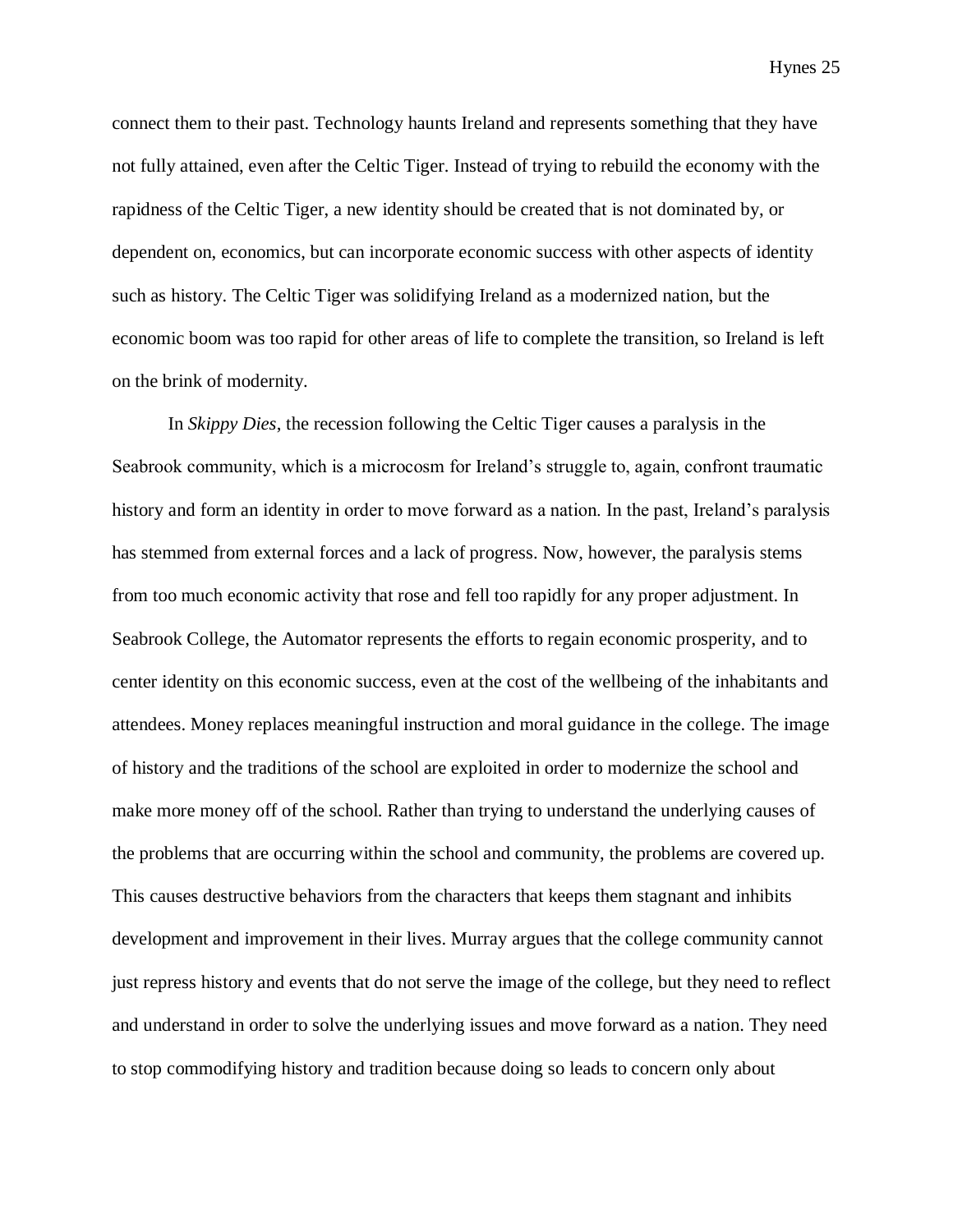financial matters and ignores other areas that are necessary for a successful, modernized nation to emerge, such as sexual attitudes, quality education, proper history, and constructive coping mechanisms.

Within Seabrook College, the Automator's focus only on economic matters is injurious to the Seabrook community. Although this is a private Catholic college, the power and influence of Catholicism is essentially dead when the story begins. Father Desmond Furlong, the school principal, is ill at the start of the novel, and an economics teacher replaces him. This is the first time in Seabrook's history that a "layman" has taken control of the school (Murray 13). Immediately it is clear that the church is being replaced. In the novel, the Church is losing any power and influence it once held, and the priests "are dying out" (13). One of the Automator's first orders of business is to rebuild the oldest hall in the school. He wants to advertise it as the oldest structure of the college, while modernizing it at the same time. He directly states that Seabrook is competing with other top secondary schools: "'Profit is what enables change, positive change that helps everyone, such as for example demolishing the 1865 building and constructing an entirely new twenty-first-century wing in its place'" (91). In this moment, the structure and the image of the college becomes a "good" that is only valued in terms of potential profit. Greg wants to sell the image of the hall's history and tradition, but plans to do so by updating the building, which renders the fact that that it is the oldest building moot. The Automator tries to convince Howard that the Paraclete Fathers are not suitable teachers for the students. However, he is not actually thinking about what is best for the students' education as he states, "In a competitive market economy— to be perfectly frank, Howard, you've got to wonder whether some of our older priests are even aware what that *is*"(90). The Automator's language demonstrates that he values the school only in economic terms as he describes the college as a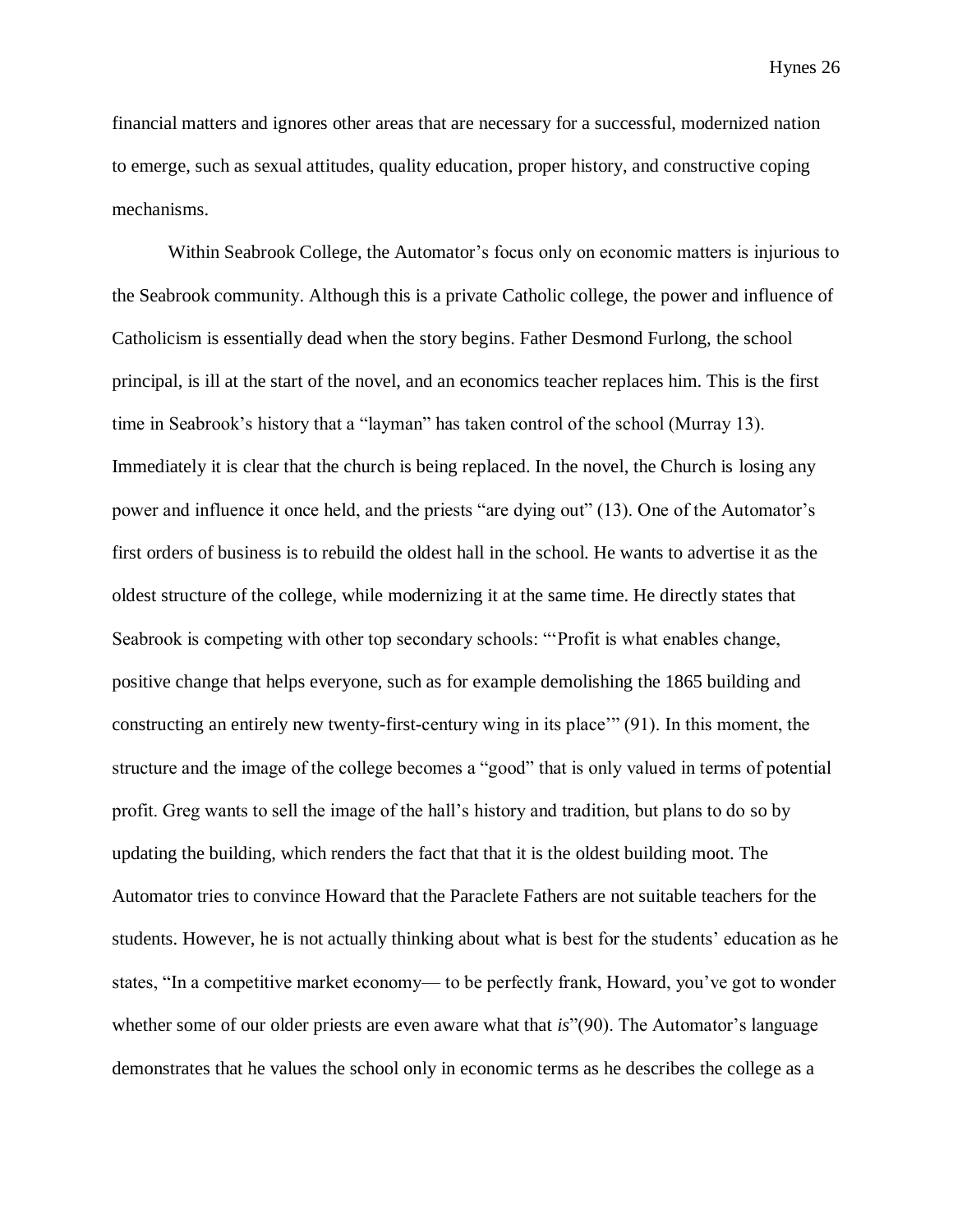part of competitive market economy. Economic success and history are not always oppositional, though. Murray criticizes the Automator, because he does not try to unite economy and tradition, but he is willing to sacrifice tradition. Murray establishes that the Automator is not wrong to try and attract people to Seabrook College by using its reputation and tradition, but he is wrong to manipulate the image in a way that removes the tradition simply to try and gain a profit.

The Automator's exploitation of Seabrook College voids the school of any principles it had left. He continues to boast about how Seabrook is the oldest Catholic boys' school in Ireland, and explains what this means for the school: "'It stands for a particular set of values, values like heart and discipline. A marketing man might say that what we have here is a product with a strong brand identity'" (91). The Automator again demonstrates that he does not care about fostering any real values for the school, but he uses values as a marketing tool in order to sell the image of the college. For the Automator the school is just an avenue to gain profits. Rather than focusing on using education standards and quality to compete with the other schools, the Automator commodifies the school, and education loses its meaning. Murray uses the Automator's treatment of Seabrook to critique the way that economy replaces the development of moral guidance and values during the Celtic Tiger, and how economy harmfully pervades non-economic institutions. With the Automator in charge, Seabrook College is not concerned with the level of education that the students receive. Michael Peillon explains that, "Commodities no longer satisfy needs, but are consumed as images and signs" (50). The college becomes an empty entity when it is only seen it terms of its economic value. Seabrook merely becomes a symbol of tradition and reputation, but is completely divested of the purposes that it needs to serve as a school and that it fails to serve to the Seabrook community. This is a problematic representation of Ireland, because if education and religious tradition are exploited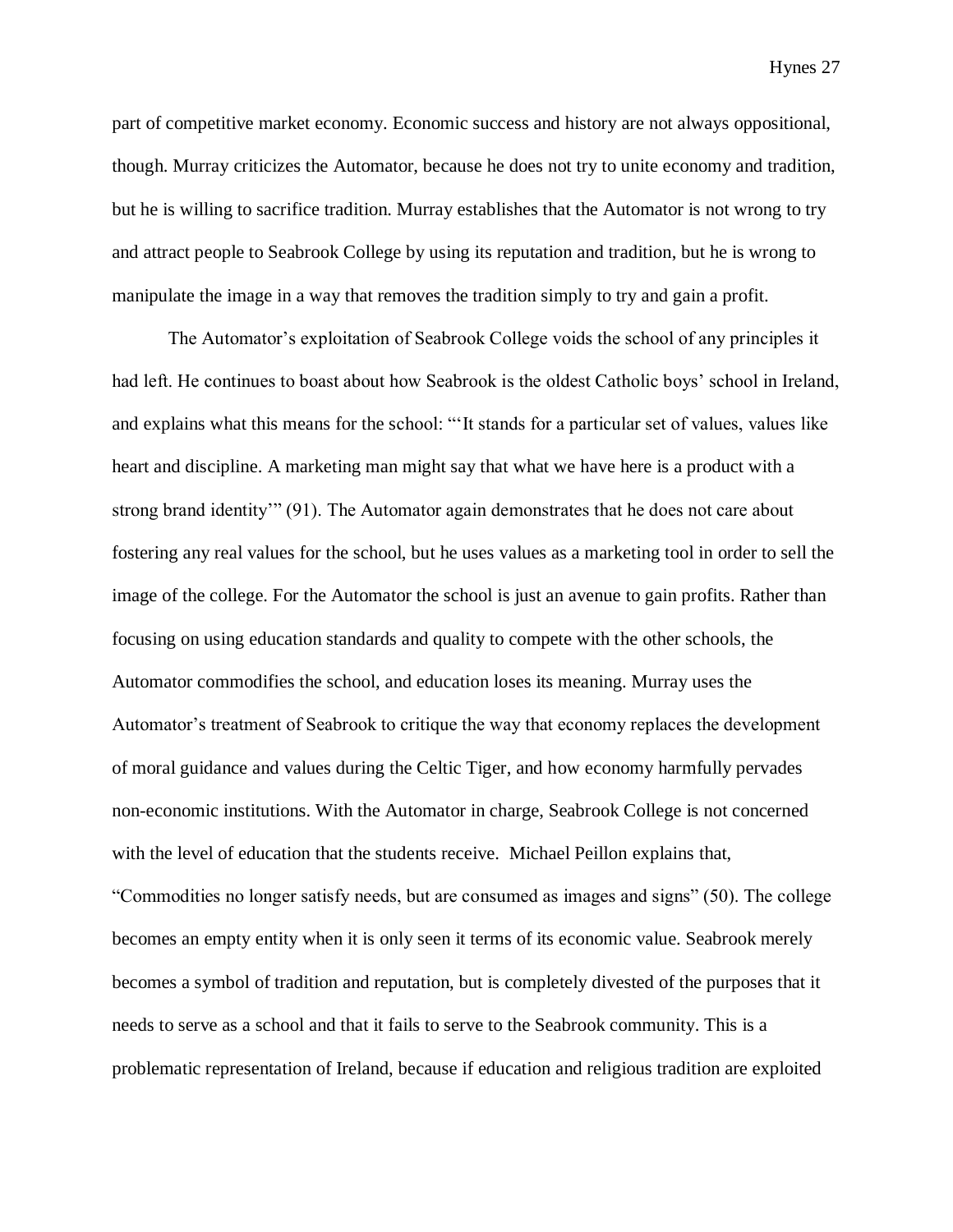merely for economic gain, Ireland will not be able to recover from the recession. There will be no institutions that are not affected by the economy, and if all institutions are vehicles to drive the economy there is nothing to return to and no refuge from the economic collapse. If all institutions are exploited to benefit the economy or regain economic profit, the institutions are not serving their purpose, and Irish culture is still sacrificed. The recession is a statement on the unsustainability of the Celtic Tiger, and in *Skippy Dies,* problems that resulted from The Celtic Tiger are not addressed but are exaggerated by the attempts to reignite the economy.

The tension between the adults and the students in Seabrook represents a larger tension between the values of the older and younger generations in Ireland. The Automator represents the desires of the older generations that push for economic success and do not want to accept that Ireland faces a recession. The teenagers did not live through many of the traumatic events from Ireland's past, but are likely suffering right now from the fallout of the Celtic Tiger even if they are unaware The younger generations, represented by the students at Seabrook, are deprived of history, but history is especially important for them post-Celtic Tiger, because the only conception they have of Irish identity surrounds economic success that this is now gone. It is the adults who desperately cling onto the success of the Celtic Tiger, because they are aware how much Ireland needs the economic success. The adults' awareness and willingness to sacrifice the memories of traumatic episodes of history can be partly explained by what Frawley terms postmemory. Frawley states that, "'Postmemory' suggests the extent to which individual memories, and, particularly, traumatic ones, can shape cultural memory for generations to come even if the receipt of those memories is at a distance" (30). It is the adults in the novel, and in Ireland, who are the recipients, and who are in turn willing to sacrifice the memories without considering the consequences for future generations. In the illusion of prosperity during the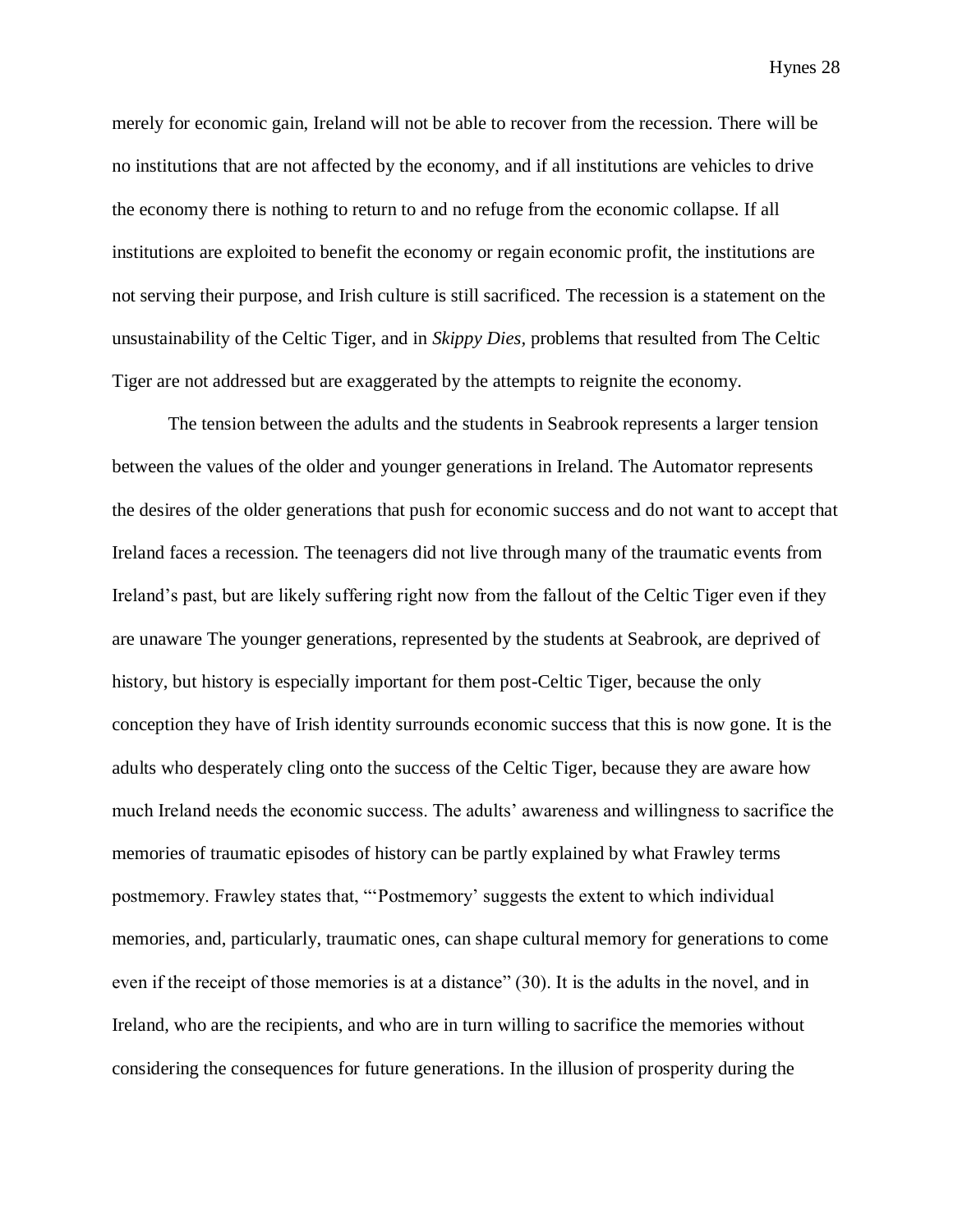Celtic Tiger, historical memories were considered finite, and post-Celtic Tiger there is a refusal to re-acknowledge aspects of history that do not support the image of an independent Ireland. Denell Downum describes Ireland as "a society willing to sacrifice its past on the altar of future prosperity" (87). However, it is the students that need to learn about the past in order to understand the present and to connect with something bigger than themselves. As Misztal explains "Collective memory, then, 'is part of culture's meaning-making apparatus'; our need for meaning or for incorporation into something that transfigures individual existence grants enormous importance to collective memory" (6). Learning about the war is what allows the students to participate in this idea of collective memory, and eventually allows them to connect to a larger cultural event that they find value in.

Howard differs from the Automator, because he recognizes that history is a valuable resource for the students, and he works to counteract the economic efforts within the school that result in repression of Irish history. At one point Howard considers, "that they do not have the capacity to relate to the past, their own or anyone else's. They live in a continuous sugar-rushed present, in which remembering is a chore left to computers…If the war briefly caught their imagination, it was only as another arena of violence and gore, no different from their DVDs and video games" (541). Howard persists in using Ireland's history to make the students care about more than themselves and help them learn the importance of coping. The boys in Howard's class are eventually interested in Ireland's history and Irish involvement in events such as WWI, but the Automator says that it does not matter because it is not part of the curriculum that they are going to be tested on. He even asks Howard "Why the hell would you want them to connect with it?" (561). The Automator further commodifies the traditions of the school by highlighting only the marketable aspects of its history, which furthers the repressive attitudes within the school.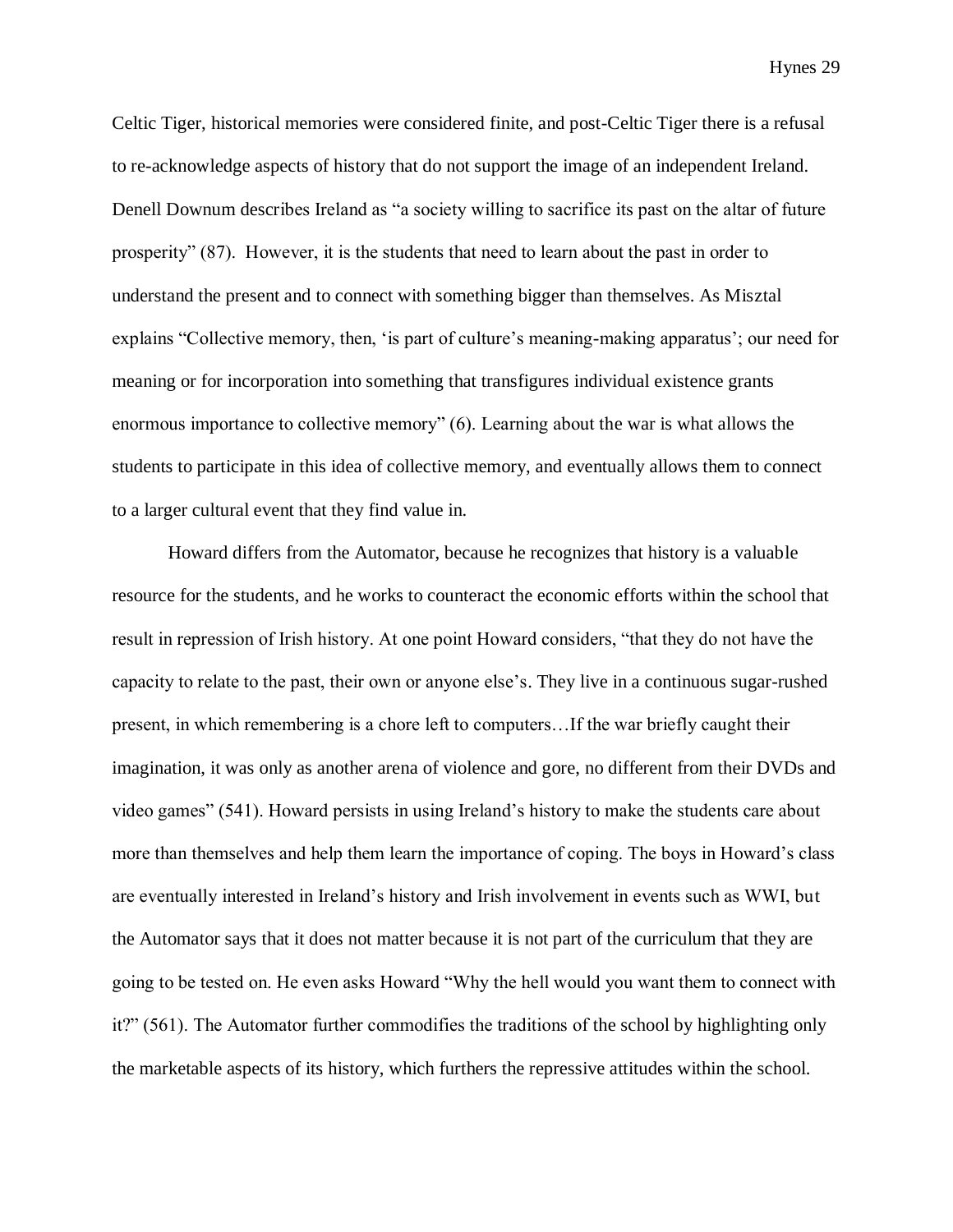Teaching a selective history contributes to the collective historical repression prevalent during the time following the Celtic Tiger. In the novel, the Automator refuses to allow the history of World War I to be taught in the college. The history of Irish involvement in WWI is intentionally repressed because it does not fit the nationalist narrative of Ireland. The nationalist narrative of Ireland that is taught at Seabrook attempts to separate itself from any involvement with Britain. A narrative of independence is stressed with the arrival of the Celtic Tiger in an attempt to assert the newfound success as an indicator of what Irish independence looks like. As Howard points out, "The existence of these soldiers seemed to argue against this new thing called Ireland…Then, in a quite systematic way, they were forgotten" (556). Irish involvement with the British is often repressed, and WWI complicates this even further, because Irishmen fought alongside the British, who were supposed to be their enemies. It especially does not fit the narrative of Seabrook College, since the school does not want to admit that Catholics and alumni were some of the participants in WWI. The Automator refuses to acknowledge this history and does not want it questioned. The idea that Seabrook College produces students that fight alongside the British is not an image that the Automator can sell. For Murray, it is detrimental to repress this aspect of history, because otherwise it is a dishonest version of history that ignores an important Irish experience. Burying this experience actually ignores the fact that this involvement then led to the Easter Rising, which is taught in the school as part of nationalist history. Seabrook College tries to shape the cultural memory of the students by teaching a selective history. Downum states that Irish cultural memory exhibits an ""intentional amnesia,' in which events that trouble the smooth arc of nationalist history are excluded from the narrative" (80). The boys only learn nationalist history curated by the Automator, and Irish fighting alongside British does not fit the narrative that the school is trying to instill. This historical event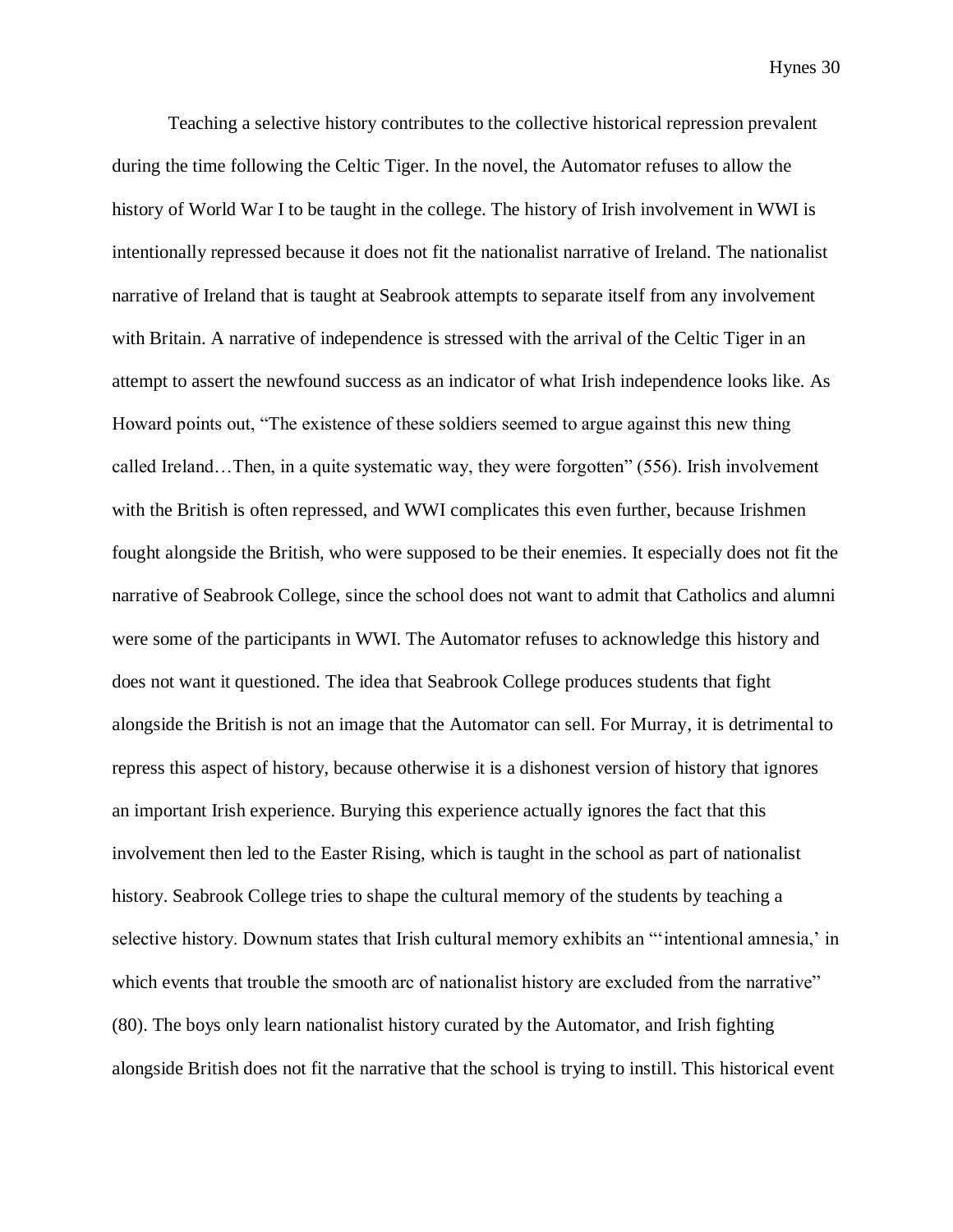does not adhere to the image of an independent, self-reliant Irish nation that is still trying to be constructed post-Celtic Tiger. The repression of Ireland's colonial history is exaggerated during this time, because Ireland again wants to distance themselves from their colonial history. Despite this, Howard teaches his students about the deaths of Irish soldiers in WWI, and he states, "'people coped with their grief by *remembering*" (Murray 556). Howard recognizes the value of remembering and that it has the ability to heal and move forward, but this sentiment is lost on the authority of Seabrook College, and they promote repression. Murray argues that it is critical for Ireland to remember and engage with history following the Celtic Tiger. This includes acknowledging a pre-national history that involves colonization, the Troubles and the role that the Catholics played, and the current decline in economic success. If Ireland selectively chooses what events to build their history and identity on, this ignores the trauma that many people suffered and a sustainable, inclusive identity cannot be produced. Misztal points out that, "memory can make truth claims and can play an important role as a source of truth when, for example, political power heavily censors national history" (7). This scenario is precisely what is at play in both the novel as well as the culture at large. The Automator specifically represents the censorship of certain aspects of history. If it were not for Howard, the boys would have never had the valuable lessons on the war and remembering, and the role that memory plays in grief and coping. Howard is a metaphor for how education should function both in terms of formal education, as well as how history should be disseminated in a truthful and comprehensive manner that addresses all aspects of Irish experience and identity. This is why preserving memory is still crucial following the Celtic Tiger.

For Murray, money is repressive when it is exchanged for silence. The Automator uses money to coerce silence, and handles problems internally in order to avoid scandals that would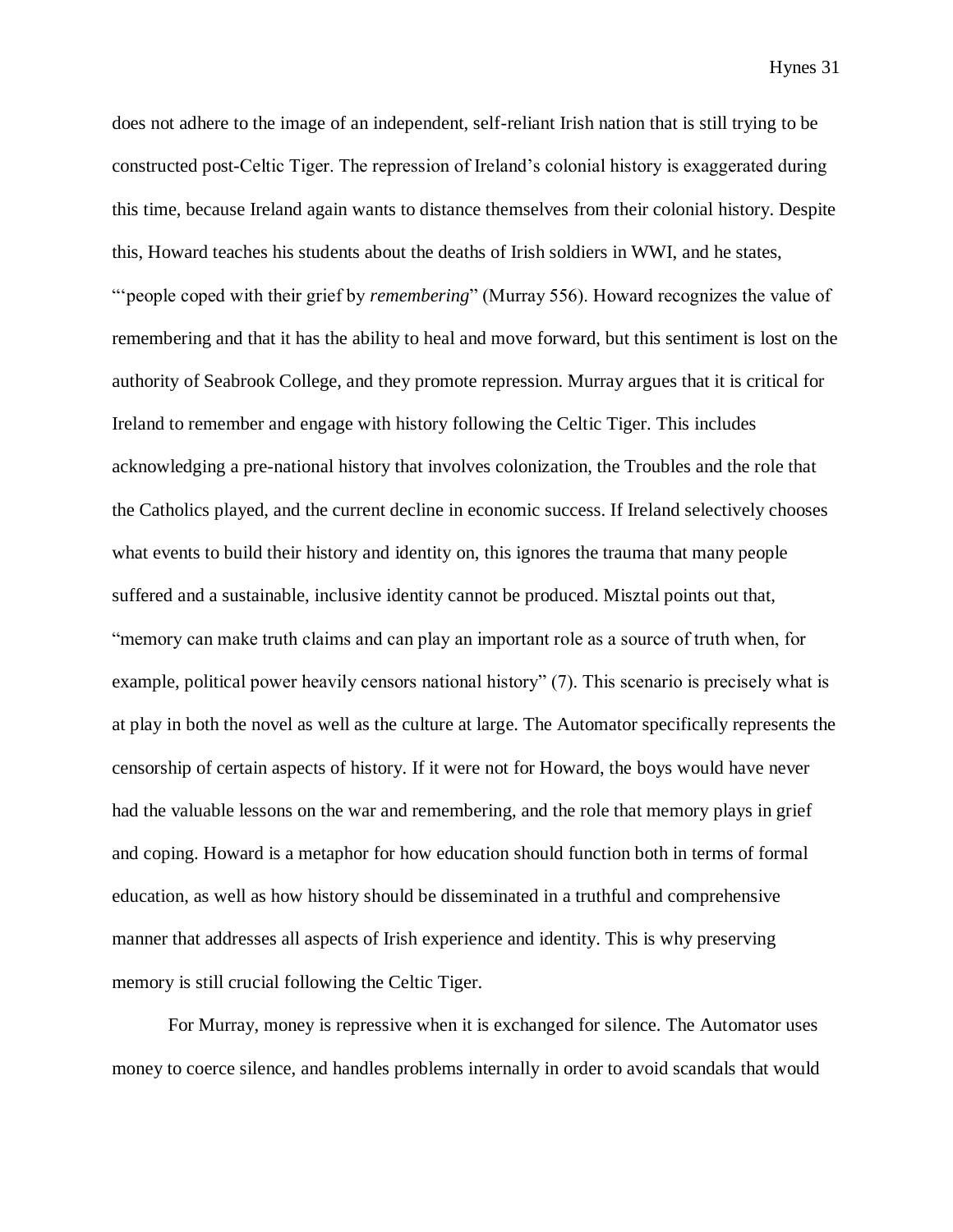ruin the college's reputation, which would cost them money. The Automator's actions are a metaphor for how economic success functions and represses any threatening aspects that would hinder economic growth. At the school dance, one of the students spikes the punch with sleeping pills, and as a result, the students go into a general frenzy both vomiting and removing their clothes. The Automator gives the students orders not to say anything to their parents about what happened at the dance. He does not address the underlying problem, which is the rampant drug use in the school. By failing to address the problem, he fails to help the students. The students are not treated merely with neglect, but the problems that they cause are deliberately suppressed as the Automator tries to maintain the reputation of the school. As a result of this lack of action, the drug problem continues to spiral out of control eventually resulting in the death of Skippy, one of the students, from a deliberate overdose. The students continue to use drugs as a manifestation and also perpetrator of the stagnancy in their emotional development. The students use drugs to cope with their lives, but the drugs merely mask symptoms, they do not solve anything. Skippy uses drugs to avoid his emotions related to a sexual assault from his coach as well as his mother's illness. Luke Gibbons states "the ravages of drug abuse, alcoholism and domestic violence reappear in urban or suburban settings as the collateral damage of modernity" (220). Murray points out that the rapid transition into a modernized economy does not necessarily mean that all other areas of life follow. The social and moral transition cannot move as rapidly as the economy, which results in Irish citizens having to cope with swift changes in their lives. The students' drug use illustrates the collateral damage of modernity that Gibbons describes, and the destabilizing effect of the rapid transition into a successful economy and even quicker into a recession. The students' status as teenagers represents this transitional period in Ireland as they are physically in a transitional period of life, and the drug use represents an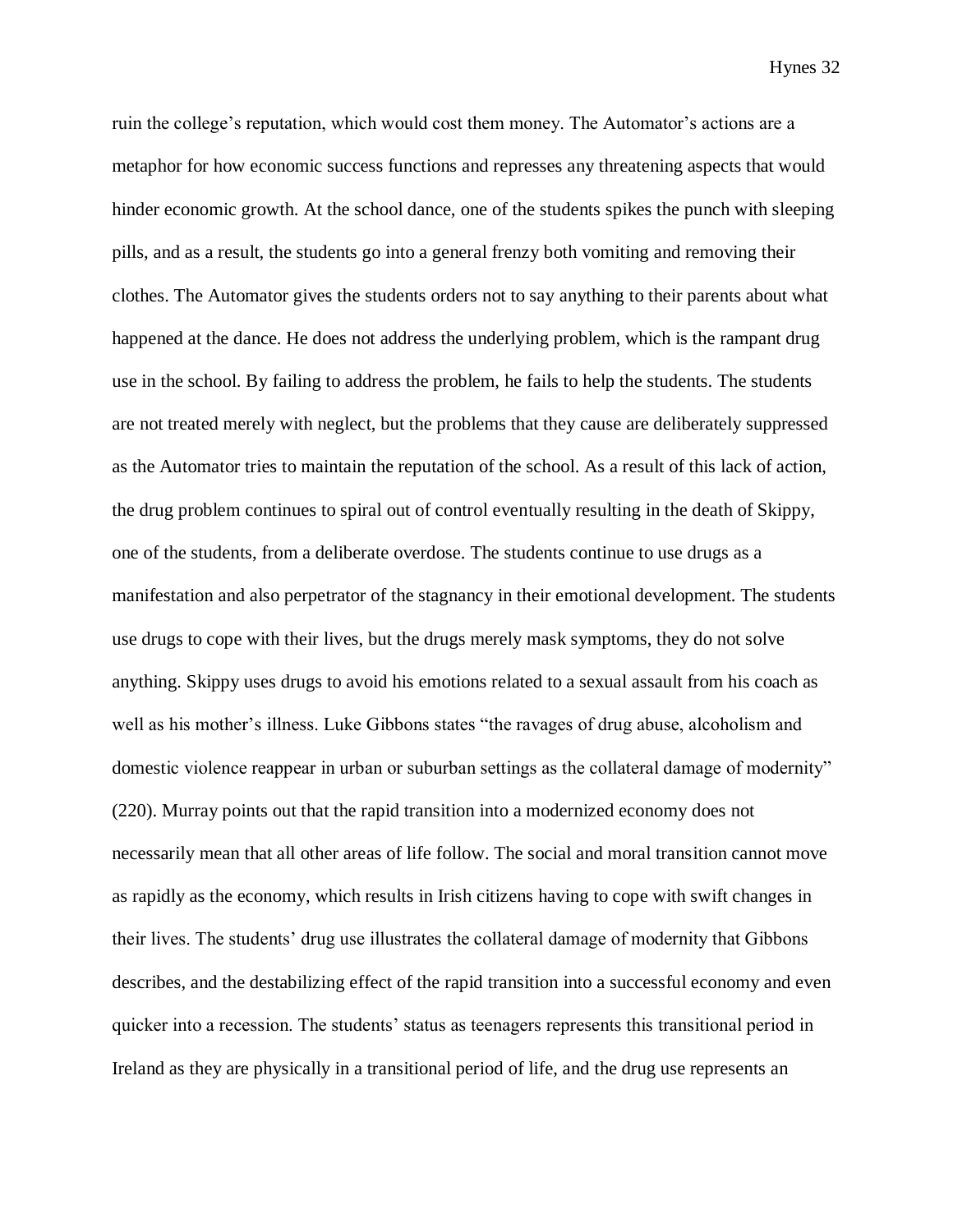inability to cope with transition. Roisin Ni Mhaille Battel in her article "Ireland's 'Celtic Tiger' Economy," states that "one of the worst features of modern Irish society" appears in the form of drug culture" (107). Drug use is common for many of the students at Seabrook. The drug use represents the excess of wealth, as well as the attempt to fill a void once this excess wealth is gone, especially since the students have nothing else to fill this void of identity. Since the Automator is only focused on the image and lucrative aspects of the college, the students are neglected and are left to deal with their lives, and this leads to drug use, rather than any sustainable healing such as Howard suggests. Murray uses drugs to represent stagnancy, and drugs are specifically keeping the students, who should be emotionally developing, emotionally stagnant.

Ruprecht, another student at Seabrook College, embodies some of the most important issues concerning Ireland's relationship to technology in the time following the Celtic Tiger. Throughout the novel, Ruprecht is interested in the idea of parallel universes and specifically how to prove their existence and how to access the other dimensions. Ruprecht spends his time not only learning about the work of scientists in this field, but he also works on his own inventions to try and prove the existence of parallel universes. Initially, Ruprecht's interest in this field of scientific technology takes the form of an interest or hobby, but he later becomes desperate to create working inventions. His actions demonstrate the push forward in science and technology, but this becomes another dangerous coping mechanism and Ruprecht does not understand the limits of science and technology. Earlier in the novel, Ruprecht gathers his friends to witness him create a small black hole in the basement of Seabrook in an attempt to confirm that there is a parallel universe in the room. After the experiment the boys believe they successfully teleported an action figure to another dimension, but it was really just the work of a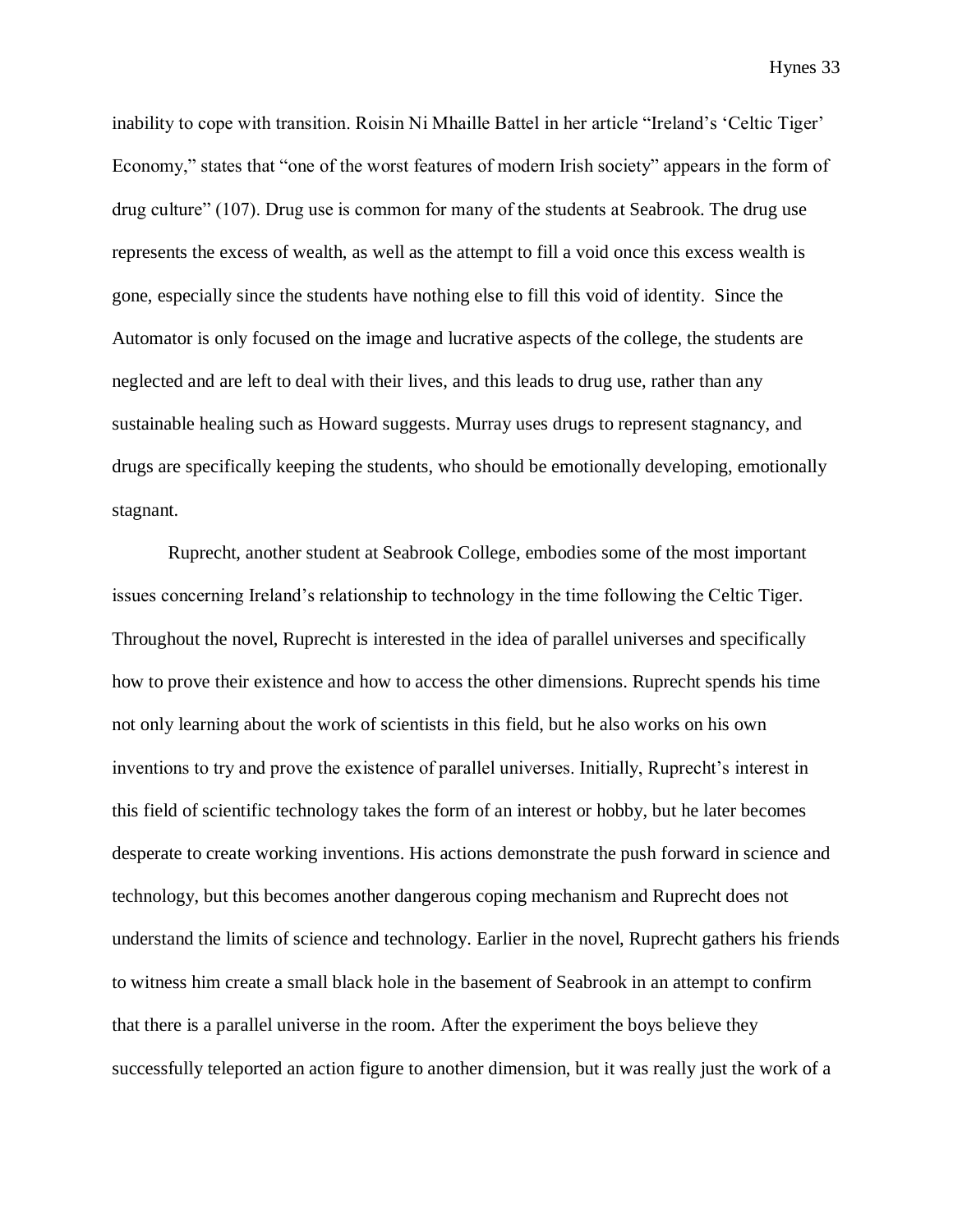power outage and prank from one of the boys. Even when the boys fail to recreate this experiment and try to understand what happened, Ruprecht and the others firmly believe that the first experiment proved the existence of another dimension. Skippy, Ruprecht's best friend, searches online for information regarding their experiment, and comes across website named *The Druid's Homepage.* After Skippy shares what he finds, the boys now believe that, according to Old Lore, the school houses mounds called "tumuli" that were created by extraterrestrials who used these as gateways to travel through universes (Murray 320). The boys use mythology to try and explain modern science, instead of thinking realistically about what happened. They do not have the means to fully grasp what happened, so they look to the past for answers instead. The problem for Murray is that there is not a successful pairing of history and science, which is necessary for Ireland to come out of the recession.

When Skippy passes away, Ruprecht invents a complicated operation that he believes will allow them to travel back in time and bring Skippy back to the present alive. Dennis, who pulled the prank in the earlier experiment that lead the boys to believe the experiment was a success, seems to be the only student who understands what is really going on: "None of the stupid bullshit we do to distract ourselves is going to *help* anymore" (480). Dennis is the only student who recognizes these actions as merely distractions. Attempting to use time travel to bring Skippy to the present is a failed coping mechanism that allows Ruprecht to focus on technology and avoid dealing with his emotions surrounding the traumatic death of his friend. Howard tries to prepare Ruprecht for the likely failure of this experiment, but he thinks to himself, "This was a world that had literally gone crazy with grief. At the same time, it was an age when science and technology promised they could deliver all the answers" (580). Murray sympathizes with Ruprecht, because it is not Ruprecht's fault for thinking that his experiment to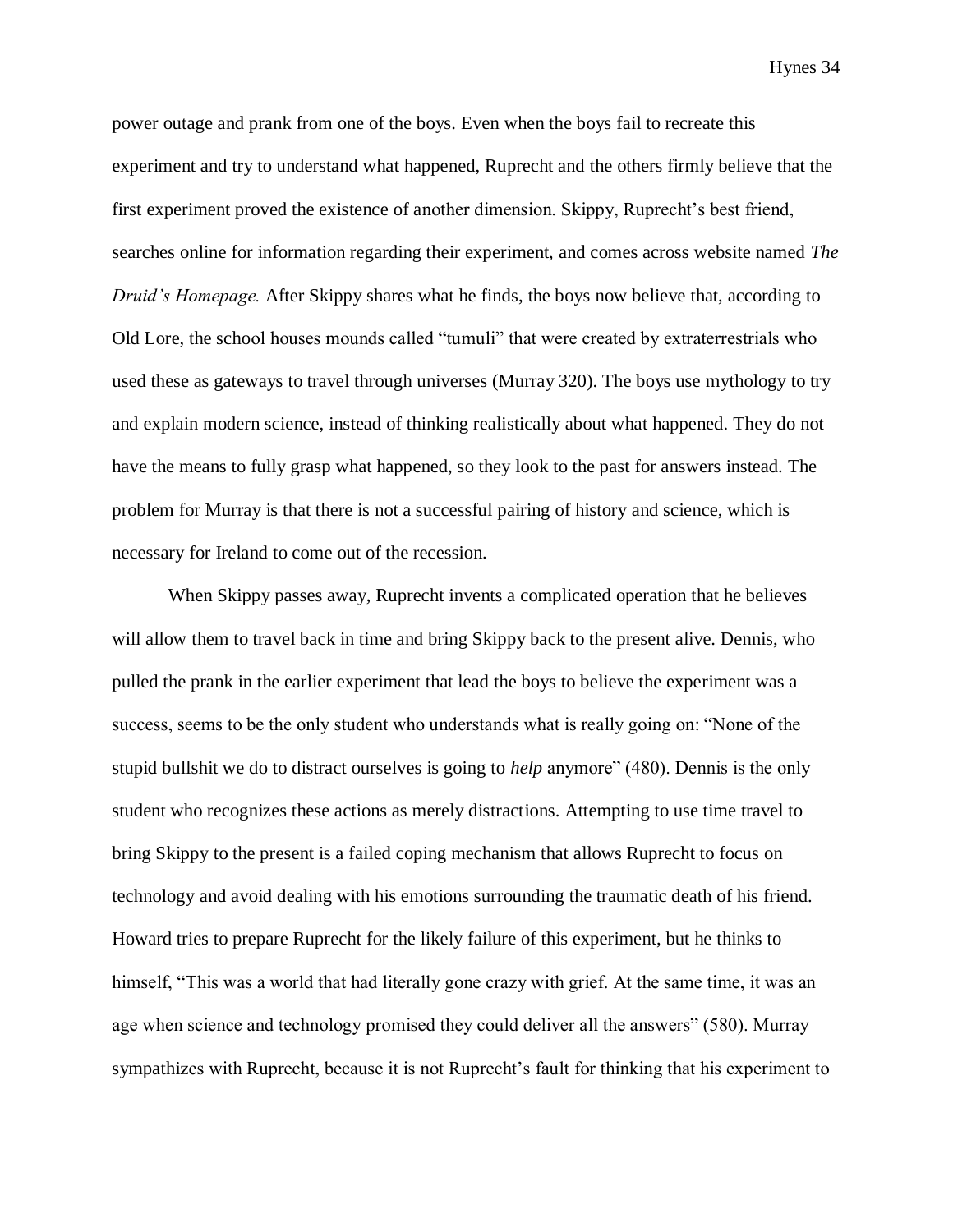communicate with the dead and parallel universes will work. Instead, Murray reveals that Ruprecht is a victim of this failed educational institution that is a product of the Celtic Tiger. Ruprecht is a teenager that has been brought up in a Celtic Tiger world that emphasized progression and move towards modernity, one way being through technological advancement. He represents a generation of younger people who have been deprived of shared history and an understanding of how to relate to history, since he only knows the realities of the Celtic Tiger. He represents a generation that is left behind and unable to adjust in the fall of the Celtic Tiger, while people like the Automator continue to focus on the economy. Ruprecht's generation has grown up in a time where there has been a push for this type of modernization and focus on the future. The events take place in a post- Celtic Tiger world, and the push to rebuild the economy is even stronger. This attitude permeates into the culture, and, consequently, Ruprecht fails to understand the current limits of science. Howard tries to explain to him that it is extremely unlikely that Ruprecht will be able to communicate with a deceased Skippy, so he tries to offer him a more realistic solution and explains the benefit of remembering. However, Ruprecht wants to continue with his plan and justifies the science behind it by stating "in fact, when you looked at it, almost all twenty-first-century communication technology originated in scientific attempts to speak to the dead" (586). Ruprecht only knows how to problem solve by using science to try and discover something new and progress forward, but Murray suggests that in some cases it is necessary to stop and reflect and use the past to heal. Howard suggests Ruprecht do this by remembering Skippy and valuing his memory rather than trying to bring Skippy back from the dead or communicate with him in some way. If Ruprecht continues to try and rely on scientific technology to communicate with the deceased Skippy, then he is going to remain emotionally stagnant as the experiments inevitably continue to fail. However, if Ruprecht comes to grips with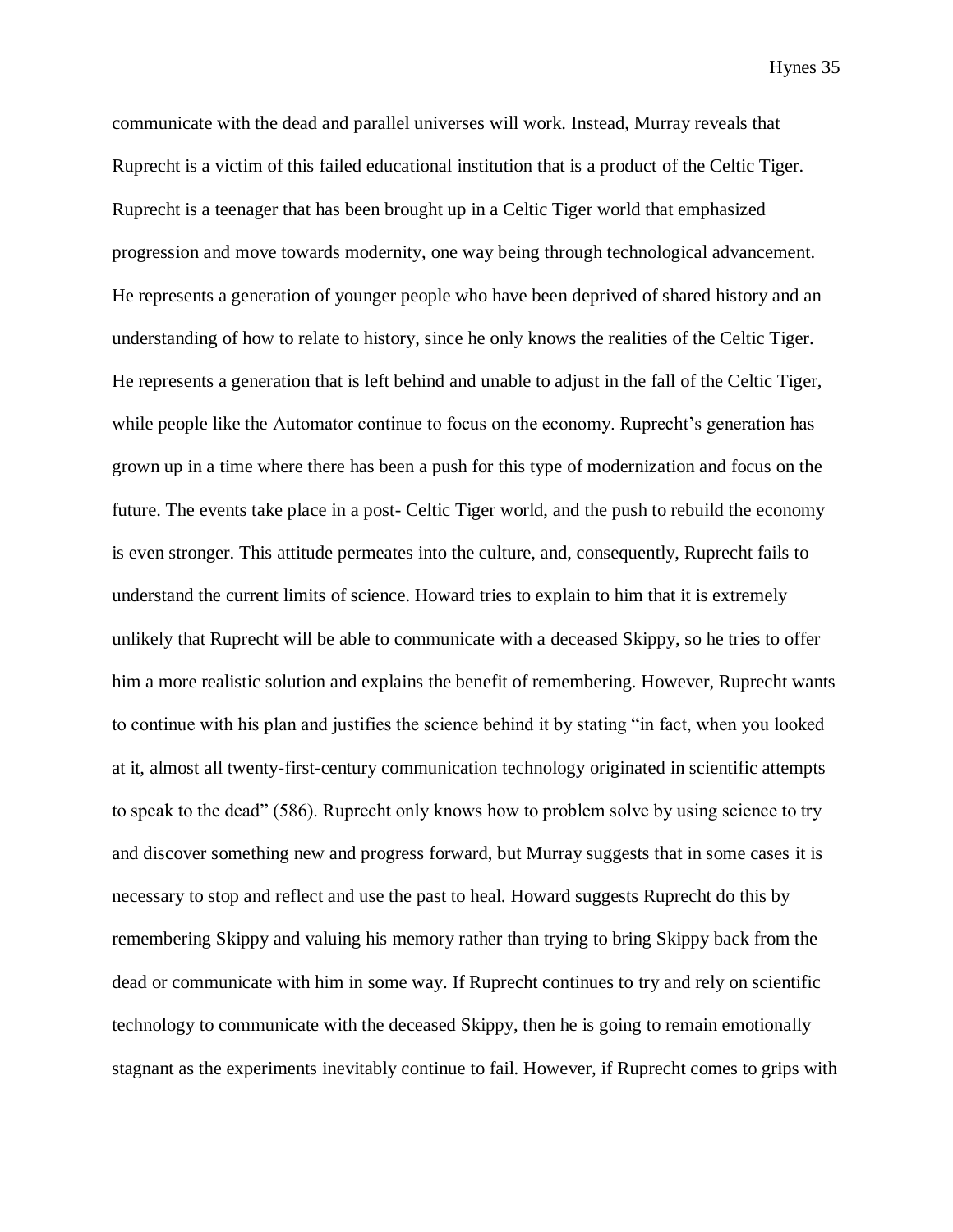the loss of his friend and remembers Skippy, as Howard suggests, then he will be able to cope with this tragedy, because he can actually begin the process of healing rather than treating the loss as a problem to be solved. Science and technology have their rightful place and value in Ireland, but Ireland still has to deal with memories and problems that technology cannot solve or replace for them. As Howard says, "This was a world that had literally gone crazy with grief," and technology cannot provide the answers to dealing with such an intimate, emotional problem. Instead, Murray uses Howard to propose that memory is necessary to cope with loss. For Murray, the emphasis on memory is important not only to the Seabrook community, but to Ireland as a whole, because the Celtic Tiger came with many losses and used economic success to overshadow both past traumas and its own negative by products.

In *Skippy Dies,* Carl is a central example of the negative consequences that rapid economic growth has on a societal and personal level. Battel also states that "unprecedented economic growth has also seen social changes such as an increase in single-parent families" (107). Carl's parents are going through a divorce, which deeply disturbs Carl and leads him to destructive behaviors. Carl is also involved in selling drugs, and he uses his possession of drugs to gain sexual favors from female students, and also uses drugs himself. Max Horkheimer states, "'Machinery requires the kind of mentality that concentrates on the present and can dispense with memory and the straying imagination'" (qtd. Gibbons 183). This is representative of the way that Carl interacts with technology. Carl uses technology in an attempt to cope with the changes surrounding him in his everyday life. His use of technology serves as a distraction and prevents him from processing what is going on around him. Carl's consciousness is erratic throughout the novel, and his focus often shifts between sensory information from the present as well as flashes of text messages or images on a computer screen. When he hears his parents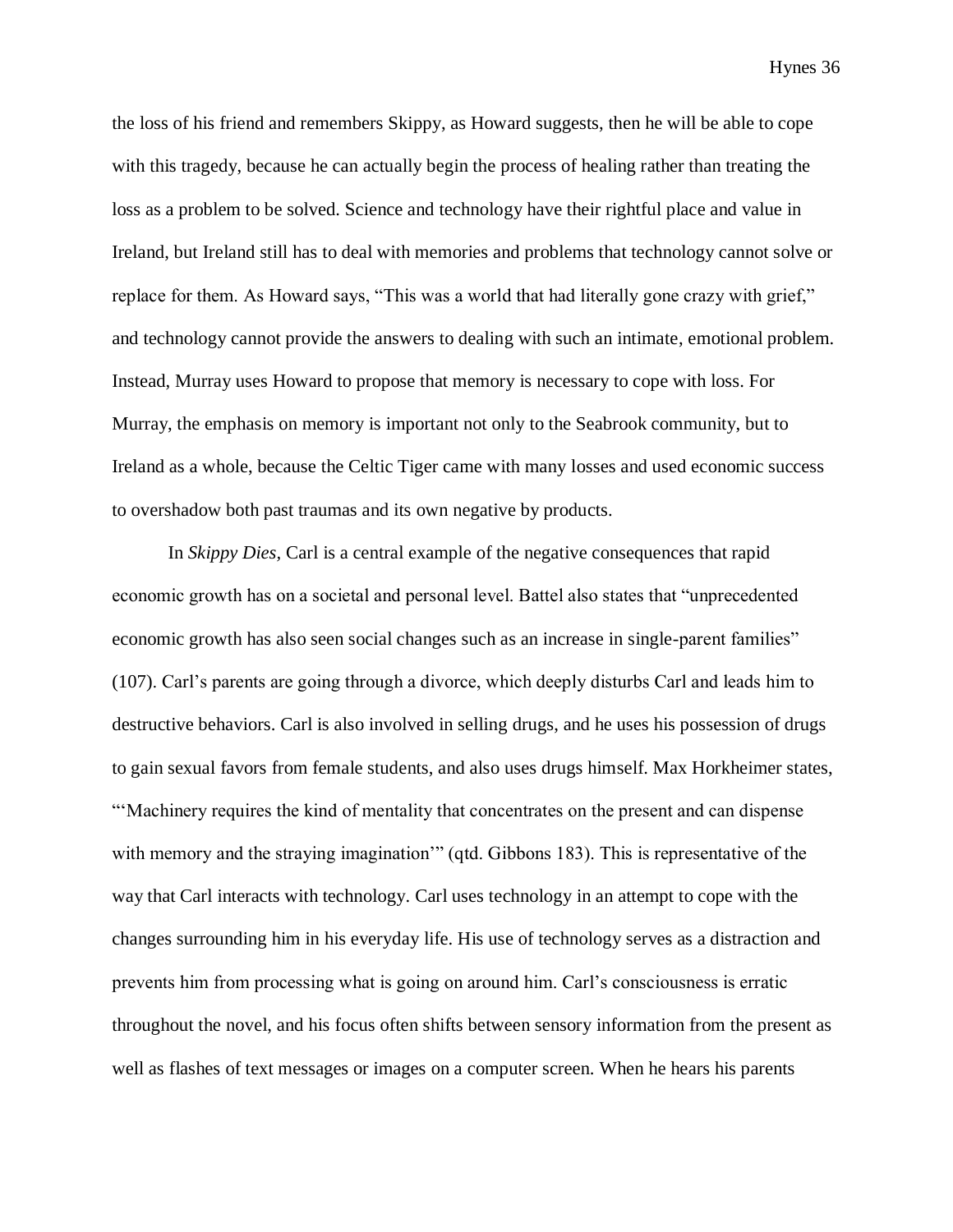fighting, Carl is watching graphic pornography. In between hearing the insults that his parents yell at each other, Carl describes the pornography on the screen, and he uses this to distract himself, and essentially remove himself from the present. Carl's use of technology as a distraction is similar to the way that Ruprecht uses technology because he does not know how to confront his feelings or use memory to help him cope with the death of Skippy. Murray does not criticize all technology, but he criticizes the way that it is used in the novel, because technology acts as a boundary to using memory, which prevents Ruprecht and Carl from coping. Technology was rapidly introduced to Ireland's economic sector, and was similarly introduced to Irish culture just as quickly. Instead of advancements that were made in the technology sector to improve or complement Irish culture, the reverse essentially occurred, and technology has altered Irish culture. Technology is a modernizing force that contributed to the rapid growth of the economy in Ireland, but Murray argues that technology is not successfully modernizing Ireland, and is instead halting the progression of social and cultural development.

Text messages are also pushed to the forefront of Carl's consciousness and in between dialogue the reader is presented with the contents of the messages that Carl receives. When his mother is talking about the divorce to Carl, she is relegated to the background when he gets a text in the middle of her talking. The text messages further disrupt Carl's consciousness in everyday life, because even after he has received the message, certain texts reappear on the page throughout his thoughts, and these texts often fuel his increasingly violent behavior. Carl is too interconnected with technology to the point that it constantly interferes with his thoughts. Although Carl becomes violent and deviant and even starts a fire in the school, Carl is also a victim. Carl, like Ruprecht, only knows the technologically advanced Ireland that he grew up in despite the recession now. Carl is similarly failed by Seabrook, largely because of the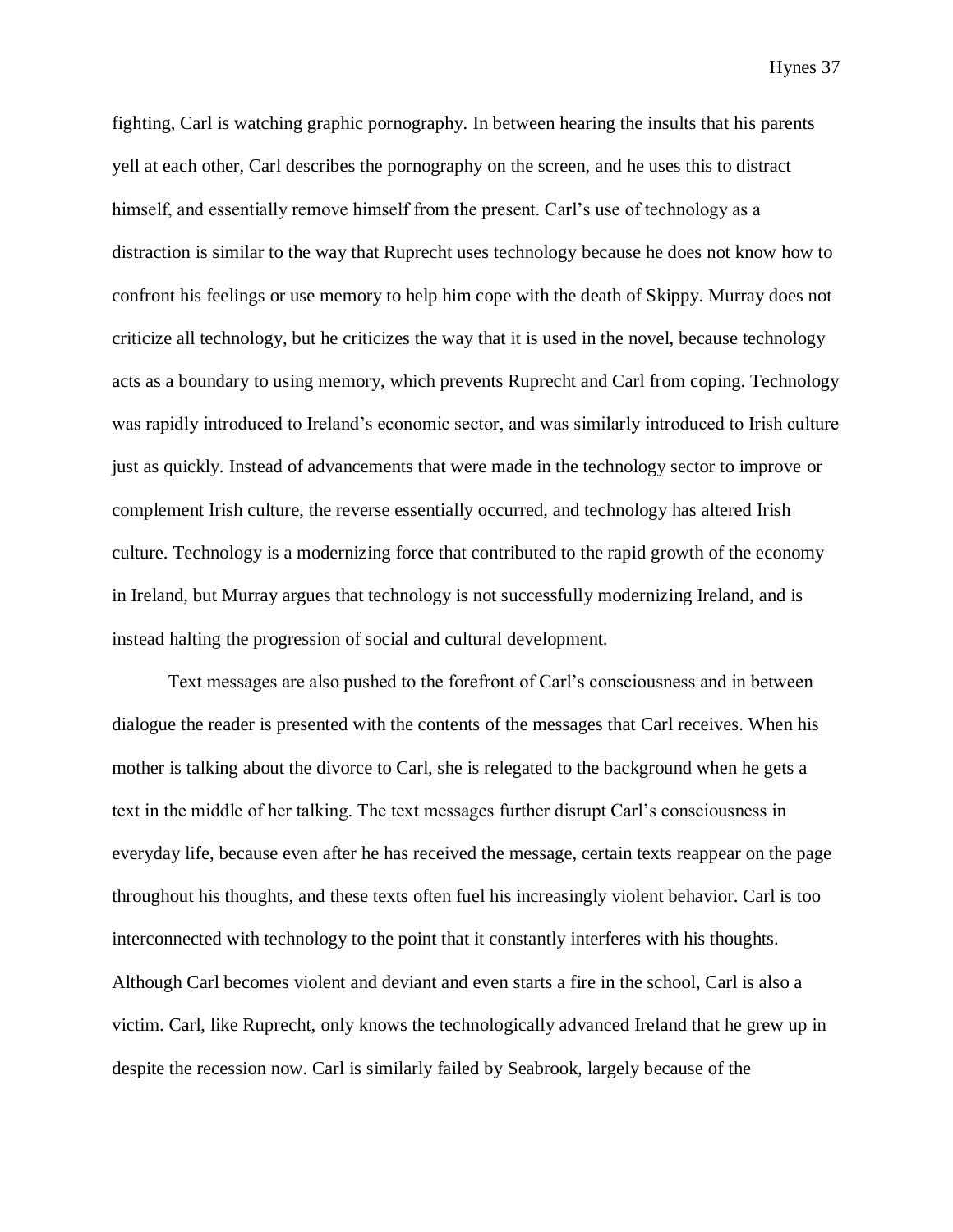Automator, who ignores issues like the drug use and molestation of a student in order to preserve the reputation of the college. Hardly any of the adults in the novel help the students navigate their problems or help them cope. Battel goes on to explain what else is necessary to address this issue: "The social changes needed to give equal access to the benefits of the Celtic Tiger economy will need more than economic intervention and involve such unquantifiables as political and social leadership, public debate about societal ethics, and changes in social mores" (Battel 107). Social changes are not fostered or addressed during or after the Celtic Tiger, and the focus is only on fostering the economic growth. This is detrimental to the characters, especially the students, in the novel. The students display the most destructive behaviors in an attempt to cope with a partially modernized society that they are unable to participate in. The students represent the harmful consequences of disproportionate development that result from the rise and fall of the Celtic Tiger.

Farley is another character who understands how the adults in the novel negatively impact the students. He admits that the adults were not looking out for the kids and that is largely why Skippy is dead. Farley says that if people had paid attention and cared to what was actually going on with Skippy and the other students, then this could have been prevented. Farley states, "no one cares, instead we just pay lip-service to caring, like we pay lip-service to charity and all those Christian values we supposedly stand for while we're slumped in front of our incredibly high-resolution TVs" (472). In this moment, Farley almost equates the loss of values with the presence or replacement of technology. Tom retorts how, "decent people are putting their heads down and getting on with the job and doing the best that they can" (473). This line of thought thinking you can just put your head down and keep working as if nothing is changing or nothing wrong is happening in the world— is flawed according to Murray, but it is common in the novel.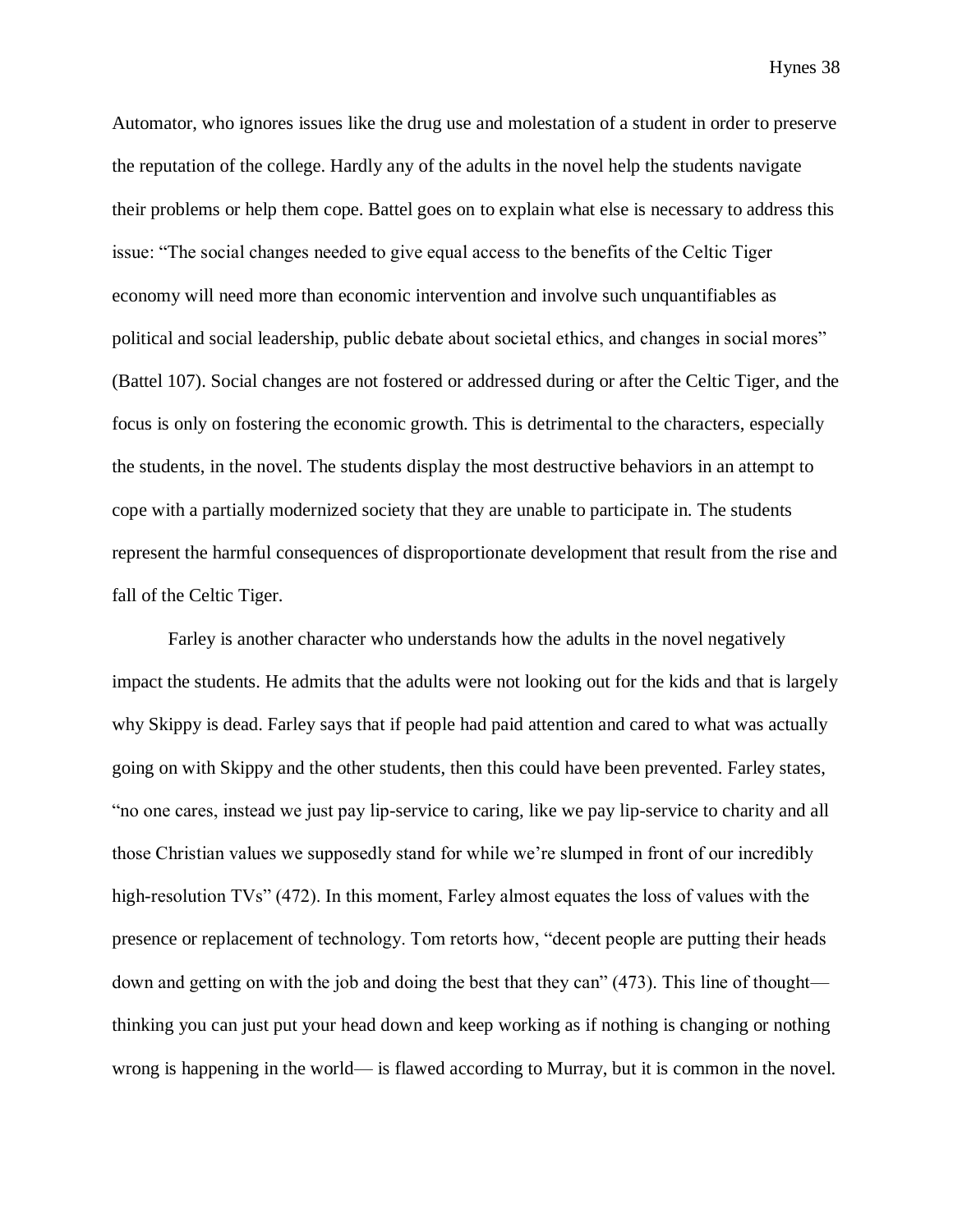In Murray's argument, passivity is akin to neglect and complacency which does not bring about any change. The ignorance that Tom represents is no better than actively participating in the suppression of history or repression of trauma, because it still does not take any action towards addressing problems at the school and it does nothing to redress traumas in Irish culture.

In the novel there is a lot of disagreement about how to become a more modernized nation and the relationship that the past should have to the present and future. During the construction of the Science Park, an archaeological site is dug up, and construction is halted. One of the men working on the site claims that construction should continue and the historical site should not be preserved. He explains, "Because what we are trying to build here isn't just a Science Park. It's the economic future of our country" (574). He argues that preserving this ruin is not worth it, or we would never move forward into the future. There needs to be a balance between technology and human nature, between moving forward but not at the cost of losing something central to one's identity, remembering without trying to replicate, problem solving without repression. Perhaps Ireland, like the teenagers in Seabrook, needs outside help. Understandably, Ireland might be hesitant to accept assistance since they are still asserting themselves as an independent nation. Ireland is still a relatively new nation, not even 100 years old, so they are still developing as a nation. Although Ireland may want to create an Irish identity solely based on one episode of success as defined by economic growth, Irish experience extends back far beyond the creation of the nation. Ruprecht's obsession with hyperspace and parallel universes is one example of not looking inward. Lori explains to him, "They're so busy trying to find their way somewhere else they don't see the world they're actually in. So this guy's saying instead of searching for ways out of our lives, what we should be searching for are ways *in*" (652). Instead of focusing on improving the community and school, the focus is only on material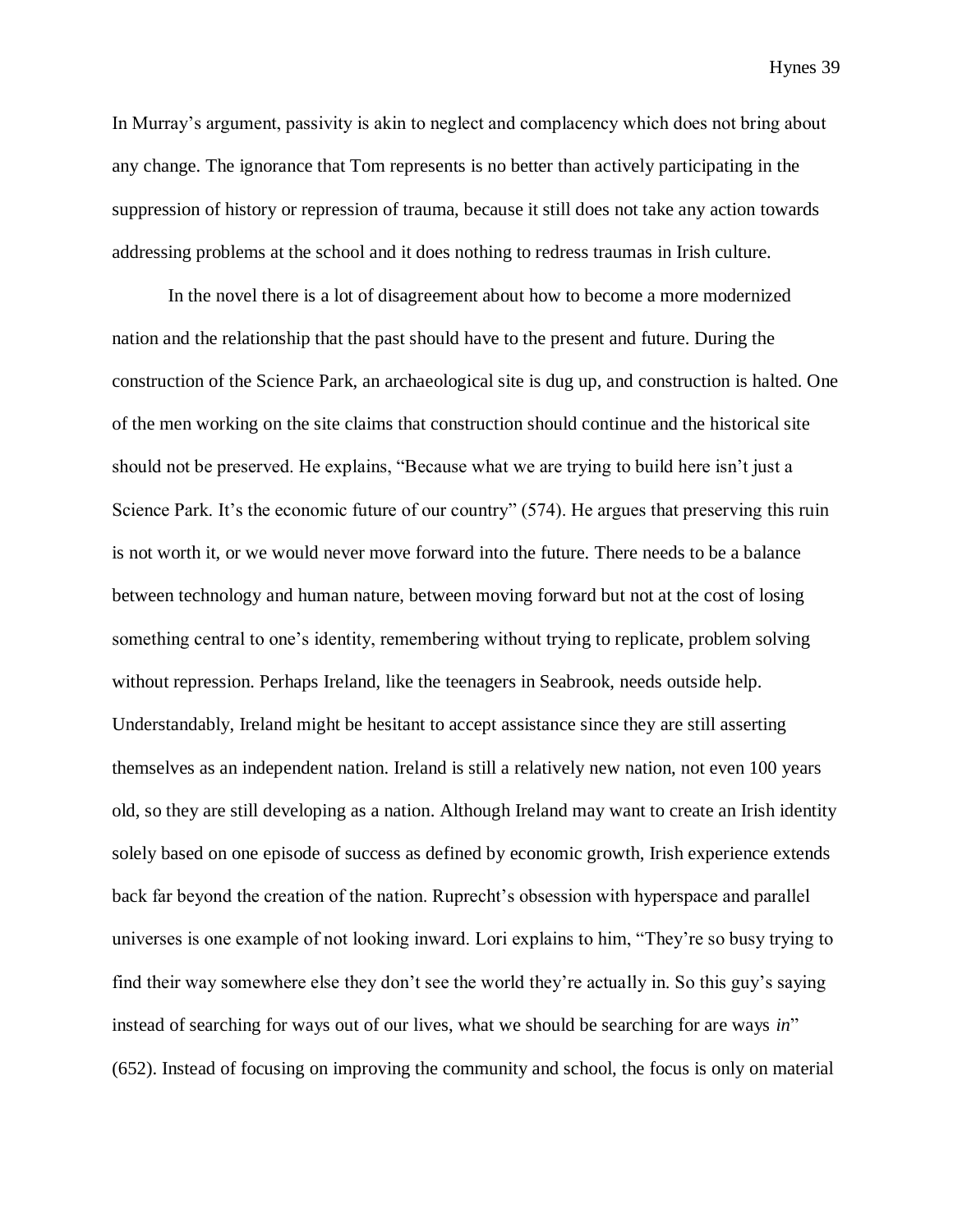matters and the economy. This is a microcosm for Ireland, and Murray urges Ireland to reassess values in order to create a more stable national identity that is not dependent on the success of the economy. The Seabrook community fails to do this, and as a result is surrounded by a traumatized population and the death of a student. Rather than educational systems whose primary goal is to compete with other schools, the education system needs to prioritize students and the quality of education that they receive. The Automator focuses on creating a marketable image to advertise Seabrook College, and in order to do this, he alters the curriculum to cater to a nationalist image of Ireland. Seabrook College embodies the way that history is disseminated in Ireland following the Celtic Tiger. Unlike Howard who represents how history needs to be disseminated according to Murray, the school represents the propagation of revisionist historical narratives that excludes certain aspects of Irish experience. Murray also critiques the economic institutionalization of the school, because it prizes profits over education. In the real world, a focus on the quality of education would produce students that have valuable skills and knowledge that can contribute to society in Ireland. Instead, as seen in the novel, when education is neglected in favor of wealth in the schools, students do not develop and they only continue the cycle of paralysis in the community and in Ireland. The students represent the inability for Ireland to recover from the recession as long as there are attempts to rebuild the economy without addressing the detrimental aspects of the Celtic Tiger.

Murray is not merely criticizing the structure of the educational system, he also criticizes the way that institutions function in a post-Celtic Tiger Ireland. Ireland overcompensates for economic recession by making everything function as a purely economic institution. The economy permeates every aspect of life, and devalues institutions' original purposes and functions. Groups of people and experiences are ignored in order to preserve image and money.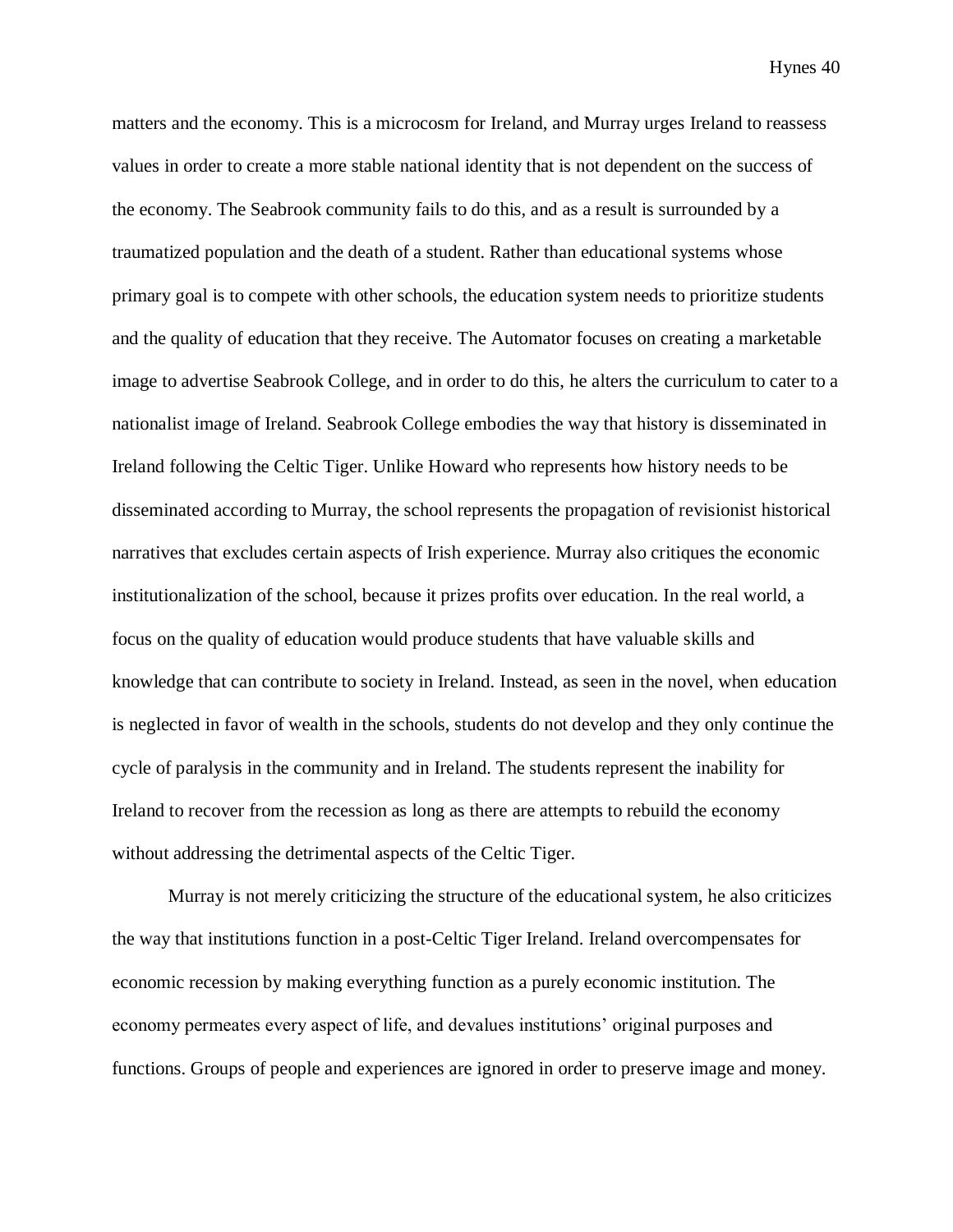Gibbons states "cultural memory has indeed been one of the casualties of the Celtic Tiger" (222). Ireland needs to understand the pre-national history and accept it as part of their own history. Even though Ireland is still newly independent, Irish experience did not definitively begin at the moment of independence, but Irish experience extends much farther back in history. Although the participation in WWI and The Troubles are difficult to confront due to their traumatic nature, these events cannot be erased from history, just like the recession cannot be ignored now. If Ireland does not remember and accept this, then the cycle of repression will continue. Repression only causes stagnancy and it is in the moments that Ireland remembers that that progression forward is possible.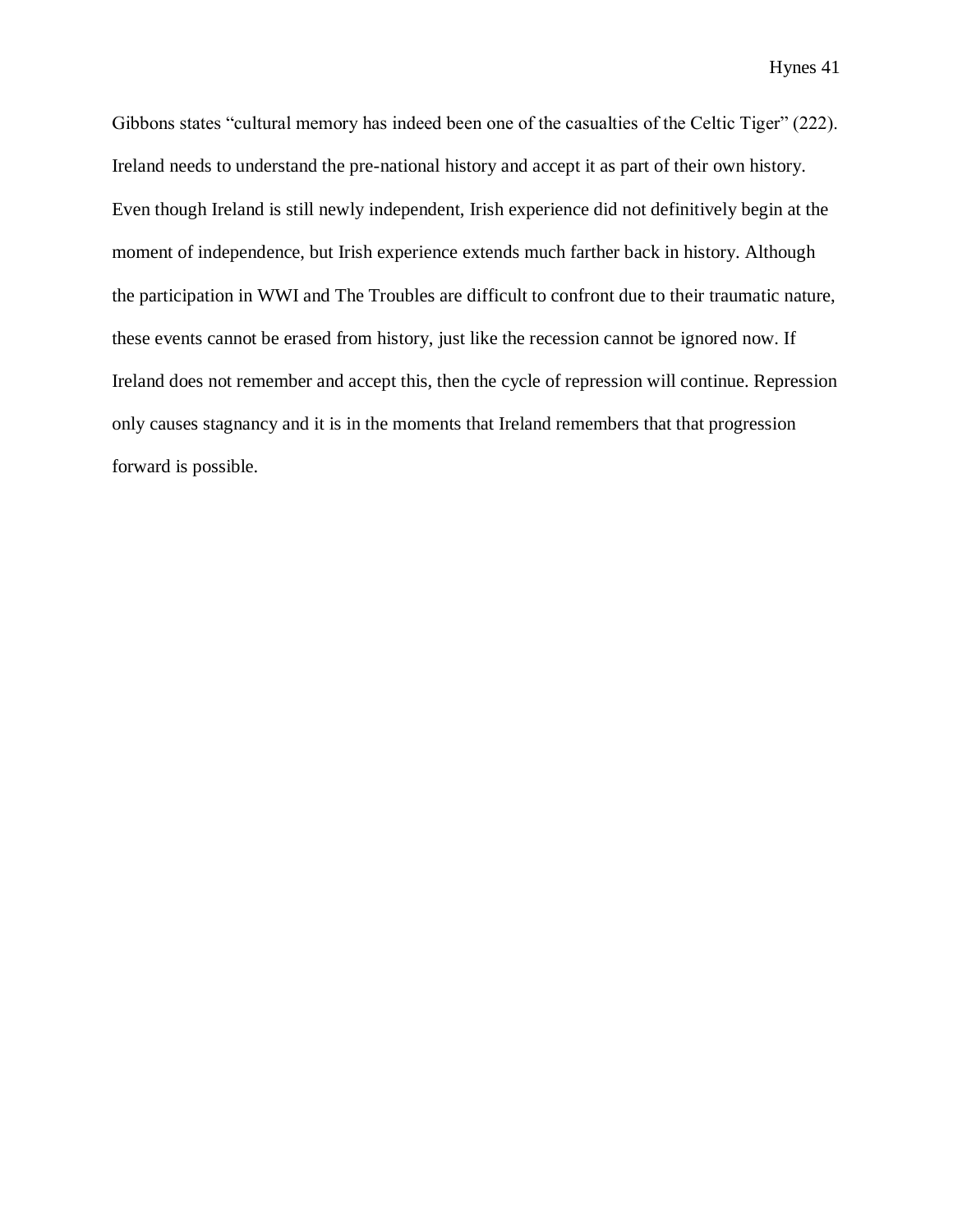The arguments that Tana French and Paul Murray make through the texts are important to understand in Ireland's current cultural and economic climate, because the texts address unresolved issues that stem from the Celtic Tiger. Ireland remains in an economic recession and still struggles with the fallout from the Celtic Tiger. Roy Foster quotes economist Denis O'Hearn to explain that, "The state 'abjectly failed to mobilise the fiscal resources that were created by rapid growth in order to reduce inequality and improve social welfare,' instead tunneling these windfalls back through tax reductions that favoured the wealthier members of Irish society" (10). An increase in economic viability cannot automatically be considered economic success. The Celtic Tiger economy did not act as a modernizing force for Ireland, and in some aspects it can be considered regressive, especially in the way that individual and cultural memory are repressed. Although economic success is generally linked to modernity, the two texts illustrate that it does not promote a sustainable modernity in Ireland and it has hindered the development of other necessary components. A modernizing force should work to bolster culture, not hinder its development.

French and Murray similarly criticize the construction of an identity that is centered on economic success. They instead suggest that identity needs to include memory and the preservation of history. With the creation of an identity, both French and Murray are concerned with the intentions of characters. French criticizes the politicians and land developers for the corrupt manner in which they obtained land and oppressed those against their plans for development. Murray similarly criticizes the Automator, who like the politicians and developers in *In the Woods,* is concerned only with the profits that can be gained from exploiting history and has no hesitation sacrificing history. Diarmaid Ferriter explains that there was a "failure to question the moral basis of the Celtic Tiger version of modern Ireland, which was rooted in the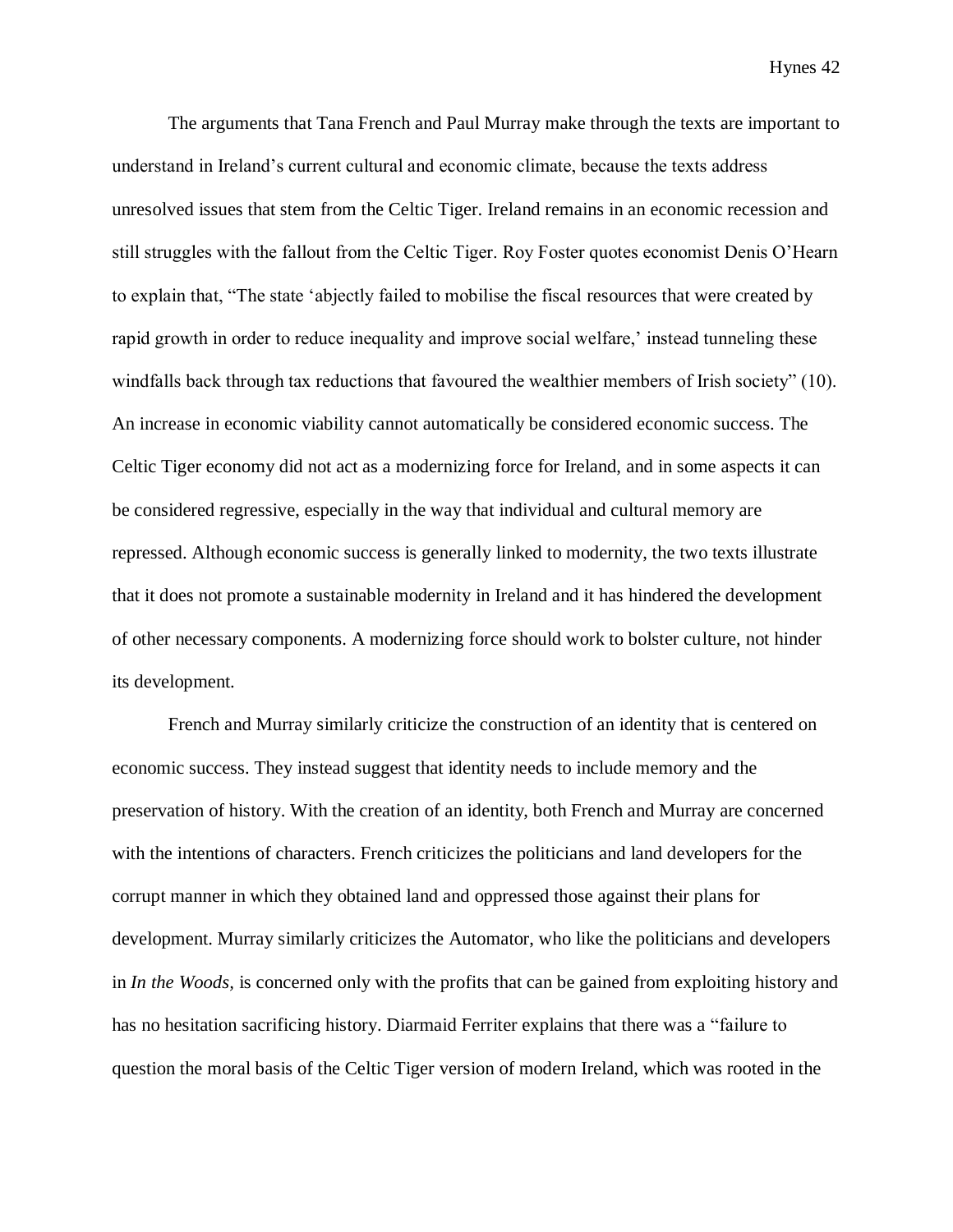inadequacies of those who sought to modernize the country," on what John Waters describes as "'exclusively materialist principles since the 1960s," (171). Attempts to modernize the country solely through attempts to modernize the economy does not lead to sustainable practices. The intentions of the politicians, land developers, and the Automator lacked a necessary moral aspect, as well as long-term vision for the country. Ferriter poses that, "The challenge after the crash was not just to get to the truth of what happened and why but also to respond to it with some new vision…Crucial themes—fairness, public service, and the nature of society—were undoubtedly neglected during the boom" (185). A new vision that focuses on rebuilding Irish cultural identity is still necessary for Ireland. In order to create a vision, culture cannot be altered in order to fulfill the needs of the economy, but economic prosperity should happen as a result of sustainable practices that complement the way that Irish society and culture function. An identity cannot be rebuilt on economy, but attention still needs to be directed towards the "crucial themes" that were neglected.

The Celtic Tiger does not define Ireland in terms of success or failure. Although the two novels demonstrate some of the negative by-products and cultural shocks of the rapid economic rise, French and Murray emphasize that it was the investment in the economy combined with the sacrifice of culture and history that makes the recession so devastating. In an interview, French states, "I think because we never got together a new Irish cultural identity within the Celtic Tiger, we were just so confused, this sudden recession is just such a shock; it's a double whammy'"(Coughlan 337). There was still confusion surrounding identity when the Celtic Tiger took place, and the Celtic Tiger acted as an even more destabilizing force for Ireland. French interestingly observes that Ireland is "still very much a teenage nation, with all the lack of identity which that entails" (Coughlan 340). Ireland is still a relatively new nation whose identity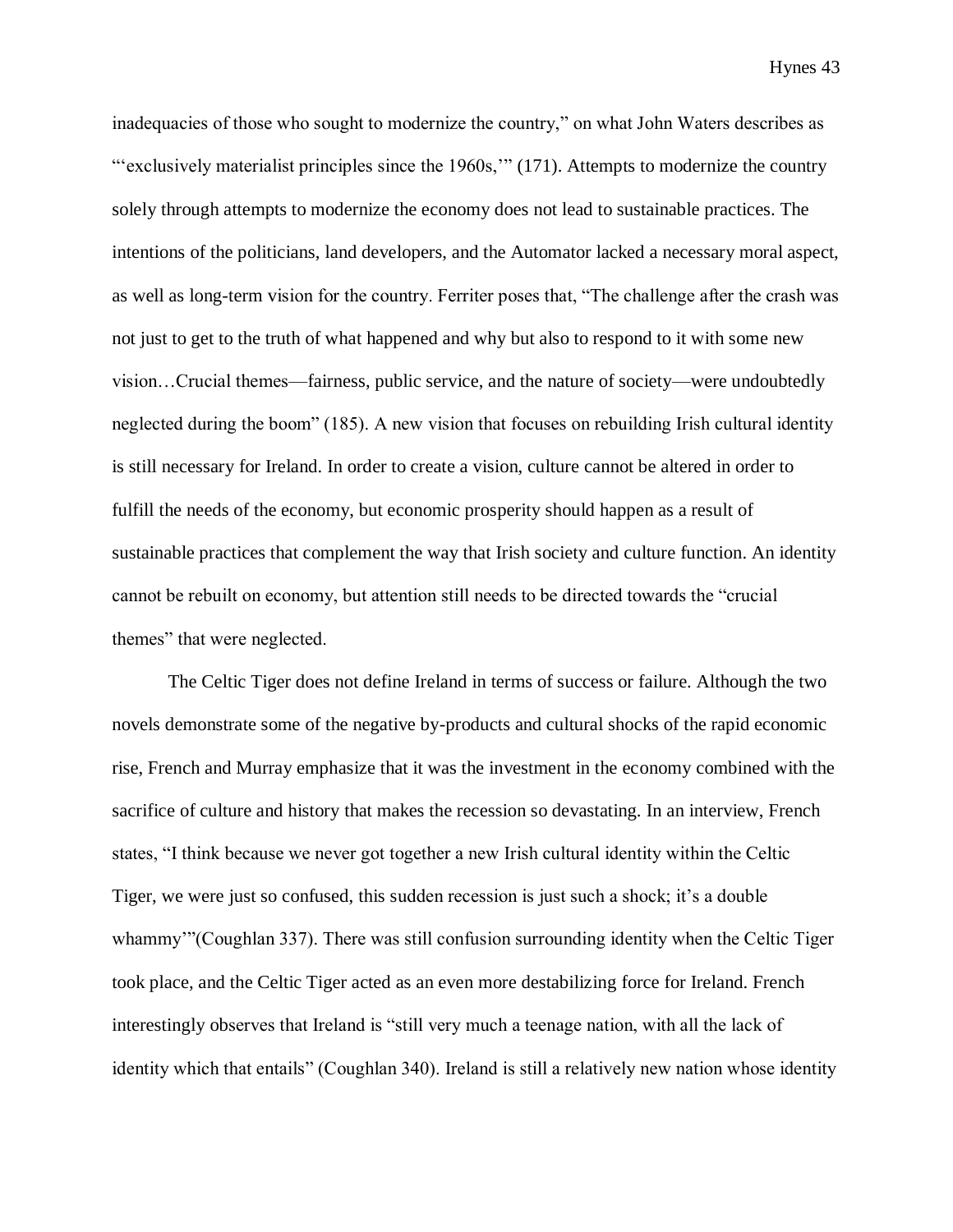will continue to develop. It is unreasonable to think that identity can be defined so definitively by a recent episode of economic success, especially when this success comes at the cost of sacrificing history that preceded it. Of course, Ireland did not choose to have the boom and bust, but many people "were encouraged to borrow beyond their means" (Ferriter 185). The grasp for economic success is understandable, but the practices that came about in order to try and maintain such an excessive margin of economic profit is what French and Murray critique, and what made the Tiger even more destabilizing. Although a certain group of elites are criticized in both novels, there needs to be more widespread cultural awareness confronting the realities of the Celtic Tiger during the recession, rather than trying to cover up problems with efforts to recover the economy. It will be difficult to accomplish one sweeping movement that addresses all of the issues, but *In the Woods* and *Skippy Dies* both focus on efforts within individual communities, Knocknaree and Seabrook. The efforts that need to made, according to French and Murray, begin with individuals. In *In the Woods* it is Rob who learns the necessity of memory to identity, and it is characters like Mark who try and protect historical memory from destruction. In *Skippy Dies,* it is Howard who risks his teaching career to teach his students more than the Automator's nationalist history of Ireland, and who refuses to ignore the emotional struggles of his students and the underlying problems at Seabrook.

There is not one solution provided in the novels, because there is not simply one formula that Ireland can follow. Undoubtedly, a sustainable identity needs to be created while repairing the damage caused by the Celtic Tiger's rapid expansion and decline. French and Murray move toward solutions and demonstrate the efforts that can begin this difficult process. Although damage has been done, in the novels and in Ireland, it is not too late to work on fixing the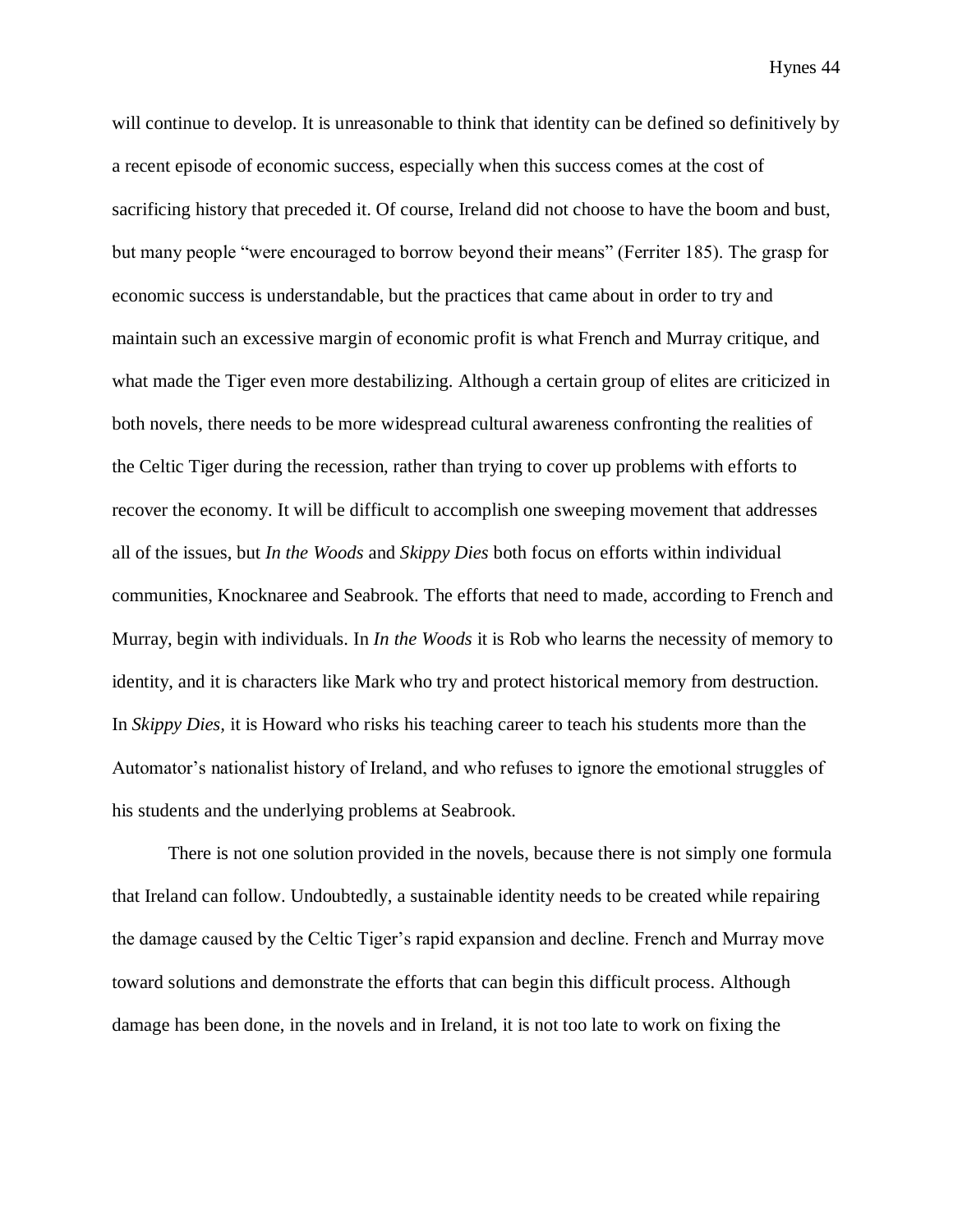damage and learning from it. It is just as crucial to prevent further cultural destruction and repression while in a recession.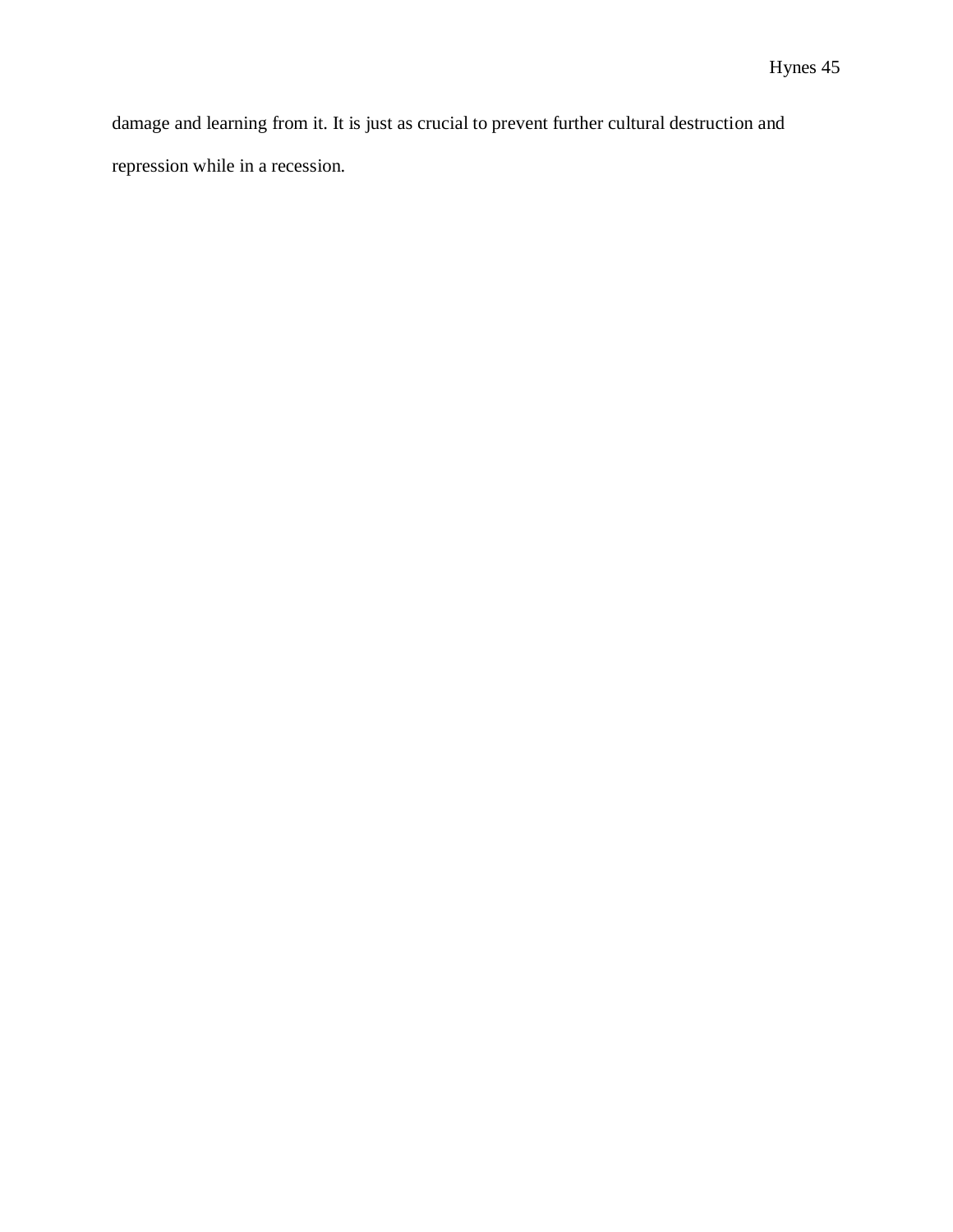#### Works Cited

- Battel, Roisin Ni Mhaille. "Ireland's 'Celtic Tiger' Economy." *Science, Technology, & Human Values,* vol. 28, no. 1, 2003, pp. 93-111. *Worldcat,* doi: [10.1177/0162243902238497.](http://dx.doi.org.libserv-prd.bridgew.edu/10.1177%2F0162243902238497)
- Coughlan, Claire. "Paper Tiger: An Interview with Tana French." *Down These Green Streets,*  edited by Declan Burke, Liberties Press, 2011, pp. 335-344.
- Downum, Denell. "Learning to Live: Memory and the Celtic Tiger in Novels by Roddy Doyle, Anne Enright, and Tana French." *New Hibernia Review*, vol. 19 no. 3, 2015, pp. 76- 92. *Project Muse,* [doi:10.1353/nhr.2015.0044](http://doi.org/10.1353/nhr.2015.0044)
- Ferriter, Diarmaid. "Twenty-First-Century Ireland." *The Princeton History of Modern Ireland,*  edited by Richard Bourke and Ian McBride, Princeton University Press, 2016, pp. 168- 189.
- Foster, Roy. *Luck & the Irish: A Brief History of Change from 1970*, Oxford University Press, 2008.
- Gibbons, Luke. "Projecting the Nation." *The Cambridge Companion to Modern Irish Culture,*  edited by Joe Cleary and Claire Connolly, Cambridge University Press, 2005, pp. 206- 224.
- ---. "Spaces of Time through Times of Space." *Joyce's Ghosts: Ireland, Modernism, and Memory,* University of Chicago Press, 2015, pp. 165-187.
- ---. "The Global Cure? History, Therapy and the Celtic Tiger." *Reinventing Ireland: Culture, Society and the Global Economy,* edited by Peadar Kirby, Luke Gibbons, and Michael Cronin, Pluto Press, 2002, pp. 89-105.

Johnsen, Rosemary Erickson. "Crime Fiction's Dublin: Reconstructing Reality in Novels by